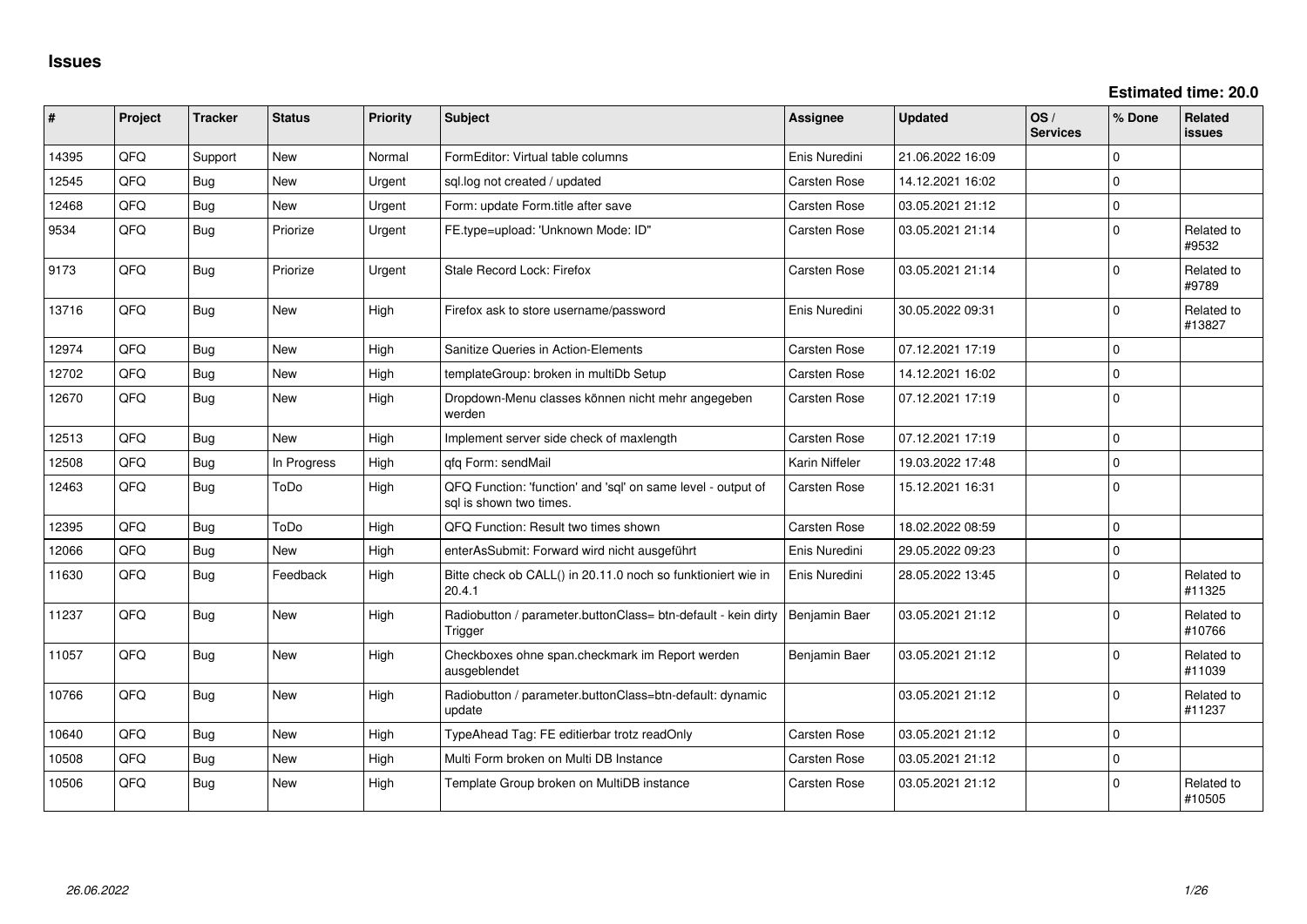| #     | Project | <b>Tracker</b> | <b>Status</b>     | <b>Priority</b> | <b>Subject</b>                                                                                         | <b>Assignee</b>     | <b>Updated</b>   | OS/<br><b>Services</b> | % Done      | <b>Related</b><br>issues                                             |
|-------|---------|----------------|-------------------|-----------------|--------------------------------------------------------------------------------------------------------|---------------------|------------------|------------------------|-------------|----------------------------------------------------------------------|
| 10081 | QFQ     | Bug            | New               | High            | Stale record lock after 'forbidden' character                                                          | Carsten Rose        | 03.05.2021 21:12 |                        | $\Omega$    | Related to<br>#10082.<br>Related to<br>#9789                         |
| 9789  | QFQ     | Bug            | In Progress       | High            | Record Lock: release to early on 'leave page'                                                          | Carsten Rose        | 10.01.2022 09:25 |                        | 100         | Related to<br>#10081,<br>Related to<br>#9173,<br>Related to<br>#8702 |
| 9531  | QFQ     | Bug            | <b>New</b>        | High            | FE File: Dynamic Update / modeSql / required detected even<br>it not set                               | <b>Carsten Rose</b> | 11.06.2021 20:32 |                        | $\Omega$    | Related to<br>#12398                                                 |
| 9347  | QFQ     | Bug            | <b>New</b>        | High            | FE.type=upload with dynamic show/hidden: required not<br>detected                                      | Carsten Rose        | 12.06.2021 10:40 |                        | $\mathbf 0$ | Related to<br>#5305,<br>Related to<br>#12398                         |
| 9121  | QFQ     | <b>Bug</b>     | Priorize          | High            | sip links have r and __dbIndexData set                                                                 | Carsten Rose        | 12.06.2021 10:41 |                        | $\mathbf 0$ |                                                                      |
| 8891  | QFQ     | Bug            | <b>New</b>        | High            | formSubmitLog: do not log passwords                                                                    | Enis Nuredini       | 25.03.2022 09:06 |                        | $\mathbf 0$ |                                                                      |
| 8668  | QFQ     | Bug            | <b>New</b>        | High            | Pill disabled: dyamic mode 'hidden' not respected - FE is still<br>required                            | Carsten Rose        | 03.05.2021 21:14 |                        | $\Omega$    |                                                                      |
| 8431  | QFQ     | Bug            | New               | High            | autocron.php with wrong path                                                                           | Carsten Rose        | 03.05.2021 21:14 |                        | $\mathbf 0$ |                                                                      |
| 8083  | QFQ     | Bug            | New               | High            | FormEditor: primary table list does not respect<br>'indexDb={{indexData:Y}}'                           | Carsten Rose        | 03.05.2021 21:14 |                        | $\Omega$    | Has<br>duplicate<br>#6678                                            |
| 7899  | QFQ     | Bug            | <b>New</b>        | High            | Fe.type=password / retype / required: always complain about<br>missing value                           | Carsten Rose        | 03.05.2021 21:14 |                        | $\Omega$    |                                                                      |
| 7650  | QFQ     | Bug            | New               | High            | Optional do not show 'required' sign on FormElement                                                    | Carsten Rose        | 03.05.2021 21:14 |                        | $\mathbf 0$ |                                                                      |
| 6116  | QFQ     | <b>Bug</b>     | Priorize          | High            | value of checkbox not saved                                                                            | Carsten Rose        | 07.12.2021 17:19 |                        | $\mathbf 0$ |                                                                      |
| 5459  | QFQ     | Bug            | <b>New</b>        | High            | Multi DB: spread system tables between 'QFQ' and<br>'Data'-DB                                          | Carsten Rose        | 03.05.2021 21:14 |                        | $\Omega$    | Related to<br>#4720                                                  |
| 5221  | QFQ     | Bug            | New               | High            | Download Dialog: Bleibt stehen in FF wenn Datei<br>automatisch gespeichert wird.                       | Carsten Rose        | 03.05.2021 21:14 |                        | $\mathbf 0$ |                                                                      |
| 4279  | QFQ     | Bug            | Some day<br>maybe | High            | config.linkVars lost                                                                                   | Carsten Rose        | 03.05.2021 21:14 |                        | $\Omega$    |                                                                      |
| 3570  | QFQ     | Bug            | Some day<br>maybe | High            | Formular mit prmitnew permitEdit=Always wird nicht<br>aufgerufen (ist leer)                            | Carsten Rose        | 03.05.2021 21:14 |                        | $\mathbf 0$ |                                                                      |
| 3109  | QFQ     | Bug            | Some day<br>maybe | High            | RealUrl: Links werden nicht korrekt gerendert                                                          | Carsten Rose        | 03.05.2021 21:14 |                        | $\mathbf 0$ |                                                                      |
| 3061  | QFQ     | <b>Bug</b>     | Some day<br>maybe | High            | winstitute: mysql connection durcheinander - nmhp17<br>(ag7)/QFQ arbeitet mit DB/Tabellen von biostat. | Carsten Rose        | 03.05.2021 21:14 |                        | $\mathbf 0$ |                                                                      |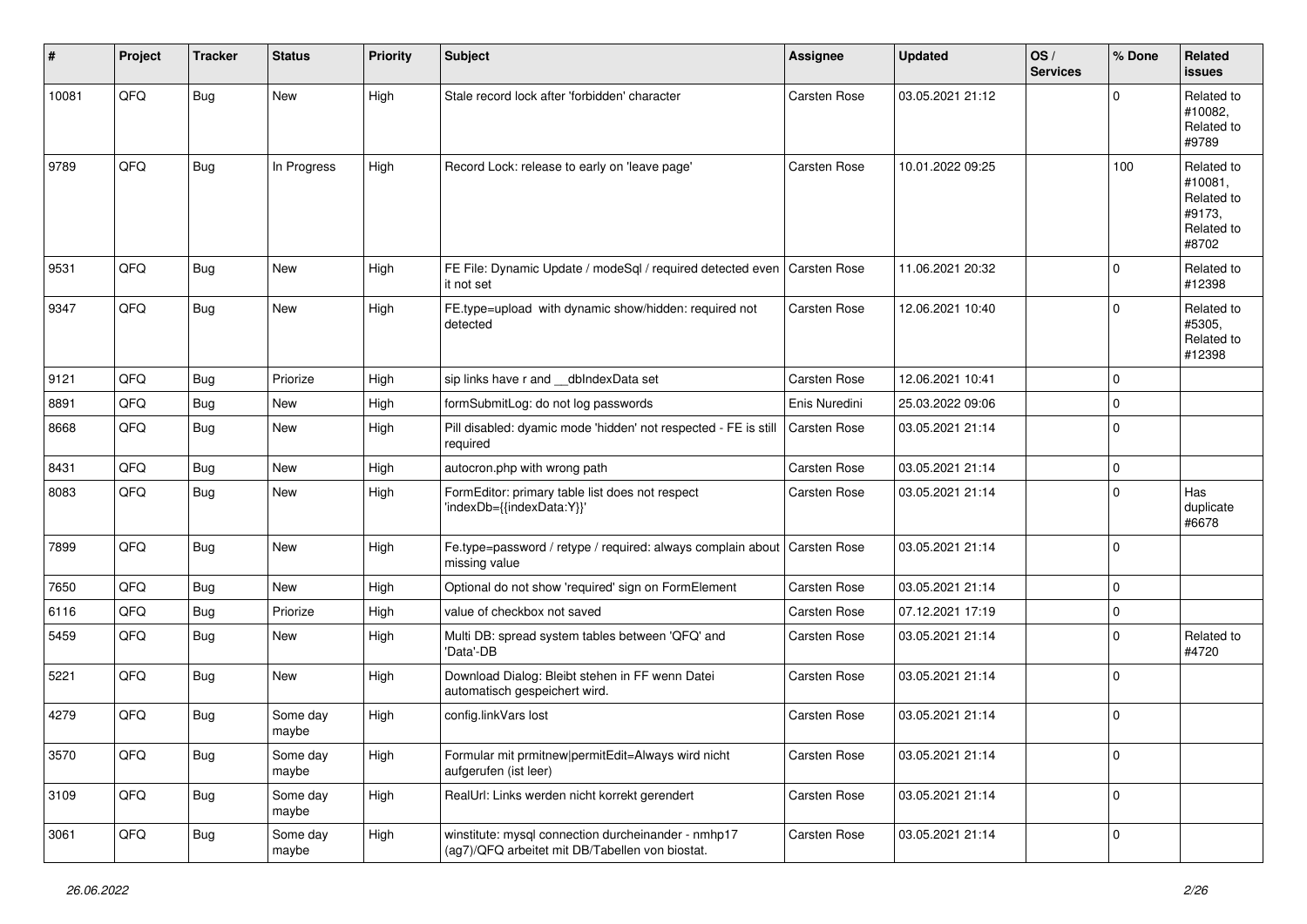| #     | Project | <b>Tracker</b> | <b>Status</b> | <b>Priority</b> | <b>Subject</b>                                                                           | Assignee            | <b>Updated</b>   | OS/<br><b>Services</b> | % Done      | Related<br>issues                                |
|-------|---------|----------------|---------------|-----------------|------------------------------------------------------------------------------------------|---------------------|------------------|------------------------|-------------|--------------------------------------------------|
| 14377 | QFQ     | <b>Bug</b>     | New           | Normal          | Documentation > General Tips: white page after migration                                 | Enis Nuredini       | 19.06.2022 16:37 |                        | $\mathbf 0$ |                                                  |
| 14323 | QFQ     | <b>Bug</b>     | In Progress   | Normal          | Report: render=both single - no impact                                                   | Carsten Rose        | 19.06.2022 18:31 |                        | $\mathbf 0$ |                                                  |
| 14322 | QFQ     | Bug            | New           | Normal          | Form Load: by default no scroll (save & close should be<br>visible)                      | Enis Nuredini       | 15.06.2022 14:12 |                        | $\mathbf 0$ | Related to<br>#14321,<br>Related to<br>#6232     |
| 14305 | QFQ     | <b>Bug</b>     | <b>New</b>    | Normal          | Inline Report editing does not create history entries                                    | <b>Carsten Rose</b> | 10.06.2022 11:55 |                        | $\mathbf 0$ |                                                  |
| 14304 | QFQ     | <b>Bug</b>     | New           | Normal          | table sorter view safer does not work                                                    | <b>Carsten Rose</b> | 10.06.2022 11:49 |                        | $\mathbf 0$ |                                                  |
| 14303 | QFQ     | <b>Bug</b>     | ToDo          | Normal          | datetime broken with picker                                                              | Enis Nuredini       | 17.06.2022 09:02 |                        | $\mathbf 0$ | Related to<br>#12630                             |
| 14283 | QFQ     | <b>Bug</b>     | Priorize      | Normal          | HEIC / HEIF convert doesn't trigger                                                      | Carsten Rose        | 19.06.2022 16:37 |                        | $\mathbf 0$ |                                                  |
| 14245 | QFQ     | <b>Bug</b>     | New           | Normal          | Form Save Btn bleibt disabled wenn Datumsfeld über<br>Datepicker geändert                | Enis Nuredini       | 27.05.2022 13:45 |                        | $\mathbf 0$ | Related to<br>#13689                             |
| 14233 | QFQ     | <b>Bug</b>     | New           | Normal          | AS _link: question - HTML is not rendered                                                | Carsten Rose        | 28.05.2022 11:02 |                        | $\mathbf 0$ |                                                  |
| 14175 | QFQ     | <b>Bug</b>     | In Progress   | Normal          | Opening a form with no QFQ Session cookie fails                                          | Carsten Rose        | 03.06.2022 10:40 |                        | $\mathbf 0$ |                                                  |
| 14091 | QFQ     | <b>Bug</b>     | New           | Normal          | inconsistent template path for twig                                                      | Carsten Rose        | 19.04.2022 18:36 |                        | $\mathbf 0$ |                                                  |
| 14077 | QFQ     | <b>Bug</b>     | <b>New</b>    | Normal          | As link: Attribute 'class' missing by r:1 and r:3 - but should<br>set                    | Carsten Rose        | 28.05.2022 11:02 |                        | $\mathbf 0$ | Related to<br>#5342,<br>Related to<br>#4343      |
| 13943 | QFQ     | <b>Bug</b>     | Priorize      | Normal          | unable to find formgroup                                                                 | Enis Nuredini       | 28.05.2022 11:03 |                        | $\mathbf 0$ |                                                  |
| 13899 | QFQ     | <b>Bug</b>     | ToDo          | Normal          | Selenium: zum laufen bringen                                                             | Enis Nuredini       | 25.03.2022 10:24 |                        | $\mathbf 0$ |                                                  |
| 13767 | QFQ     | <b>Bug</b>     | Feedback      | Normal          | date/time-picker: required shows up/down button orange                                   | Enis Nuredini       | 16.05.2022 23:16 |                        | $\mathbf 0$ |                                                  |
| 13706 | QFQ     | <b>Bug</b>     | New           | Normal          | Wrong CheckType in FieldElement LastStatus of Form Cron                                  | <b>Carsten Rose</b> | 21.01.2022 18:20 |                        | $\mathbf 0$ |                                                  |
| 13689 | QFQ     | <b>Bug</b>     | <b>New</b>    | Normal          | Enter auf Eingabefeld mit ungültigem Wert führt zu blurry<br>Seite                       | Enis Nuredini       | 28.05.2022 10:53 |                        | $\mathbf 0$ | Related to<br>#14245, Has<br>duplicate<br>#11891 |
| 13659 | QFQ     | <b>Bug</b>     | New           | Normal          | wrong sanitize class applied to R-store                                                  | Carsten Rose        | 15.01.2022 14:23 |                        | $\mathbf 0$ |                                                  |
| 13647 | QFQ     | <b>Bug</b>     | <b>New</b>    | Normal          | Autofocus funktioniert nicht auf Chrome                                                  | Benjamin Baer       | 19.03.2022 17:44 |                        | $\mathbf 0$ |                                                  |
| 13592 | QFQ     | <b>Bug</b>     | <b>New</b>    | Normal          | QFQ Build Queue: das vergeben von Tags klappt nicht. Es<br>werden keine Releases gebaut. | <b>Carsten Rose</b> | 19.03.2022 17:45 |                        | $\mathbf 0$ |                                                  |
| 13528 | QFQ     | <b>Bug</b>     | New           | Normal          | qfq.io > releases: es wird kein neues Release angelegt                                   | Benjamin Baer       | 19.03.2022 17:46 |                        | $\mathbf 0$ |                                                  |
| 13460 | QFQ     | Bug            | New           | Normal          | Doc: Password set/reset  password should not processed<br>with 'html encode'             | Carsten Rose        | 19.03.2022 17:46 |                        | $\mathbf 0$ |                                                  |
| 13451 | QFQ     | <b>Bug</b>     | New           | Normal          | Character Counter / Max Character: Problem in Safari                                     | Carsten Rose        | 15.04.2022 17:18 |                        | $\pmb{0}$   |                                                  |
| 13332 | QFQ     | Bug            | New           | Normal          | Multi Form: Required Felder werden visuell nicht markiert.                               | Carsten Rose        | 19.03.2022 17:47 |                        | $\mathbf 0$ |                                                  |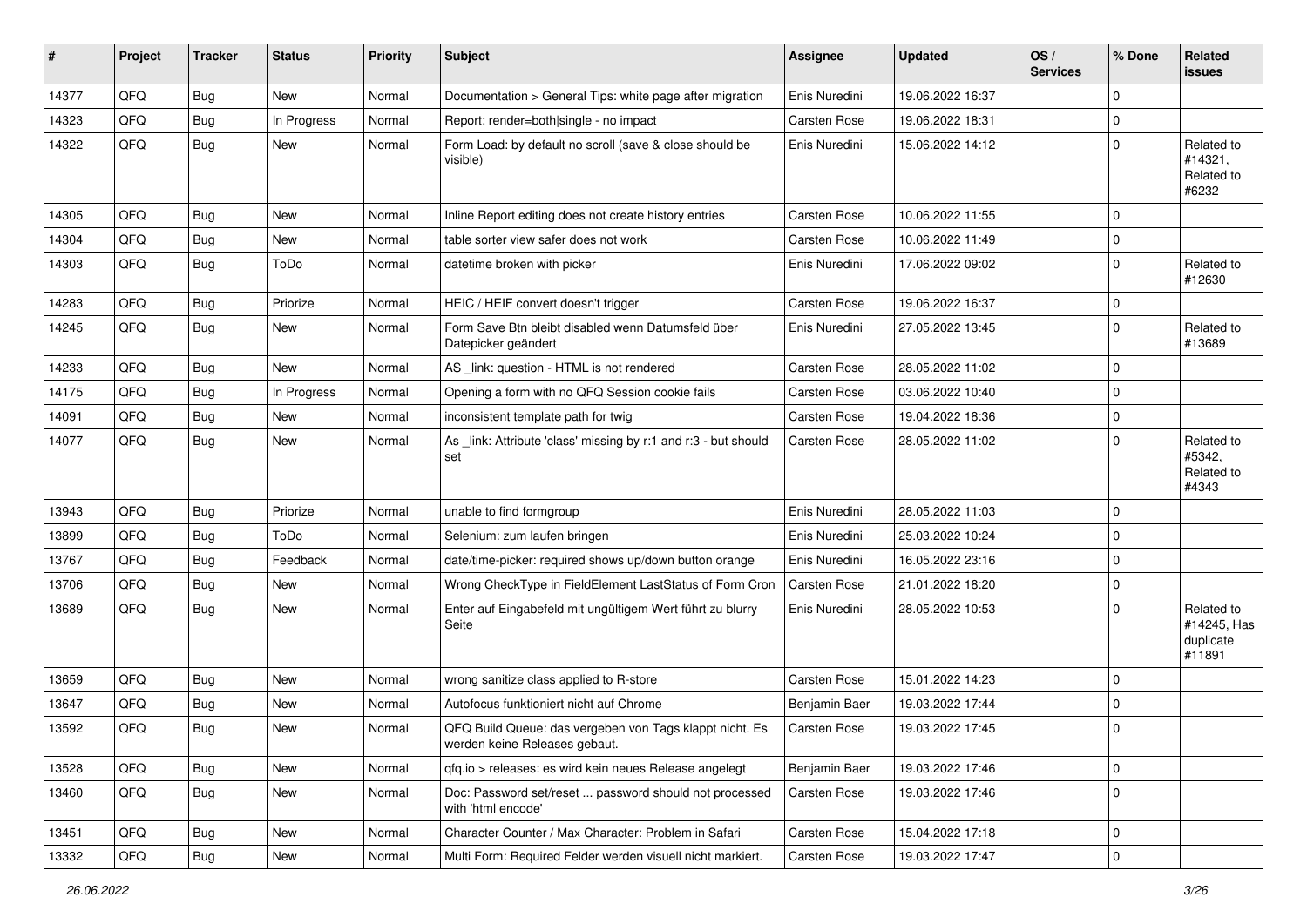| #     | Project    | <b>Tracker</b> | <b>Status</b> | <b>Priority</b> | Subject                                                                                                                                             | Assignee            | <b>Updated</b>   | OS/<br><b>Services</b> | % Done      | Related<br><b>issues</b>                      |
|-------|------------|----------------|---------------|-----------------|-----------------------------------------------------------------------------------------------------------------------------------------------------|---------------------|------------------|------------------------|-------------|-----------------------------------------------|
| 13331 | QFQ        | Bug            | <b>New</b>    | Normal          | Multi Form: Clear Icon misplaced                                                                                                                    | <b>Carsten Rose</b> | 19.03.2022 17:47 |                        | $\Omega$    |                                               |
| 12989 | QFQ        | Bug            | <b>New</b>    | Normal          | empty string does not trigger dynamic update                                                                                                        | Enis Nuredini       | 28.05.2022 11:09 |                        | $\mathbf 0$ |                                               |
| 12716 | QFQ        | Bug            | <b>New</b>    | Normal          | template group: Pattern only applied to first instance                                                                                              | Carsten Rose        | 19.03.2022 17:47 |                        | $\Omega$    |                                               |
| 12714 | <b>OFO</b> | Bug            | <b>New</b>    | Normal          | Conversion of GIF to PDF broken when GIF contains Alpha.                                                                                            | Carsten Rose        | 19.03.2022 17:49 |                        | $\Omega$    |                                               |
| 12581 | QFQ        | Bug            | New           | Normal          | Form.forward=close: Record 'new' in new browser tab ><br>save (& close) >> Form is not reloaded with new created<br>record id and stays in mode=new | <b>Carsten Rose</b> | 19.03.2022 17:48 |                        | $\mathbf 0$ |                                               |
| 12546 | QFQ        | Bug            | Feedback      | Normal          | Branch 'Development' - Unit Tests mit dirty workaround<br>angepasst                                                                                 | <b>Carsten Rose</b> | 19.03.2022 17:48 |                        | $\Omega$    |                                               |
| 12520 | QFQ        | <b>Bug</b>     | <b>New</b>    | Normal          | Switch FE User: still active even FE User session expired                                                                                           | <b>Carsten Rose</b> | 19.03.2022 17:48 |                        | $\Omega$    |                                               |
| 12512 | QFQ        | Bug            | <b>New</b>    | Normal          | Some MySQL Installation can't use 'stored procedures'                                                                                               | <b>Carsten Rose</b> | 19.03.2022 17:48 |                        | $\Omega$    |                                               |
| 12327 | QFQ        | Bug            | <b>New</b>    | Normal          | Copy to clipboard: Glyphicon can not be changed                                                                                                     | Carsten Rose        | 27.12.2021 17:59 |                        | $\Omega$    |                                               |
| 12325 | QFQ        | Bug            | Priorize      | Normal          | MultiDB form.dblndex not working for report syntax                                                                                                  | <b>Carsten Rose</b> | 07.09.2021 13:37 |                        | $\Omega$    | Related to<br>#12145.<br>Related to<br>#12314 |
| 12187 | QFQ        | Bug            | <b>New</b>    | Normal          | Trigger FormAsFile() via Report: probably problem with multi<br>DB setup                                                                            | Carsten Rose        | 20.03.2021 21:20 |                        | $\Omega$    |                                               |
| 12133 | QFQ        | Bug            | <b>New</b>    | Normal          | NPM, phpSpreadSheet aktualisieren                                                                                                                   | Carsten Rose        | 15.03.2021 09:04 |                        | $\Omega$    |                                               |
| 12045 | <b>OFO</b> | Bug            | <b>New</b>    | Normal          | templateGroup afterSave FE: Aufruf ohne<br>sqlHonorFormElements funktioniert nicht                                                                  | Carsten Rose        | 18.02.2021 16:33 |                        | $\Omega$    |                                               |
| 12040 | QFQ        | Bug            | <b>New</b>    | Normal          | FE Mode 'hidden' für zwei FEs auf einer Zeile                                                                                                       | <b>Carsten Rose</b> | 18.02.2021 10:13 |                        | $\mathbf 0$ |                                               |
| 11752 | QFQ        | Bug            | <b>New</b>    | Normal          | checkbox renders multiple input elements with same name                                                                                             | Carsten Rose        | 17.12.2020 14:58 |                        | $\Omega$    | Related to<br>#11750                          |
| 11715 | QFQ        | Bug            | <b>New</b>    | Normal          | acceptZeroAsRequired and requiredOffButMark do not<br>coincide                                                                                      |                     | 08.12.2020 12:13 |                        | $\Omega$    |                                               |
| 11695 | QFQ        | <b>Bug</b>     | <b>New</b>    | Normal          | MultiForm required FE Error                                                                                                                         | <b>Carsten Rose</b> | 04.12.2020 13:34 |                        | $\Omega$    |                                               |
| 11668 | QFQ        | Bug            | <b>New</b>    | Normal          | Play function.sql - problem with mysql                                                                                                              | Carsten Rose        | 03.05.2021 20:48 |                        | $\Omega$    |                                               |
| 11667 | QFQ        | Bug            | <b>New</b>    | Normal          | MySQL mariadb-server-10.3: Incorrect datetime value                                                                                                 | Carsten Rose        | 03.05.2021 20:48 |                        | $\mathbf 0$ |                                               |
| 11522 | QFQ        | <b>Bug</b>     | New           | Normal          | Aus/Einblenden von Reitern                                                                                                                          |                     | 13.11.2020 14:58 |                        | $\Omega$    |                                               |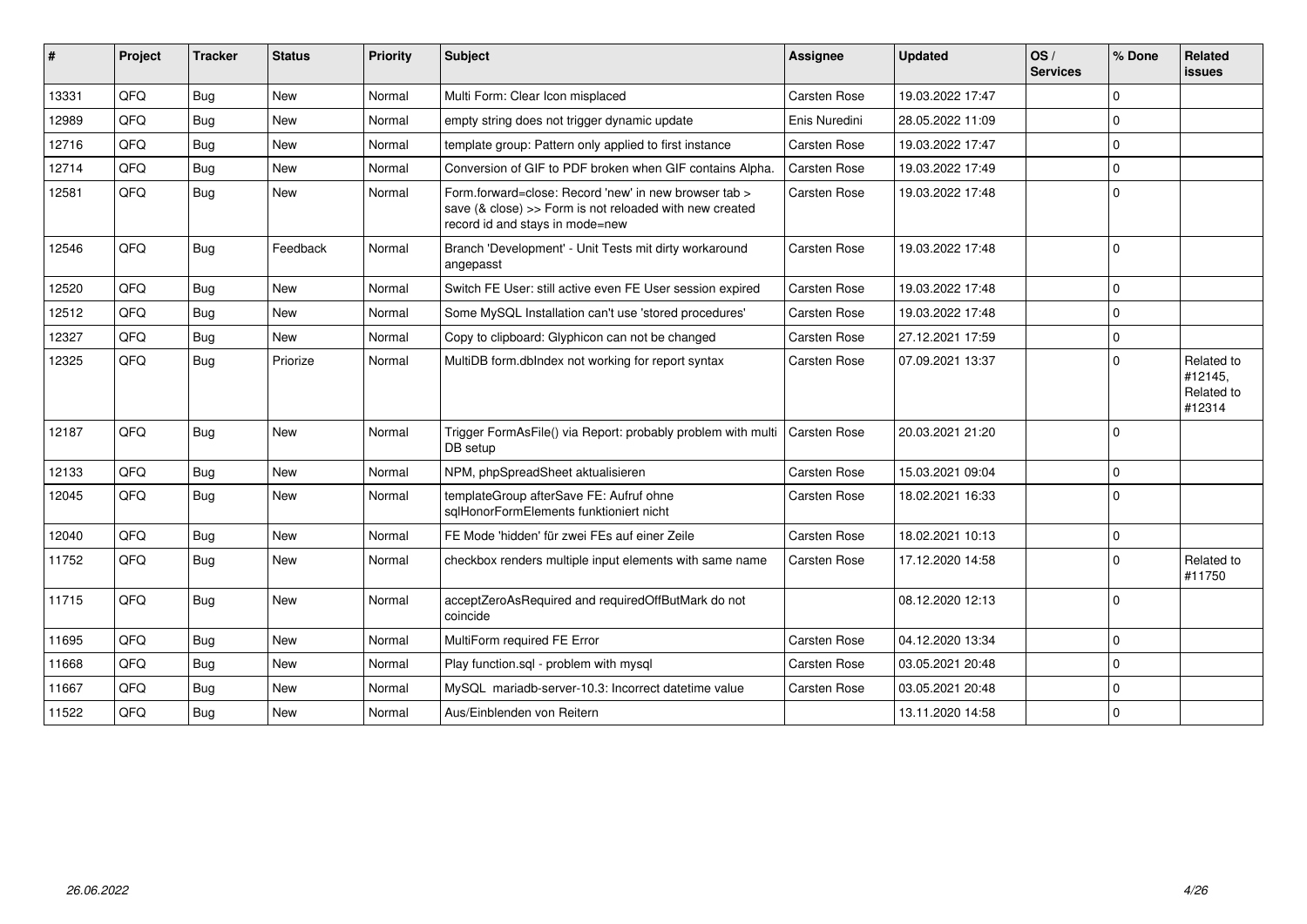| #     | Project | <b>Tracker</b> | <b>Status</b> | <b>Priority</b> | <b>Subject</b>                                                                      | <b>Assignee</b>     | <b>Updated</b>   | OS/<br><b>Services</b> | % Done      | Related<br><b>issues</b>                                                                                                       |
|-------|---------|----------------|---------------|-----------------|-------------------------------------------------------------------------------------|---------------------|------------------|------------------------|-------------|--------------------------------------------------------------------------------------------------------------------------------|
| 11517 | QFQ     | Bug            | In Progress   | Normal          | extraButtonInfo Broken for multiple FormElements                                    | <b>Carsten Rose</b> | 12.05.2022 13:12 |                        | $\Omega$    | Related to<br>#7890.<br>Related to<br>#3811, Has<br>duplicate<br>#10905, Has<br>duplicate<br>#10553, Has<br>duplicate<br>#6779 |
| 11347 | QFQ     | <b>Bug</b>     | Feedback      | Normal          | If Bedingungen funktionieren nicht korrekt                                          | Christoph Fuchs     | 21.03.2021 20:37 |                        | $\mathbf 0$ |                                                                                                                                |
| 11239 | QFQ     | <b>Bug</b>     | <b>New</b>    | Normal          | Radiobutton (plain): horizontales Rendern abhängig vom<br>Datentyp in der Datenbank | <b>Carsten Rose</b> | 30.09.2020 18:37 |                        | $\mathbf 0$ |                                                                                                                                |
| 10937 | QFQ     | <b>Bug</b>     | <b>New</b>    | Normal          | Fehler mit abhängigen Select- Feldern beim Positionieren                            | Carsten Rose        | 12.11.2020 23:45 |                        | $\mathbf 0$ |                                                                                                                                |
| 10890 | QFQ     | Bug            | <b>New</b>    | Normal          | AutoCron hangs                                                                      |                     | 20.07.2020 13:56 |                        | $\mathbf 0$ |                                                                                                                                |
| 10759 | QFQ     | <b>Bug</b>     | <b>New</b>    | Normal          | emptyMeansNull - Feld falsch aktualisiert                                           |                     | 12.11.2020 23:45 |                        | $\mathbf 0$ |                                                                                                                                |
| 10704 | QFQ     | Bug            | New           | Normal          | wkhtml problem rendering fullCalendar.js / fabric.js >><br>successor: puppeteer     | <b>Carsten Rose</b> | 12.11.2020 23:45 |                        | $\Omega$    | Related to<br>#5024,<br>Related to<br>#4650.<br>Related to<br>#10715                                                           |
| 10661 | QFQ     | Bug            | In Progress   | Normal          | Typo3 Warnungen                                                                     | <b>Carsten Rose</b> | 07.09.2021 13:23 |                        | $\Omega$    | Related to<br>#12440                                                                                                           |
| 10658 | QFQ     | Bug            | <b>New</b>    | Normal          | processReadOnly broken                                                              | <b>Carsten Rose</b> | 27.05.2020 17:55 |                        | $\mathbf 0$ |                                                                                                                                |
| 10588 | QFQ     | <b>Bug</b>     | New           | Normal          | typeahed Tag: Doku anpassen                                                         | Carsten Rose        | 12.11.2020 23:45 |                        | $\pmb{0}$   |                                                                                                                                |
| 10324 | QFQ     | <b>Bug</b>     | <b>New</b>    | Normal          | Excel Export mit Template funktioniert nur, wenn Template<br>vor uid kommt          |                     | 30.03.2020 11:20 |                        | $\mathbf 0$ | Related to<br>#10257                                                                                                           |
| 10322 | QFQ     | <b>Bug</b>     | <b>New</b>    | Normal          | FormElement / Radio: missing column 'enum' >> FE not<br>reported                    | <b>Carsten Rose</b> | 07.05.2020 09:37 |                        | $\mathbf 0$ |                                                                                                                                |
| 10082 | QFQ     | Bug            | New           | Normal          | FE.type=SELECT - 'sanatize' Class                                                   | Carsten Rose        | 07.05.2020 09:36 |                        | $\mathbf 0$ | Related to<br>#10081                                                                                                           |
| 9975  | QFQ     | Bug            | Priorize      | Normal          | Dropdown Menu: 'r:3' broken                                                         | <b>Carsten Rose</b> | 01.02.2020 10:13 |                        | $\Omega$    |                                                                                                                                |
| 9958  | QFQ     | <b>Bug</b>     | Priorize      | Normal          | Broken subrecord query: no error message                                            | Carsten Rose        | 05.02.2021 15:15 |                        | $\mathbf 0$ |                                                                                                                                |
| 9947  | QFQ     | <b>Bug</b>     | Priorize      | Normal          | Unwanted error message if missing 'typeAheadSqlPrefetch'                            | <b>Carsten Rose</b> | 01.02.2020 10:13 |                        | $\mathbf 0$ |                                                                                                                                |
| 9898  | QFQ     | <b>Bug</b>     | Feedback      | Normal          | Formular trotz Timeout gespeichert                                                  | Benjamin Baer       | 01.02.2020 15:56 |                        | $\mathbf 0$ |                                                                                                                                |
| 9862  | QFQ     | <b>Bug</b>     | Priorize      | Normal          | Failed writing to sql mail qfq.log should throw an exception                        | Carsten Rose        | 01.02.2020 10:13 |                        | $\mathbf 0$ |                                                                                                                                |
| 9855  | QFQ     | <b>Bug</b>     | <b>New</b>    | Normal          | <b>Required Check</b>                                                               |                     | 01.02.2020 15:56 |                        | $\mathbf 0$ |                                                                                                                                |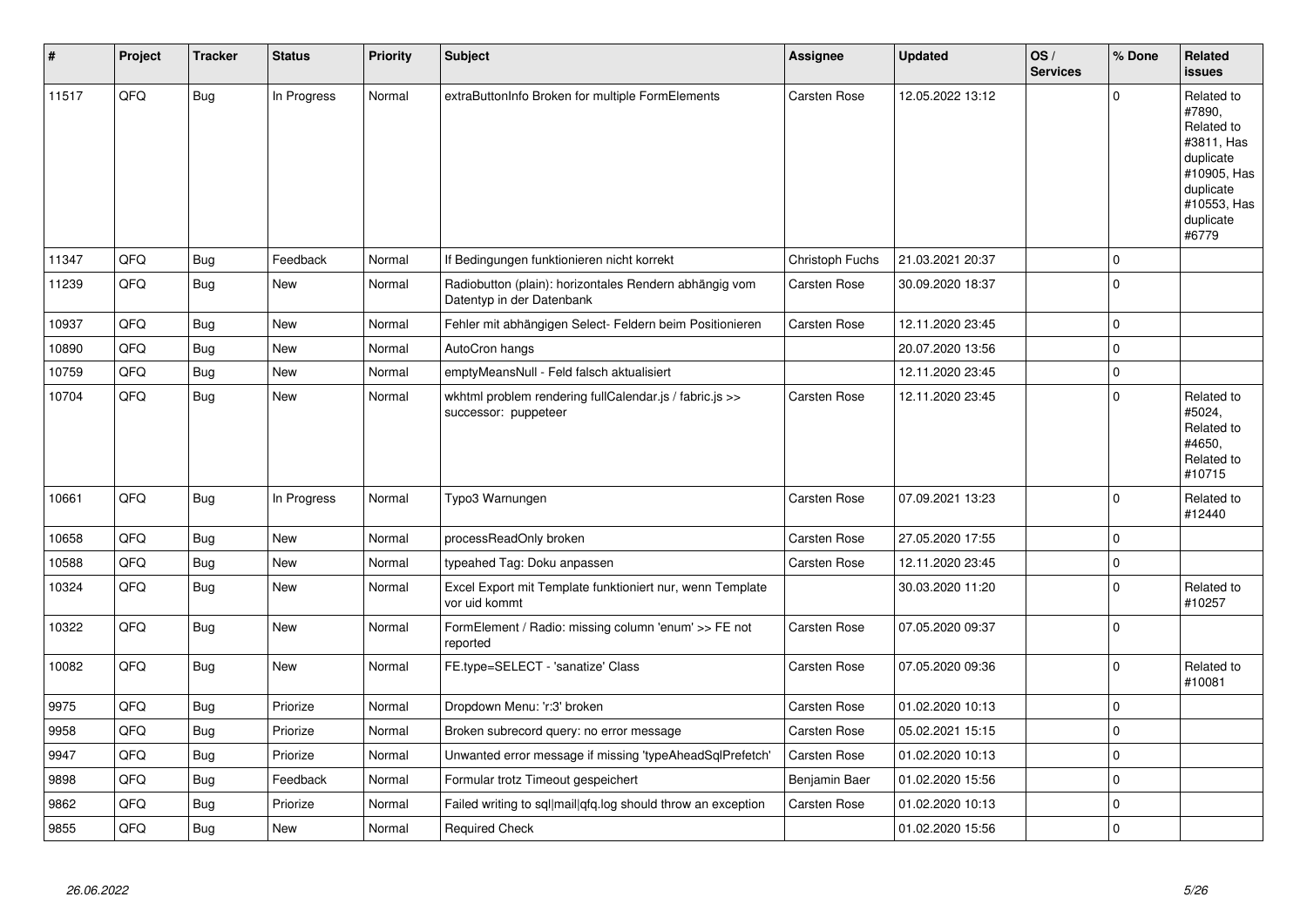| #    | Project | <b>Tracker</b> | <b>Status</b>     | <b>Priority</b> | Subject                                                                                                  | <b>Assignee</b>     | <b>Updated</b>   | OS/<br><b>Services</b> | % Done      | Related<br>issues                                                       |
|------|---------|----------------|-------------------|-----------------|----------------------------------------------------------------------------------------------------------|---------------------|------------------|------------------------|-------------|-------------------------------------------------------------------------|
| 9834 | QFQ     | Bug            | Priorize          | Normal          | Input elements with tag 'disabled' are missing on<br>form-submit: server option 'processReadOnly' broken | Carsten Rose        | 07.12.2021 16:43 |                        | $\Omega$    | Related to<br>#9691.<br>Related to<br>#5305, Has<br>duplicate<br>#12331 |
| 9783 | QFQ     | Bug            | New               | Normal          | Email with special characters                                                                            | Carsten Rose        | 01.02.2020 23:22 |                        | $\mathbf 0$ |                                                                         |
| 9773 | QFQ     | Bug            | New               | Normal          | form.parameter.formModeGlobal=requiredOff                                                                | Carsten Rose        | 01.02.2020 15:56 |                        | $\mathbf 0$ |                                                                         |
| 9691 | QFQ     | Bug            | In Progress       | Normal          | Checkbox: dynamic update > readonly                                                                      | Carsten Rose        | 01.02.2020 23:22 |                        | 50          | Related to<br>#9834                                                     |
| 9669 | QFQ     | <b>Bug</b>     | Some day<br>maybe | Normal          | Checkbox / Template Group: radio/checkbox visible broken<br>after 'add'                                  | Carsten Rose        | 16.06.2021 13:47 |                        | $\Omega$    | Related to<br>#8091                                                     |
| 9535 | QFQ     | Bug            | Feedback          | Normal          | Report:  AS '_vertical' - column to wide - vertical >> rot45,<br>rot <sub>90</sub>                       | Benjamin Baer       | 01.02.2020 15:56 |                        | $\mathbf 0$ |                                                                         |
| 9533 | QFQ     | <b>Bug</b>     | New               | Normal          | FE.type=upload: Check in 'beforeSave' if upload is given                                                 | Carsten Rose        | 01.02.2020 23:22 |                        | $\Omega$    | Related to<br>#11523                                                    |
| 9317 | QFQ     | Bug            | New               | Normal          | FE.type=note: with dynamic show/hidden an empty label<br>causes trouble                                  | Carsten Rose        | 01.02.2020 23:22 |                        | $\mathbf 0$ |                                                                         |
| 9281 | QFQ     | Bug            | Some day<br>maybe | Normal          | Allow STRICT_TRANS_TABLES                                                                                | <b>Carsten Rose</b> | 02.01.2021 18:43 |                        | $\mathbf 0$ |                                                                         |
| 9275 | QFQ     | Bug            | New               | Normal          | autcron: t3 page, which takes to long to respond, is not<br>reported properly                            | Carsten Rose        | 01.02.2020 23:22 |                        | 100         |                                                                         |
| 9177 | QFQ     | Bug            | New               | Normal          | Bug? QFQ tries to save an action FE, which has real<br>existing column name                              | Carsten Rose        | 01.02.2020 23:22 |                        | $\mathbf 0$ |                                                                         |
| 9127 | QFQ     | Bug            | New               | Normal          | Error Message: change 'roll over' color - text not readable                                              | Carsten Rose        | 01.02.2020 23:22 |                        | $\mathbf 0$ |                                                                         |
| 9126 | QFQ     | <b>Bug</b>     | Some day<br>maybe | Normal          | hidden Form elements are present in page source                                                          |                     | 02.01.2021 18:41 |                        | $\Omega$    |                                                                         |
| 9077 | QFQ     | Bug            | New               | Normal          | typeAheadSql: report broken SQL                                                                          | Carsten Rose        | 01.02.2020 23:22 |                        | $\mathbf 0$ |                                                                         |
| 9024 | QFQ     | Bug            | Some day<br>maybe | Normal          | QFQ Einarbeitung                                                                                         |                     | 01.02.2020 15:56 |                        | $\Omega$    |                                                                         |
| 9020 | QFQ     | <b>Bug</b>     | Some day<br>maybe | Normal          | radio mit buttonClass und dynamicUpdate lassen sich nicht<br>kombinieren                                 |                     | 11.12.2019 16:01 |                        | $\mathbf 0$ |                                                                         |
| 9013 | QFQ     | <b>Bug</b>     | New               | Normal          | Error in Twig template not handled                                                                       | Carsten Rose        | 20.10.2021 13:43 |                        | $\mathbf 0$ |                                                                         |
| 8316 | QFQ     | <b>Bug</b>     | Feedback          | Normal          | Documentation/Behaviour for Nested Queries and<br>Record-Store confusing                                 | Nicola Chiapolini   | 20.11.2019 09:14 |                        | $\mathbf 0$ |                                                                         |
| 8106 | QFQ     | <b>Bug</b>     | Some day<br>maybe | Normal          | Dynamic Update: Feld kann nicht auf empty zurückgesetzt<br>werden                                        | Carsten Rose        | 11.12.2019 16:01 |                        | $\mathbf 0$ |                                                                         |
| 8049 | QFQ     | <b>Bug</b>     | New               | Normal          | FE.type=note, column 'value': text moves some pixel to top<br>after save                                 | Carsten Rose        | 01.02.2020 23:22 |                        | $\mathbf 0$ |                                                                         |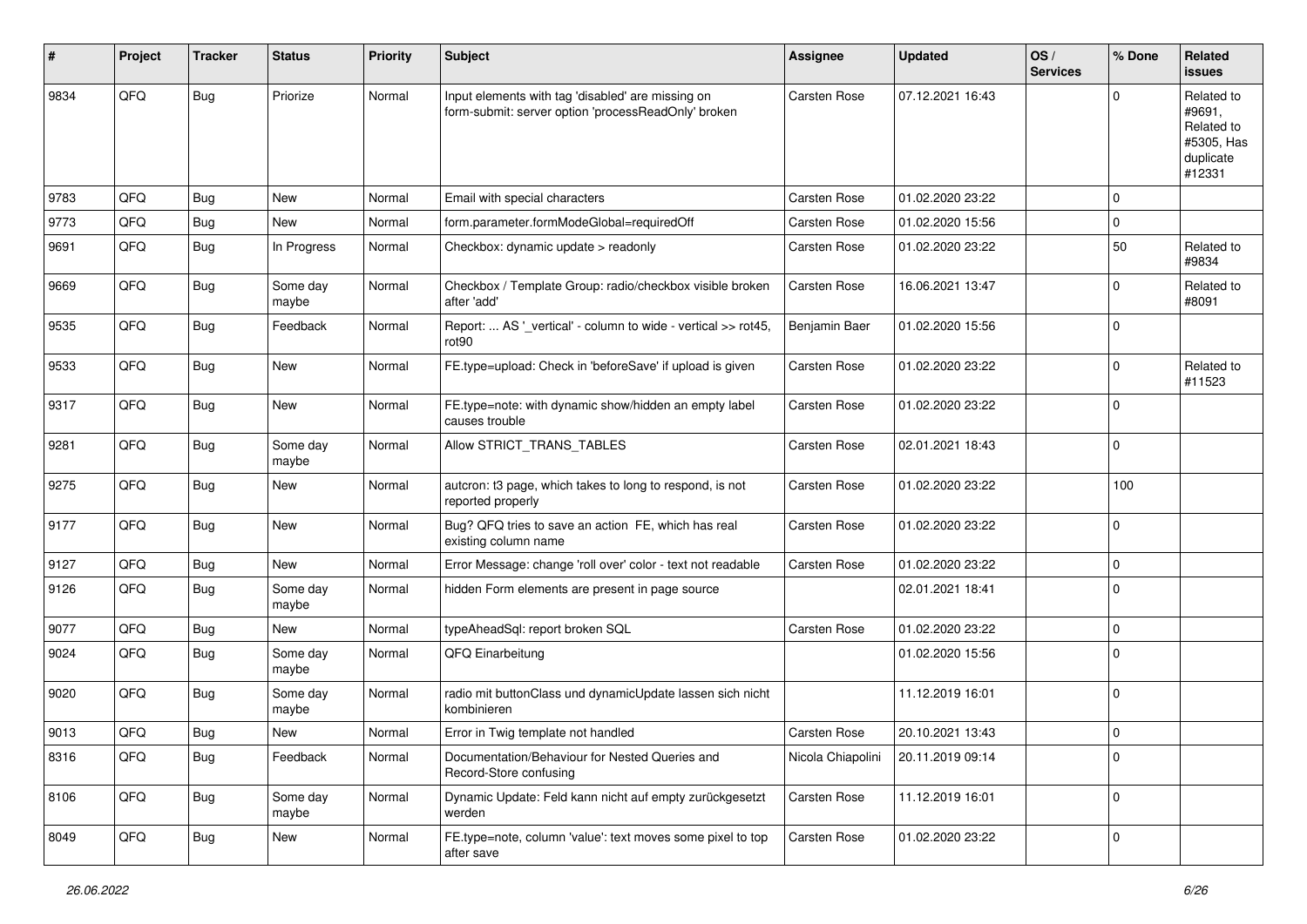| ∦    | Project | <b>Tracker</b> | <b>Status</b>     | <b>Priority</b> | Subject                                                                                                          | <b>Assignee</b>     | <b>Updated</b>   | OS/<br><b>Services</b> | % Done      | Related<br>issues    |
|------|---------|----------------|-------------------|-----------------|------------------------------------------------------------------------------------------------------------------|---------------------|------------------|------------------------|-------------|----------------------|
| 8037 | QFQ     | Bug            | Priorize          | Normal          | FE.type=upload (advanced mode): {{slaveId:V}} missing<br>during dynamic update                                   | Carsten Rose        | 01.02.2020 10:13 |                        | 0           |                      |
| 7890 | QFQ     | Bug            | New               | Normal          | FormElement 'required': extraButtonInfo not aligned                                                              | Carsten Rose        | 11.06.2021 21:17 |                        | $\mathbf 0$ | Related to<br>#11517 |
| 7795 | QFQ     | Bug            | <b>New</b>        | Normal          | Readonly Form: Typeahead-Felder                                                                                  | Carsten Rose        | 01.02.2020 23:22 |                        | 0           |                      |
| 7685 | QFQ     | <b>Bug</b>     | New               | Normal          | Open FormElement from QFQ error message and save<br>modified record: error about missing {{formId:F}}            | <b>Carsten Rose</b> | 01.02.2020 23:22 |                        | $\Omega$    |                      |
| 7656 | QFQ     | Bug            | Priorize          | Normal          | FE with required, 'pattern' and 'extraButtonLock': always<br>complain about missing value                        | Carsten Rose        | 01.02.2020 10:13 |                        | 0           |                      |
| 7616 | QFQ     | Bug            | Priorize          | Normal          | Selectlist with Enum & Dynamic Update                                                                            | <b>Carsten Rose</b> | 01.02.2020 10:13 |                        | $\mathbf 0$ |                      |
| 7574 | QFQ     | Bug            | New               | Normal          | Substitute error: form element not reported / dont parse<br>Form.note                                            | Carsten Rose        | 01.02.2020 23:21 |                        | 0           |                      |
| 7547 | QFQ     | Bug            | <b>New</b>        | Normal          | Error Message in afterSave: wrong parameter column<br>reported                                                   | Carsten Rose        | 01.02.2020 23:22 |                        | $\mathbf 0$ |                      |
| 7524 | QFQ     | Bug            | New               | Normal          | QFQ throws a 'General Error' if 'fileadmin/protected/log/' is<br>not writeable                                   | <b>Carsten Rose</b> | 01.02.2020 23:22 |                        | 0           |                      |
| 7513 | QFQ     | Bug            | <b>New</b>        | Normal          | Radios not correct aligned                                                                                       | <b>Carsten Rose</b> | 01.02.2020 23:22 |                        | $\mathbf 0$ |                      |
| 7512 | QFQ     | <b>Bug</b>     | <b>New</b>        | Normal          | FE: inputType=number >> 'pattern' is not respected                                                               | <b>Carsten Rose</b> | 01.02.2020 23:22 |                        | $\mathbf 0$ |                      |
| 7402 | QFQ     | Bug            | Some day<br>maybe | Normal          | thumbnail cache: outdated picture when permission denied<br>and permission resolved.                             |                     | 01.02.2020 23:20 |                        | $\Omega$    |                      |
| 7281 | QFQ     | Bug            | Some day<br>maybe | Normal          | Subrecords: on large screen separator line too short                                                             |                     | 01.02.2020 23:19 |                        | $\Omega$    |                      |
| 7261 | QFQ     | Bug            | <b>New</b>        | Normal          | Report pathFilename for user without path, only the filename                                                     | <b>Carsten Rose</b> | 01.02.2020 23:21 |                        | 0           |                      |
| 7219 | QFQ     | Bug            | New               | Normal          | typeSheadSql / typeAheadSqlPrefetch: change to curly<br>braces                                                   | Carsten Rose        | 01.02.2020 23:21 |                        | 0           |                      |
| 7101 | QFQ     | Bug            | Some day<br>maybe | Normal          | 'form' in SIP and 'report' - breaks                                                                              |                     | 01.02.2020 23:20 |                        | 0           |                      |
| 7014 | QFQ     | Bug            | New               | Normal          | Sending invalid emails succeeds when<br>debug.redirectAllMailTo is set                                           | <b>Carsten Rose</b> | 01.02.2020 23:21 |                        | $\mathbf 0$ |                      |
| 7002 | QFQ     | Bug            | New               | Normal          | Dynamic Update: row does not disappear / appear                                                                  | Carsten Rose        | 01.02.2020 23:22 |                        | 0           |                      |
| 6912 | QFQ     | Bug            | New               | Normal          | error Message Var 'deadline' already set in SIP - in Form<br>with FE.value={{deadline:R:::{{deadlinePeriod:Y}}}} | Carsten Rose        | 01.02.2020 23:21 |                        | $\mathbf 0$ |                      |
| 6677 | QFQ     | Bug            | New               | Normal          | Error message FE Action Element: no/wrong FE reference<br>who cause the problem.                                 | Carsten Rose        | 01.02.2020 23:21 |                        | $\mathbf 0$ |                      |
| 6574 | QFQ     | <b>Bug</b>     | Priorize          | Normal          | qfq.log: Fehlermeldung wurde angezeigt, aber nicht geloggt                                                       | Carsten Rose        | 01.02.2020 10:13 |                        | $\mathbf 0$ |                      |
| 6566 | QFQ     | Bug            | Priorize          | Normal          | Link Function 'delete': provided parameter missing on page<br>reload                                             | Benjamin Baer       | 03.01.2022 08:08 |                        | $\mathbf 0$ |                      |
| 6483 | QFQ     | <b>Bug</b>     | New               | Normal          | R Store funktioniert nicht bei 'Report Notation' im FE                                                           | Carsten Rose        | 01.02.2020 23:21 |                        | $\mathbf 0$ |                      |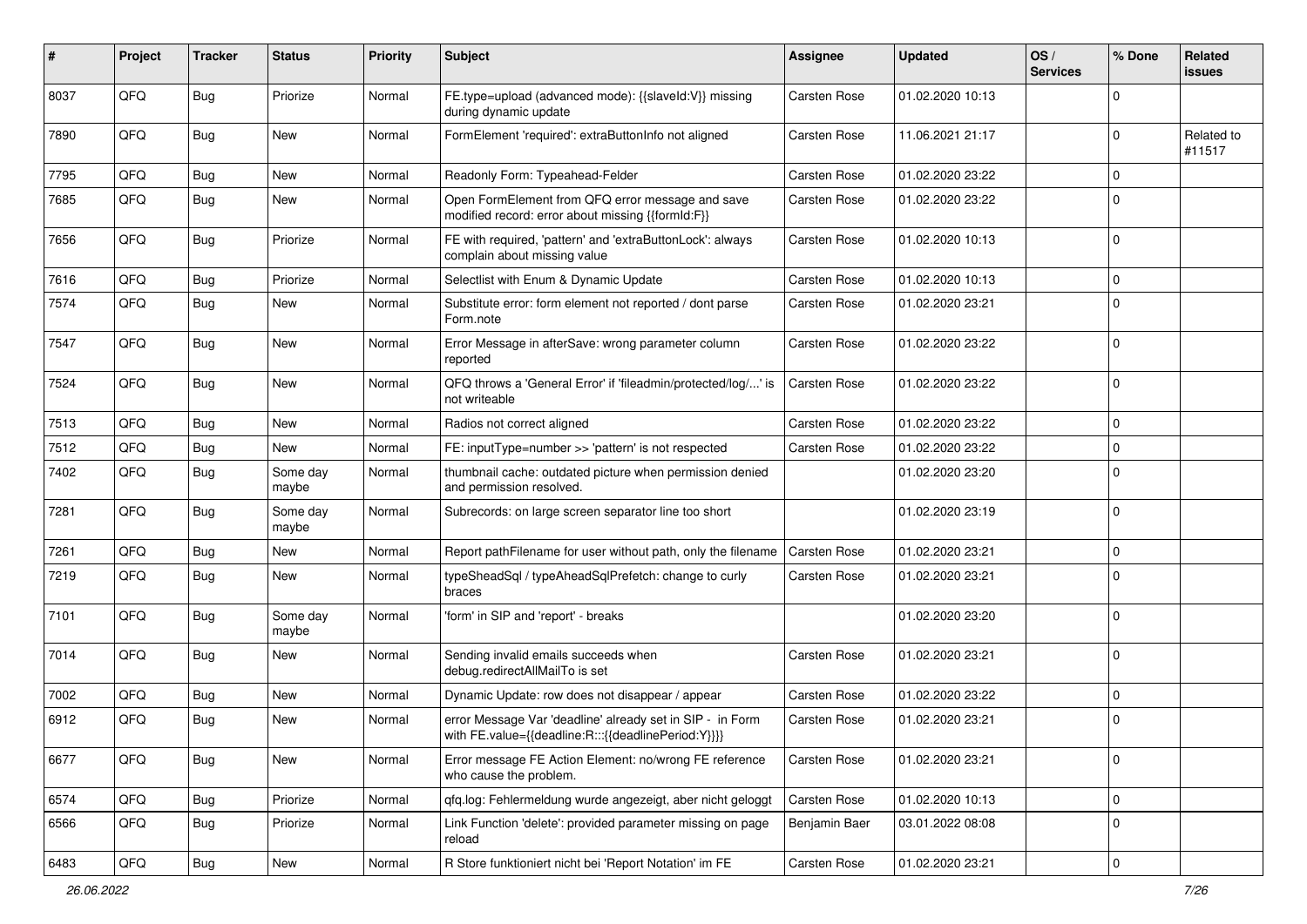| #    | Project | <b>Tracker</b> | <b>Status</b>     | <b>Priority</b> | <b>Subject</b>                                                                                                       | <b>Assignee</b>     | <b>Updated</b>   | OS/<br><b>Services</b> | % Done      | Related<br><b>issues</b>                       |
|------|---------|----------------|-------------------|-----------------|----------------------------------------------------------------------------------------------------------------------|---------------------|------------------|------------------------|-------------|------------------------------------------------|
| 6462 | QFQ     | Bug            | New               | Normal          | File Upload: Nutzlose Fehlermeldung wenn Datei zu gross                                                              | <b>Carsten Rose</b> | 01.02.2020 23:21 |                        | $\Omega$    | Related to<br>#6139                            |
| 6140 | QFQ     | <b>Bug</b>     | Priorize          | Normal          | QFQ DnD Sort: Locked fields                                                                                          | Benjamin Baer       | 21.03.2022 09:56 |                        | $\Omega$    |                                                |
| 5991 | QFQ     | <b>Bug</b>     | Some day<br>maybe | Normal          | URLs with ' ' or long parameter are problematic                                                                      | <b>Carsten Rose</b> | 01.02.2020 23:19 |                        | $\Omega$    |                                                |
| 5877 | QFQ     | <b>Bug</b>     | Some day<br>maybe | Normal          | FE.type=note:bsColumn strange behaviour                                                                              |                     | 01.02.2020 23:19 |                        | $\mathbf 0$ |                                                |
| 5768 | QFQ     | <b>Bug</b>     | Some day<br>maybe | Normal          | '{{pageLanguage:T}}' missing if QFQ is called via api                                                                | <b>Carsten Rose</b> | 01.02.2020 23:19 |                        | $\mathbf 0$ |                                                |
| 5706 | QFQ     | Bug            | Some day<br>maybe | Normal          | upload: fileDestination needs to be sanatized                                                                        | <b>Carsten Rose</b> | 01.02.2020 23:19 |                        | $\mathbf 0$ |                                                |
| 5576 | QFQ     | <b>Bug</b>     | New               | Normal          | Using MySQL 'DROP' requires privilege - wich is not really<br>necessary.                                             | <b>Carsten Rose</b> | 01.02.2020 23:21 |                        | $\mathbf 0$ |                                                |
| 5559 | QFQ     | <b>Bug</b>     | New               | Normal          | FE.type = Upload: 'accept' might contain variables                                                                   | <b>Carsten Rose</b> | 11.05.2020 21:23 |                        | $\mathbf 0$ |                                                |
| 5557 | QFQ     | <b>Bug</b>     | Some day<br>maybe | Normal          | Form load: STORE_RECORD filled, but should be empty                                                                  | Carsten Rose        | 01.02.2020 23:19 |                        | $\mathbf 0$ |                                                |
| 5305 | QFQ     | <b>Bug</b>     | <b>New</b>        | Normal          | Upload FormElement: nicht disabled by readonly Form                                                                  | Carsten Rose        | 16.06.2021 13:43 |                        | $\mathbf 0$ | Related to<br>#9347,<br>Related to<br>#9834    |
| 5021 | QFQ     | Bug            | Some day<br>maybe | Normal          | FE.typ=extra - during save displays error 'datum2' already<br>filled in STORE SIP - the value is stored nevertheless | Carsten Rose        | 01.02.2020 23:19 |                        | $\mathbf 0$ | Related to<br>#3875                            |
| 4771 | QFQ     | Bug            | Some day<br>maybe | Normal          | qfq: select-down-values empty after save (edit-form for<br>program administrators)                                   | <b>Carsten Rose</b> | 01.02.2020 23:20 |                        | $\Omega$    | Related to<br>#4549, Has<br>duplicate<br>#4282 |
| 4756 | QFQ     | Bug            | <b>New</b>        | Normal          | Form dirty even nothing changes                                                                                      | <b>Carsten Rose</b> | 11.12.2019 16:16 |                        | $\mathbf 0$ |                                                |
| 4659 | QFQ     | <b>Bug</b>     | Some day<br>maybe | Normal          | infoButtonExtra                                                                                                      | <b>Carsten Rose</b> | 01.02.2020 23:20 |                        | $\Omega$    |                                                |
| 4651 | QFQ     | Bug            | Some day<br>maybe | Normal          | 'Loading document" Modal wird angezeigt bei uzhcd type=2<br>Ansicht                                                  | Carsten Rose        | 01.02.2020 23:20 |                        | $\mathbf 0$ |                                                |
| 4583 | QFQ     | <b>Bug</b>     | Some day<br>maybe | Normal          | Dynamic Update bei TypeAhead Feldern                                                                                 | <b>Carsten Rose</b> | 01.02.2020 23:19 |                        | $\mathbf 0$ |                                                |
| 4549 | QFQ     | <b>Bug</b>     | Some day<br>maybe | Normal          | TemplateGroups: FE.type SELECT loose selected value<br>after save                                                    | Carsten Rose        | 01.02.2020 23:20 |                        | $\mathbf 0$ | Related to<br>#4548.<br>Related to<br>#4771    |
| 4546 | QFQ     | <b>Bug</b>     | Some day<br>maybe | Normal          | NH: SIP storage is destroyed                                                                                         |                     | 01.02.2020 23:20 |                        | $\Omega$    |                                                |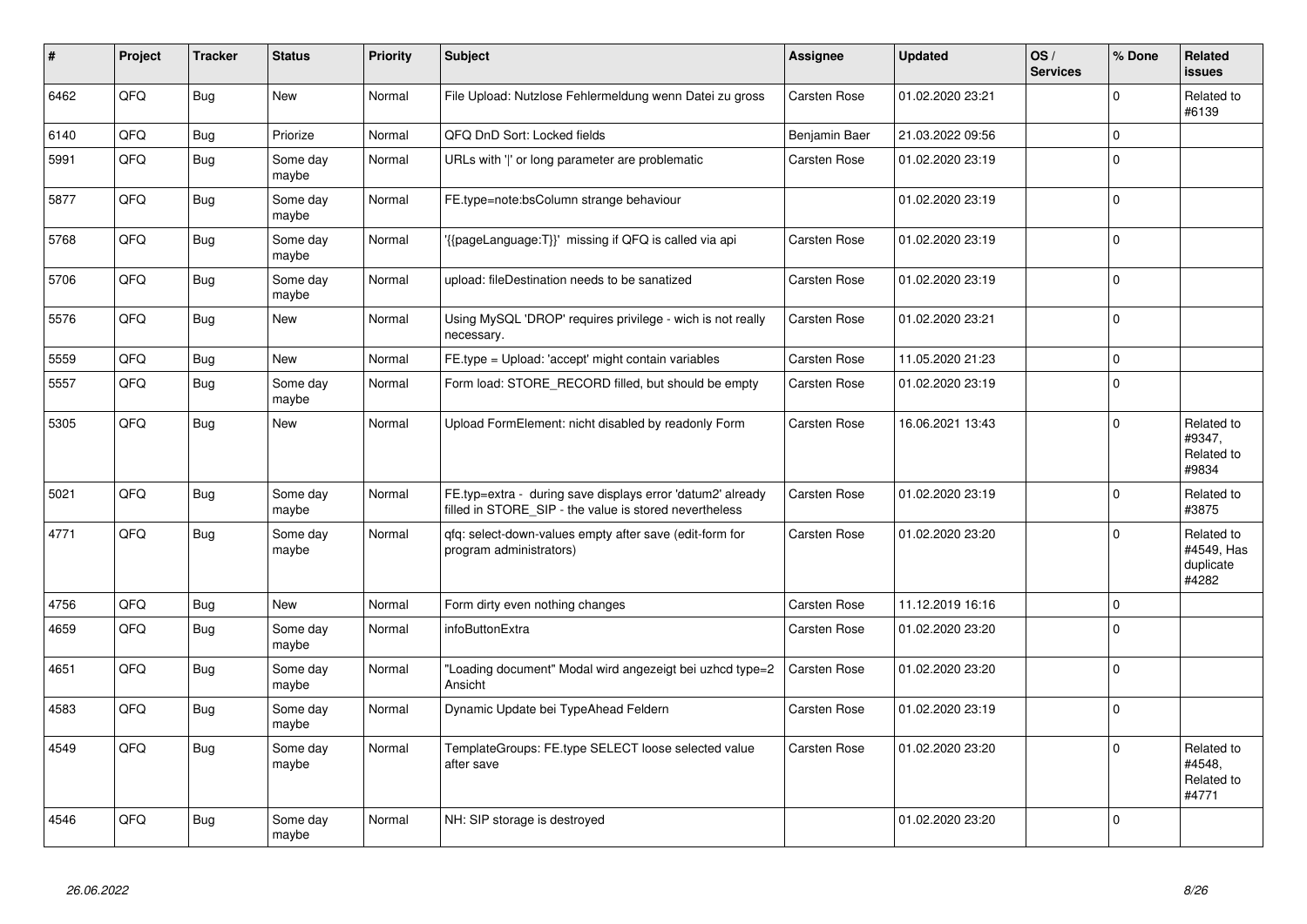| #    | Project | <b>Tracker</b> | <b>Status</b>     | <b>Priority</b> | <b>Subject</b>                                                                                                                                           | Assignee            | <b>Updated</b>   | OS/<br><b>Services</b> | % Done      | Related<br><b>issues</b> |
|------|---------|----------------|-------------------|-----------------|----------------------------------------------------------------------------------------------------------------------------------------------------------|---------------------|------------------|------------------------|-------------|--------------------------|
| 4528 | QFQ     | <b>Bug</b>     | Some day<br>maybe | Normal          | extraButtonLock mit SQLAhead Bug                                                                                                                         | <b>Carsten Rose</b> | 01.02.2020 23:19 |                        | $\Omega$    |                          |
| 4457 | QFQ     | <b>Bug</b>     | Priorize          | Normal          | typeahead: pressing return to select an item, saves the form<br>and closes the form.                                                                     | Benjamin Baer       | 03.01.2022 08:01 |                        | $\mathbf 0$ | Related to<br>#4398      |
| 4454 | QFQ     | Bug            | Some day<br>maybe | Normal          | Required Elements: multiple elements in a row - whole row<br>marked if only one input is empty.                                                          | Benjamin Baer       | 01.02.2020 23:20 |                        | $\Omega$    |                          |
| 4441 | QFQ     | Bug            | Some day<br>maybe | Normal          | \$_SERVER Vars sollten nur aus dem Store genommen<br>werden - Code entsprechend anpassen.                                                                |                     | 11.12.2019 16:02 |                        | $\mathbf 0$ |                          |
| 4398 | QFQ     | <b>Bug</b>     | Some day<br>maybe | Normal          | Typeahead: mouse click in a prefilled input opens a single<br>item dropdown with the current value - click on it seems to<br>set the value, not the key. | Benjamin Baer       | 01.02.2020 23:20 |                        | $\mathbf 0$ | Related to<br>#4457      |
| 4328 | QFQ     | Bug            | Some day<br>maybe | Normal          | Error Message: Show FE name/number on problems in FE                                                                                                     | <b>Carsten Rose</b> | 01.02.2020 23:20 |                        | $\Omega$    |                          |
| 4293 | QFQ     | Bug            | Some day<br>maybe | Normal          | Download broken if token 'd:' is missing - but no error<br>message                                                                                       | Carsten Rose        | 11.12.2019 16:03 |                        | $\mathbf 0$ | Related to<br>#7514      |
| 4138 | QFQ     | Bug            | Some day<br>maybe | Normal          | style fehlt                                                                                                                                              |                     | 11.12.2019 16:03 |                        | $\mathbf 0$ |                          |
| 4122 | QFQ     | <b>Bug</b>     | Some day<br>maybe | Normal          | file: Render Mode hat keinen Effekt                                                                                                                      |                     | 11.12.2019 16:03 |                        | $\Omega$    |                          |
| 4092 | QFQ     | <b>Bug</b>     | Some day<br>maybe | Normal          | 1) Logging verbessern wann welches FE warum ausgefuehrt<br>wird, 2) Documentation: Best Practice Template Group                                          | <b>Carsten Rose</b> | 01.02.2020 23:19 |                        | $\mathbf 0$ | Related to<br>#3504      |
| 4008 | QFQ     | Bug            | Some day<br>maybe | Normal          | FormElemen.type=sendmail: wrong 'TO' if 'real<br>name <rea@mail.to>' is used</rea@mail.to>                                                               | Carsten Rose        | 11.12.2019 16:03 |                        | $\Omega$    |                          |
| 3895 | QFQ     | <b>Bug</b>     | Some day<br>maybe | Normal          | typeahead pedantic: on lehrkredit Idap webpass - if only one<br>person is in dropdown, such person can't be selected                                     | <b>Carsten Rose</b> | 11.12.2019 16:03 |                        | $\mathbf 0$ |                          |
| 3882 | QFQ     | Bug            | Some day<br>maybe | Normal          | templateGroup: disable 'add' if limit is reached - funktioniert<br>nicht wenn bereits records existierten                                                | Carsten Rose        | 11.12.2019 16:03 |                        | $\Omega$    |                          |
| 3811 | QFQ     | Bug            | Some day<br>maybe | Normal          | Dynamic Update: extraButtonInfo - Text aktualisieren                                                                                                     | <b>Carsten Rose</b> | 11.12.2019 16:03 |                        | $\Omega$    | Related to<br>#11517     |
| 3782 | QFQ     | Bug            | Priorize          | Normal          | Bei fehlerhafter Eingabe (z.B. Datum) sollte das erwartete<br>Format angezeigt werden                                                                    | Carsten Rose        | 01.02.2020 10:13 |                        | $\mathbf 0$ |                          |
| 3750 | QFQ     | Bug            | Some day<br>maybe | Normal          | FE in a row: if one violates check, all are red                                                                                                          | <b>Carsten Rose</b> | 11.12.2019 16:03 |                        | $\mathbf 0$ |                          |
| 3682 | QFQ     | <b>Bug</b>     | Some day<br>maybe | Normal          | Dynamic update: Radio buttons                                                                                                                            | Carsten Rose        | 11.12.2019 16:02 |                        | $\Omega$    |                          |
| 3613 | QFQ     | Bug            | Some day<br>maybe | Normal          | note /note unchecked -> note div (col-md) wird weiterhin<br>gerendert                                                                                    | Elias Villiger      | 01.02.2020 23:19 |                        | 100         |                          |
| 3588 | QFQ     | Bug            | Some day<br>maybe | Normal          | templateGroup: versteckte Elemente werden weiterhin<br>gespeichert.                                                                                      | Carsten Rose        | 11.12.2019 16:02 |                        | $\mathbf 0$ |                          |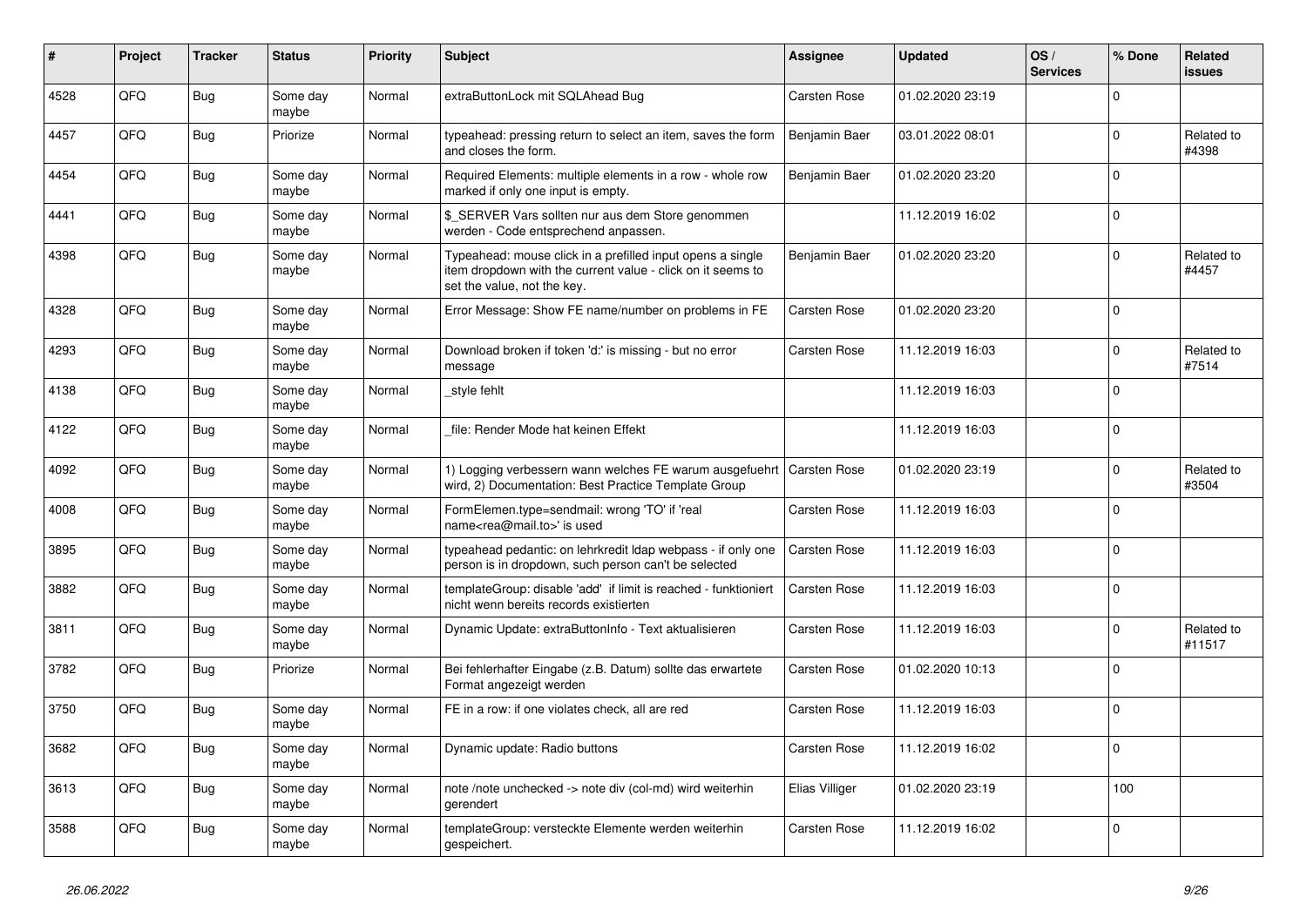| #     | Project | <b>Tracker</b> | <b>Status</b>     | <b>Priority</b> | <b>Subject</b>                                                                                                                        | Assignee            | <b>Updated</b>   | OS/<br><b>Services</b> | % Done       | Related<br><b>issues</b>                                               |
|-------|---------|----------------|-------------------|-----------------|---------------------------------------------------------------------------------------------------------------------------------------|---------------------|------------------|------------------------|--------------|------------------------------------------------------------------------|
| 3547  | QFQ     | <b>Bug</b>     | New               | Normal          | FE of type 'note' causes writing of empty fields.                                                                                     | Carsten Rose        | 01.02.2020 23:21 |                        | $\mathbf{0}$ |                                                                        |
| 3349  | QFQ     | <b>Bug</b>     | Some day<br>maybe | Normal          | config.qfq.ini: a) vertraegt keine '=' im Value (z.B. Passwort),<br>b) Values sollten in ticks einschliessbar sein (spaces, )         | Carsten Rose        | 11.12.2019 16:02 |                        | $\mathbf 0$  |                                                                        |
| 3130  | QFQ     | <b>Bug</b>     | Some day<br>maybe | Normal          | Debug Info's nicht korrekt nach 'New > Save'.                                                                                         | <b>Carsten Rose</b> | 11.12.2019 16:03 |                        | $\mathbf{0}$ | Related to<br>#3253                                                    |
| 2665  | QFQ     | Bug            | Priorize          | Normal          | Dynamic Update funktioniert nicht, wenn beim<br>entsprechenden FormElement eine size angegeben ist.                                   | Benjamin Baer       | 03.01.2022 08:12 |                        | 30           |                                                                        |
| 2643  | QFQ     | <b>Bug</b>     | Some day<br>maybe | Normal          | Zend / PHP Webinars anschauen                                                                                                         | <b>Carsten Rose</b> | 01.02.2020 15:56 |                        | $\mathbf 0$  |                                                                        |
| 2063  | QFQ     | Bug            | Some day<br>maybe | Normal          | Pills auf 'inaktiv' setzen falls keine Element auf dem Pill<br>sichtbar sind.                                                         | Benjamin Baer       | 11.12.2019 16:03 |                        | $\mathbf 0$  | Related to<br>#3752                                                    |
| 11195 | QFQ     | Bug            | New               | Low             | Dynamic Update: Note not updated if new text is empty<br>(v20.4)                                                                      |                     | 25.09.2020 11:14 |                        | $\mathbf 0$  |                                                                        |
| 7456  | QFQ     | <b>Bug</b>     | Some day<br>maybe | Low             | Todos in Code: solve or make ticket                                                                                                   | Carsten Rose        | 16.09.2021 15:10 |                        | $\mathbf 0$  |                                                                        |
| 11850 | QFQ     | Feature        | <b>New</b>        | Urgent          | Wizard Form: basierend auf einer Tabelle eine Form<br>anlegen.                                                                        |                     | 03.05.2021 21:12 |                        | $\mathbf 0$  | Blocked by<br>#8082                                                    |
| 880   | QFQ     | Feature        | Some day<br>maybe | Urgent          | Security: PHP, SQL Injection, XSS                                                                                                     |                     | 03.05.2021 21:14 |                        | $\mathbf 0$  | Related to<br>#14320                                                   |
| 14187 | QFQ     | Feature        | <b>New</b>        | High            | qfq.log: show current URL                                                                                                             | <b>Carsten Rose</b> | 28.05.2022 11:02 |                        | $\Omega$     | Related to<br>#13933,<br>Related to<br>#12532.<br>Related to<br>#11893 |
| 13757 | QFQ     | Feature        | <b>New</b>        | High            | QR / Bar-Code Plugin                                                                                                                  | Enis Nuredini       | 19.03.2022 17:43 |                        | $\mathbf 0$  |                                                                        |
| 12544 | QFQ     | Feature        | <b>New</b>        | High            | a) ' AS _link' new also as ' AS _format', b) sortierung via<br>'display: none;', c) ' format' benoeitgt nicht zwingend<br>u/U/p/m/z/d | Carsten Rose        | 14.12.2021 16:03 |                        | $\mathbf 0$  |                                                                        |
| 12532 | QFQ     | Feature        | <b>New</b>        | High            | SIP-Parameter bei Seitenaufruf in Browser-Console<br>anzeigen                                                                         | Carsten Rose        | 07.12.2021 17:19 |                        | $\mathbf 0$  | Related to<br>#11893,<br>Related to<br>#14187                          |
| 12186 | QFQ     | Feature        | <b>New</b>        | High            | TinyMCE Config für Objekte                                                                                                            | Carsten Rose        | 07.12.2021 17:19 |                        | $\mathbf 0$  | <b>Blocks</b><br>#12632                                                |
| 11893 | QFQ     | Feature        | <b>New</b>        | High            | Broken SIP: a) only report one time, b) only report in main<br>column                                                                 | Carsten Rose        | 12.05.2021 12:13 |                        | $\mathbf 0$  | Related to<br>#12532.<br>Related to<br>#14187                          |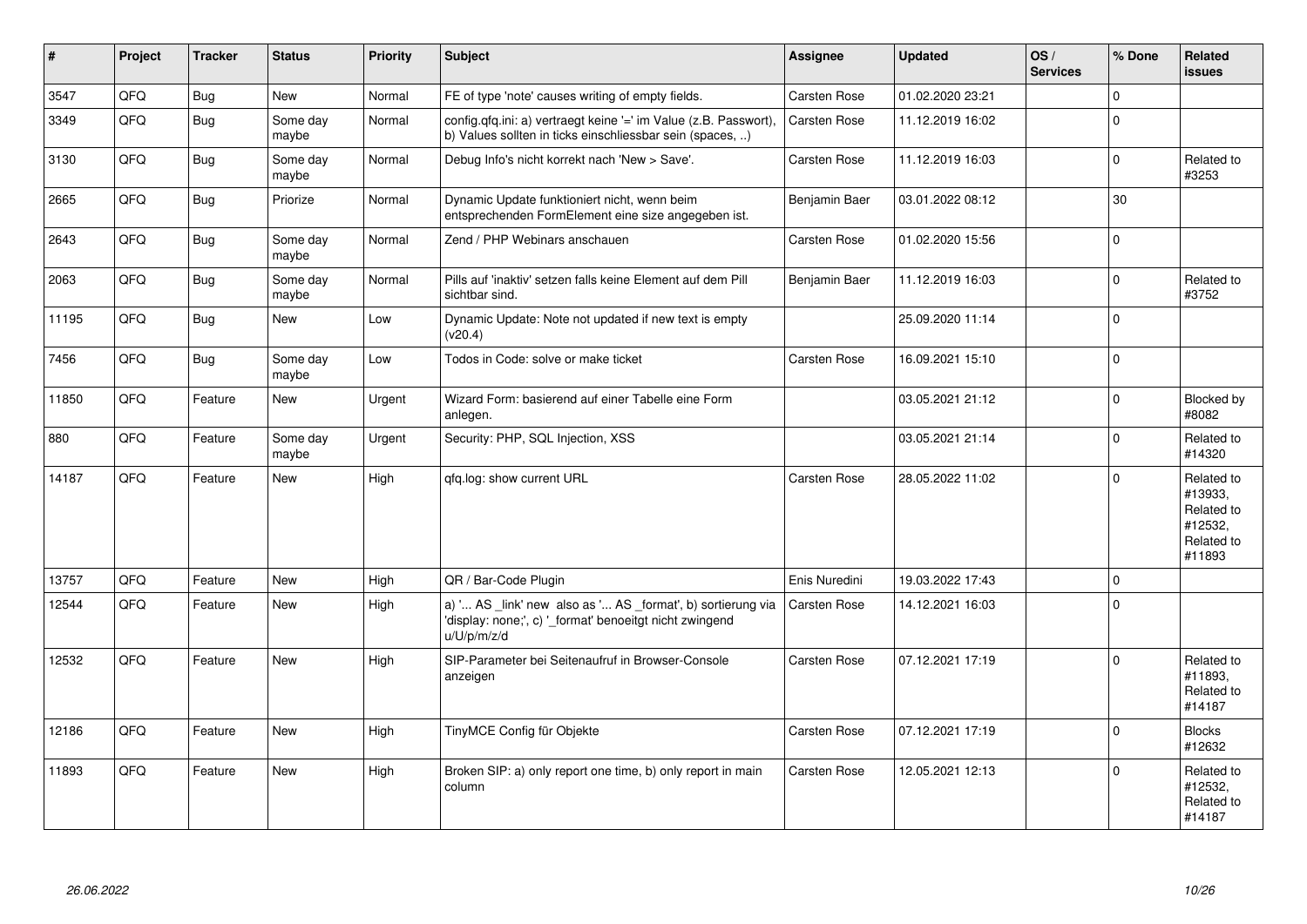| $\vert$ # | Project | <b>Tracker</b> | <b>Status</b>     | <b>Priority</b> | <b>Subject</b>                                                                               | <b>Assignee</b> | <b>Updated</b>   | OS/<br><b>Services</b> | % Done      | Related<br>issues                               |
|-----------|---------|----------------|-------------------|-----------------|----------------------------------------------------------------------------------------------|-----------------|------------------|------------------------|-------------|-------------------------------------------------|
| 10114     | QFQ     | Feature        | <b>New</b>        | High            | Symbol (Link): 'G:' (Glyphicon) replaced by 'i:' (icon)                                      |                 | 07.12.2021 17:19 |                        | $\Omega$    | Related to<br>#3797,<br>Related to<br>#4194     |
| 9548      | QFQ     | Feature        | Feedback          | High            | FormElement: Pattern mismatch - optional report only on<br>focus lost                        | Benjamin Baer   | 03.05.2021 21:14 |                        | $\Omega$    |                                                 |
| 9517      | QFQ     | Feature        | In Progress       | High            | Input multiple tags with typeahead                                                           | Carsten Rose    | 03.05.2021 21:14 |                        | 40          | Related to<br>#10150                            |
| 9052      | QFQ     | Feature        | Feedback          | High            | Report: CodeMirror with SQL Syntax Highlight in FE                                           | Enis Nuredini   | 08.06.2022 10:25 |                        | $\Omega$    |                                                 |
| 8962      | QFQ     | Feature        | <b>New</b>        | High            | allow for form fields with identical names                                                   | Carsten Rose    | 03.05.2021 21:14 |                        | $\Omega$    |                                                 |
| 8204      | QFQ     | Feature        | Priorize          | High            | Position 'required mark'                                                                     | Carsten Rose    | 16.06.2021 13:44 |                        | $\mathbf 0$ |                                                 |
| 8082      | QFQ     | Feature        | Priorize          | High            | Contact form without saving record                                                           | Carsten Rose    | 07.12.2021 15:20 |                        | $\Omega$    | Related to<br>#8587,<br><b>Blocks</b><br>#11850 |
| 7850      | QFQ     | Feature        | New               | High            | Upload records: non 'pathFileName' column                                                    | Carsten Rose    | 03.05.2021 21:14 |                        | $\Omega$    |                                                 |
| 7602      | QFQ     | Feature        | ToDo              | High            | Multi Select: with checkboxes                                                                | Benjamin Baer   | 22.03.2022 09:07 |                        | $\Omega$    |                                                 |
| 5715      | QFQ     | Feature        | New               | High            | PDF Caching                                                                                  | Carsten Rose    | 03.05.2021 21:14 |                        | $\Omega$    | Related to<br>#5851,<br>Related to<br>#6357     |
| 4258      | QFQ     | Feature        | Some day<br>maybe | High            | <b>System Defaults: Forms</b>                                                                | Carsten Rose    | 03.05.2021 21:14 |                        | $\Omega$    |                                                 |
| 3990      | QFQ     | Feature        | Some day<br>maybe | High            | custom class definition: add space automatically                                             | Carsten Rose    | 03.05.2021 21:14 |                        | $\Omega$    |                                                 |
| 3967      | QFQ     | Feature        | Some day<br>maybe | High            | Report: Checkbox, Radio, Dropdown, Input welches ohne<br>Submit funktioniert - 'Inline-Form' | Carsten Rose    | 03.05.2021 21:14 |                        | $\Omega$    |                                                 |
| 3848      | QFQ     | Feature        | Some day<br>maybe | High            | Antivirus check fuer Upload files in qfq?                                                    | Carsten Rose    | 03.05.2021 21:14 |                        | $\mathbf 0$ | Related to<br>#4131                             |
| 3727      | QFQ     | Feature        | <b>New</b>        | High            | Security: Session Hijacking erschweren                                                       | Carsten Rose    | 03.05.2021 21:14 |                        | $\Omega$    |                                                 |
| 14376     | QFQ     | Feature        | <b>New</b>        | Normal          | QFQ Bootstrap: if missing, create stored procedures                                          | Enis Nuredini   | 19.06.2022 16:37 |                        | $\Omega$    |                                                 |
| 14371     | QFQ     | Feature        | Priorize          | Normal          | LDAP via REPORT                                                                              | Carsten Rose    | 19.06.2022 16:37 |                        | $\Omega$    |                                                 |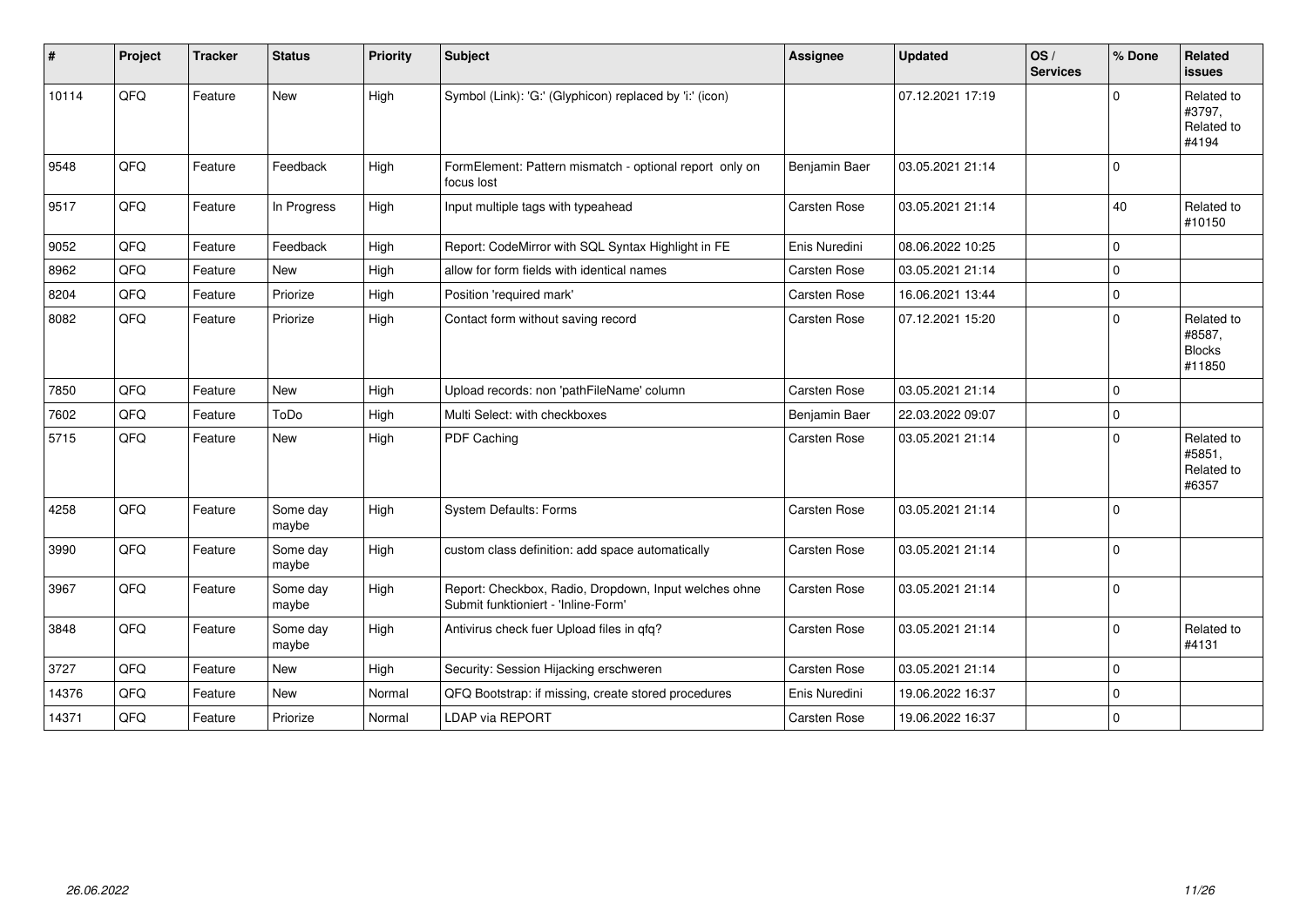| $\vert$ # | Project | <b>Tracker</b> | <b>Status</b>              | <b>Priority</b> | <b>Subject</b>                                                                       | <b>Assignee</b>        | <b>Updated</b>   | OS/<br><b>Services</b> | % Done              | <b>Related</b><br><b>issues</b>                                                                                                                                       |
|-----------|---------|----------------|----------------------------|-----------------|--------------------------------------------------------------------------------------|------------------------|------------------|------------------------|---------------------|-----------------------------------------------------------------------------------------------------------------------------------------------------------------------|
| 14320     | QFQ     | Feature        | ToDo                       | Normal          | Allow specific HTML Tags and Attributes: general, TinyMCE                            | Enis Nuredini          | 17.06.2022 10:44 |                        | $\mathbf 0$         | Related to<br>#12664,<br>Related to<br>#12039,<br>Related to<br>#11702,<br>Related to<br>#7239,<br>Related to<br>#3708,<br>Related to<br>#3646.<br>Related to<br>#880 |
| 14290     | QFQ     | Feature        | Priorize                   | Normal          | FormEditor: Show Table Definition                                                    | <b>Carsten Rose</b>    | 19.06.2022 16:37 |                        | $\mathbf 0$         |                                                                                                                                                                       |
| 14227     | QFQ     | Feature        | <b>New</b>                 | Normal          | Selenium Konkurrenz: cypress.io                                                      | Enis Nuredini          | 28.05.2022 11:02 |                        | $\mathbf 0$         |                                                                                                                                                                       |
| 14185     | QFQ     | Feature        | New                        | Normal          | External/Autocron.php - better suitable directory                                    | Support: System        | 28.05.2022 11:03 |                        | $\mathbf 0$         |                                                                                                                                                                       |
| 14090     | QFQ     | Feature        | <b>New</b>                 | Normal          | Nützliche _script funktionen                                                         | <b>Carsten Rose</b>    | 28.05.2022 11:03 |                        | $\mathsf 0$         |                                                                                                                                                                       |
| 14028     | QFQ     | Feature        | <b>New</b>                 | Normal          | Required notification: visual nicer                                                  | Enis Nuredini          | 28.05.2022 11:01 |                        | $\mathsf{O}\xspace$ |                                                                                                                                                                       |
| 13945     | QFQ     | Feature        | New                        | Normal          | As link: content before/after link                                                   | Enis Nuredini          | 28.05.2022 11:01 |                        | $\mathbf 0$         | Related to<br>#12262                                                                                                                                                  |
| 13900     | QFQ     | Feature        | Priorize                   | Normal          | Selenium: Check das Cookie/PDF funktioniert                                          | Enis Nuredini          | 25.03.2022 12:45 |                        | $\mathbf 0$         |                                                                                                                                                                       |
| 13843     | QFQ     | Feature        | New                        | Normal          | Create JWT via QFQ                                                                   | Carsten Rose           | 19.03.2022 17:42 |                        | $\mathbf 0$         |                                                                                                                                                                       |
| 13841     | QFQ     | Feature        | New                        | Normal          | Create PDF via iText - evaluate                                                      | Carsten Rose           | 19.03.2022 17:42 |                        | $\mathbf 0$         |                                                                                                                                                                       |
| 13700     | QFQ     | Feature        | New                        | Normal          | Redesign qfq.io Seite                                                                | Carsten Rose           | 19.03.2022 17:43 |                        | $\mathsf 0$         |                                                                                                                                                                       |
| 13609     | QFQ     | Feature        | New                        | Normal          | QFQ Introduction: Seite aufloesen                                                    | Philipp<br>Gröbelbauer | 28.05.2022 11:02 |                        | $\mathbf 0$         |                                                                                                                                                                       |
| 13608     | QFQ     | Feature        | Some day<br>maybe          | Normal          | Automatic Browser Language Redirect                                                  | Enis Nuredini          | 17.06.2022 08:35 |                        | $\mathbf 0$         |                                                                                                                                                                       |
| 13572     | QFQ     | Feature        | Feedback                   | Normal          | Form Load: misleading error message on trying to load non<br>existent primary record | Enis Nuredini          | 16.05.2022 23:16 |                        | 100                 |                                                                                                                                                                       |
| 13566     | QFQ     | Feature        | Ready to sync<br>(develop) | Normal          | Delete config-example.qfq.php file                                                   | Carsten Rose           | 23.12.2021 09:25 |                        | $\mathbf 0$         |                                                                                                                                                                       |
| 13467     | QFQ     | Feature        | <b>New</b>                 | Normal          | ChangeLog Generator                                                                  | Carsten Rose           | 19.03.2022 17:46 |                        | $\mathbf 0$         | Related to<br>#11460                                                                                                                                                  |
| 13354     | QFQ     | Feature        | <b>New</b>                 | Normal          | Using Websocket in QFQ                                                               | <b>Carsten Rose</b>    | 10.11.2021 15:47 |                        | $\mathsf 0$         |                                                                                                                                                                       |
| 13330     | QFQ     | Feature        | In Progress                | Normal          | Multi Form: Upload                                                                   | Carsten Rose           | 07.11.2021 12:40 |                        | 50                  | Related to<br>#9706                                                                                                                                                   |
| 12679     | QFQ     | Feature        | New                        | Normal          | tablesorter: custom column width                                                     | <b>Carsten Rose</b>    | 16.06.2021 11:10 |                        | $\mathbf 0$         |                                                                                                                                                                       |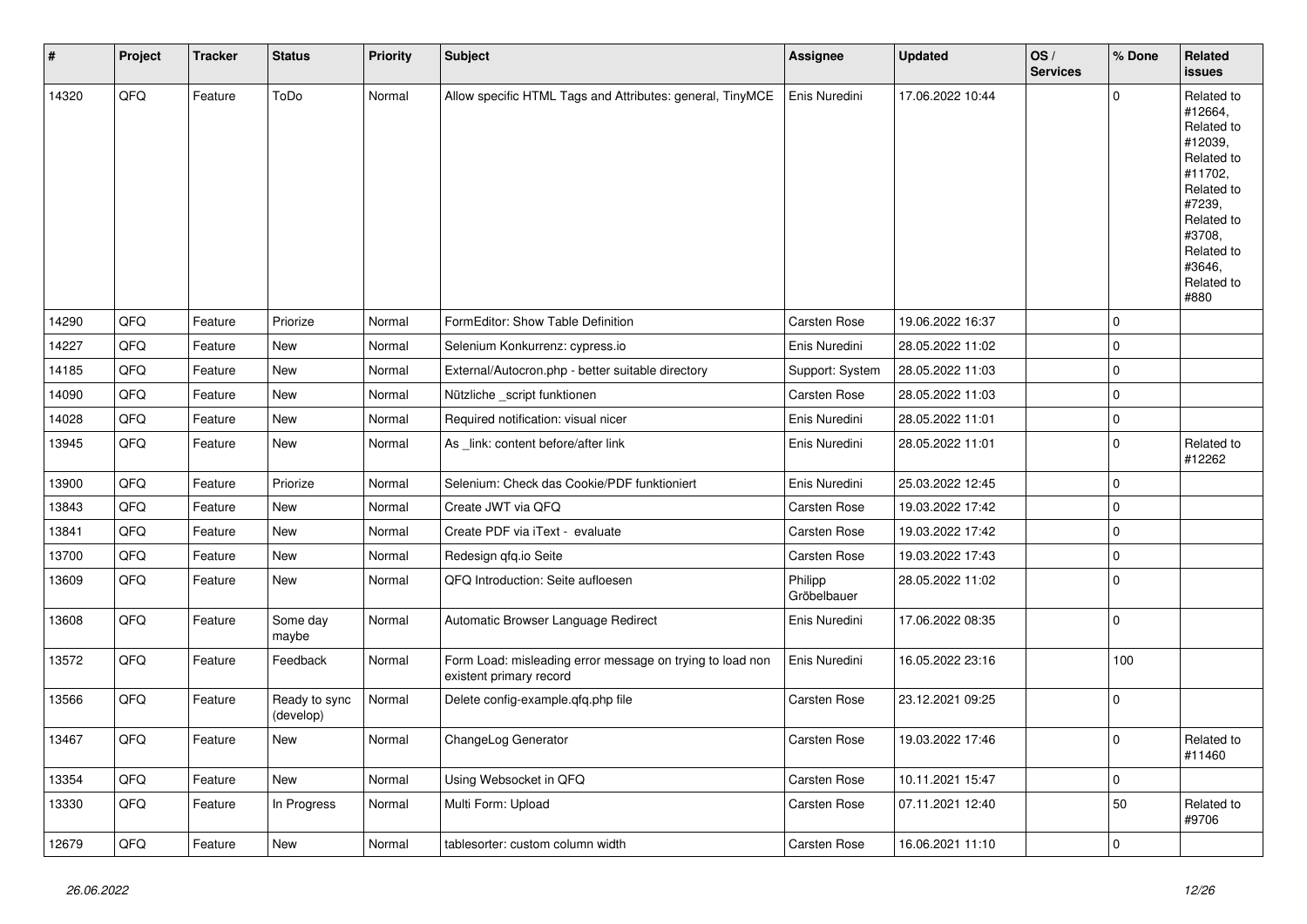| #     | Project | <b>Tracker</b> | <b>Status</b>     | <b>Priority</b> | <b>Subject</b>                                                                              | Assignee            | <b>Updated</b>   | OS/<br><b>Services</b> | % Done      | Related<br><b>issues</b>                                               |
|-------|---------|----------------|-------------------|-----------------|---------------------------------------------------------------------------------------------|---------------------|------------------|------------------------|-------------|------------------------------------------------------------------------|
| 12664 | QFQ     | Feature        | New               | Normal          | TinyMCE: report/remove malicous HTML/JS Code                                                | Carsten Rose        | 19.03.2022 17:47 |                        | $\Omega$    | Related to<br>#14320                                                   |
| 12632 | QFQ     | Feature        | New               | Normal          | TinyMCE: Prepare CSS classes for images                                                     | Carsten Rose        | 04.06.2021 14:35 |                        | 100         | Blocked by<br>#12186                                                   |
| 12630 | QFQ     | Feature        | In Progress       | Normal          | Input: date[time]: min / max values                                                         | Enis Nuredini       | 20.06.2022 18:31 |                        | $\mathbf 0$ | Related to<br>#10096,<br>Related to<br>#14302.<br>Related to<br>#14303 |
| 12611 | QFQ     | Feature        | Some day<br>maybe | Normal          | Refactoring: Bootstrap with Lazy Loading                                                    | Carsten Rose        | 08.06.2022 10:37 |                        | $\Omega$    | Related to<br>#12490,<br>Related to<br>#10013,<br>Related to<br>#7732  |
| 12603 | QFQ     | Feature        | New               | Normal          | Dropdown (Select), Radio, checkbox:<br>itemListAlways={{!SELECT key, value}}                | Carsten Rose        | 19.03.2022 17:47 |                        | $\Omega$    |                                                                        |
| 12584 | QFQ     | Feature        | Feedback          | Normal          | T3 v10 migration script: replace alias-patterns (v11)                                       | Carsten Rose        | 28.05.2022 11:12 |                        | 100         |                                                                        |
| 12556 | QFQ     | Feature        | <b>New</b>        | Normal          | Pills Title: colored = static or dynamic on allrequiredgiven                                | Benjamin Baer       | 19.03.2022 17:49 |                        | $\mathbf 0$ |                                                                        |
| 12504 | QFQ     | Feature        | Priorize          | Normal          | sql.log: report fe.id                                                                       | <b>Carsten Rose</b> | 05.05.2021 22:09 |                        | $\mathbf 0$ |                                                                        |
| 12503 | QFQ     | Feature        | Priorize          | Normal          | Detect dangerous UPDATE statement with missing WHERE                                        | <b>Carsten Rose</b> | 05.05.2021 22:09 |                        | $\mathbf 0$ |                                                                        |
| 12490 | QFQ     | Feature        | New               | Normal          | Loading Plugins in QFQ - see what tinymce does. (lazy<br>loading)                           | Benjamin Baer       | 08.06.2022 10:37 |                        | $\Omega$    | Related to<br>#12611,<br>Related to<br>#10013,<br>Related to<br>#7732  |
| 12480 | QFQ     | Feature        | <b>New</b>        | Normal          | If QFQ upgrade is running, block further request                                            | Carsten Rose        | 03.05.2021 20:45 |                        | $\mathbf 0$ |                                                                        |
| 12477 | QFQ     | Feature        | New               | Normal          | Support for refactoring: Form, FormElement, diverse<br>Tabellen/Spalten, tt-content Records | Carsten Rose        | 03.05.2021 20:45 |                        | $\Omega$    |                                                                        |
| 12476 | QFQ     | Feature        | New               | Normal          | clearMe: a) should trigger 'dirty', b) sticky on textarea resize                            | Benjamin Baer       | 04.01.2022 08:40 |                        | $\Omega$    | Related to<br>#9528                                                    |
| 12474 | QFQ     | Feature        | <b>New</b>        | Normal          | Check BaseConfigURL if it is given and the the last char is '/'                             | <b>Carsten Rose</b> | 03.05.2021 20:45 |                        | $\Omega$    |                                                                        |
| 12465 | QFQ     | Feature        | New               | Normal          | QFQ Function: use in FE to fill StoreRecord                                                 | <b>Carsten Rose</b> | 05.05.2021 21:58 |                        | $\mathbf 0$ |                                                                        |
| 12452 | QFQ     | Feature        | Priorize          | Normal          | BaseURL: alsways with '/' at the end                                                        | <b>Carsten Rose</b> | 19.06.2022 13:45 |                        | $\Omega$    | Related to<br>#10782                                                   |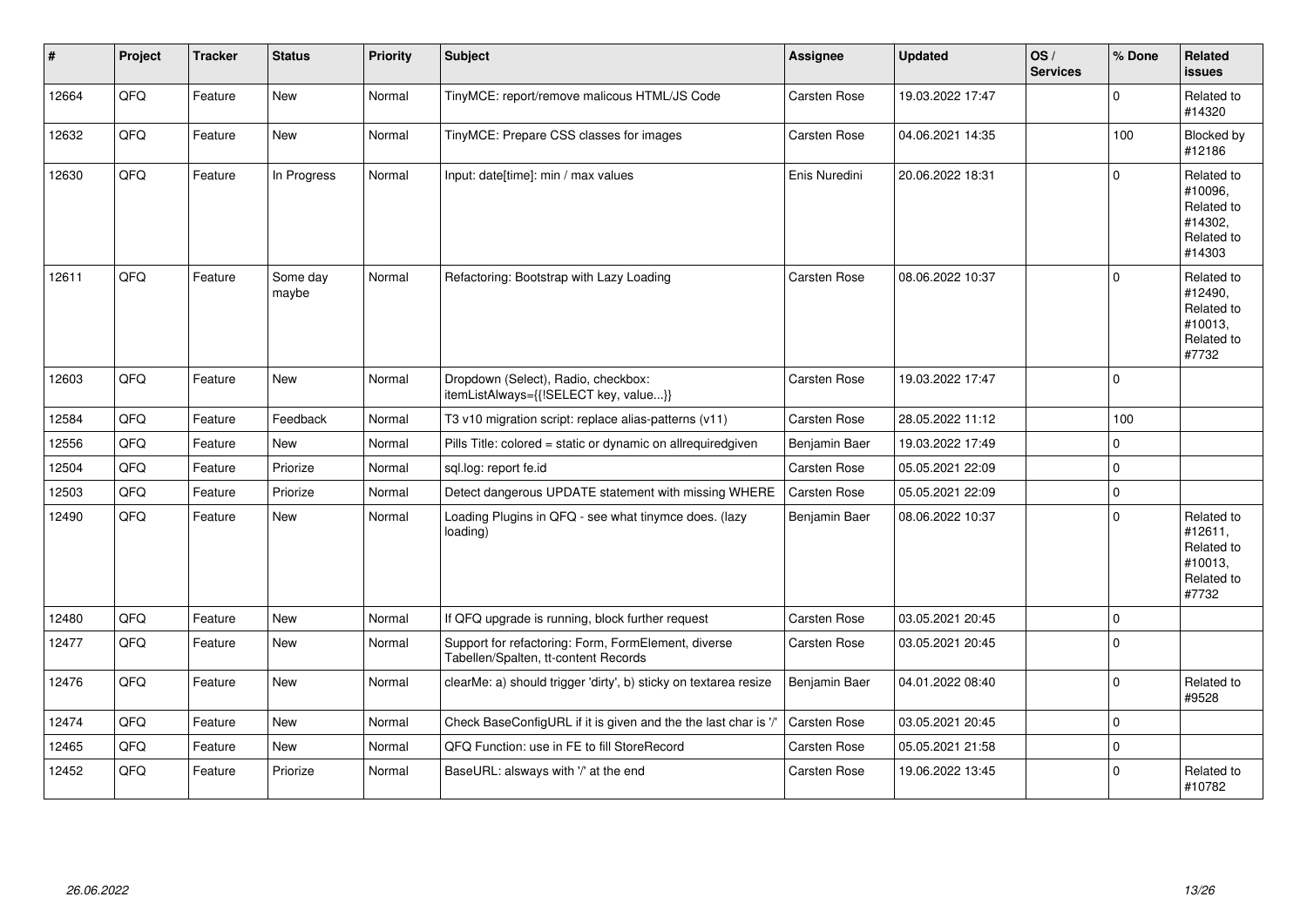| #     | Project | <b>Tracker</b> | <b>Status</b>     | <b>Priority</b> | <b>Subject</b>                                                                                                      | Assignee      | <b>Updated</b>   | OS/<br><b>Services</b> | % Done      | Related<br>issues                                                           |
|-------|---------|----------------|-------------------|-----------------|---------------------------------------------------------------------------------------------------------------------|---------------|------------------|------------------------|-------------|-----------------------------------------------------------------------------|
| 12440 | QFQ     | Feature        | In Progress       | Normal          | Typo3 V10 upgrade (durchfuehren und testen)                                                                         | Carsten Rose  | 21.03.2022 09:53 |                        | 50          | Related to<br>#12357,<br>Related to<br>#12067,<br>Related to<br>#10661      |
| 12439 | QFQ     | Feature        | In Progress       | Normal          | TinyMCE Paste from Word & Character Count/Limit                                                                     | Carsten Rose  | 05.05.2021 22:15 |                        | 0           |                                                                             |
| 12413 | QFQ     | Feature        | New               | Normal          | STORE_TYPO3: enhance for {{be_users.email:T}},<br>{{fe_users.email:T}}                                              | Carsten Rose  | 03.05.2021 20:45 |                        | $\mathbf 0$ | Related to<br>#12412,<br>Related to<br>#10012                               |
| 12412 | QFQ     | Feature        | New               | Normal          | Action/Escape qualifier 'e' (empty), '0': if given, an empty<br>string (or '0') will be treated as 'not found'      | Carsten Rose  | 08.05.2021 09:40 |                        | $\Omega$    | Related to<br>#12413,<br>Related to<br>#10012                               |
| 12400 | QFQ     | Feature        | <b>New</b>        | Normal          | Tutorial ist in QFQ Doku, Wird in der Suche gefunden, es<br>gibt aber kein Menupunkt - Inhalt ueberpruefen          | Carsten Rose  | 03.05.2021 20:45 |                        | $\Omega$    |                                                                             |
| 12337 | QFQ     | Feature        | Some day<br>maybe | Normal          | Database.php: better caching                                                                                        | Carsten Rose  | 16.09.2021 15:10 |                        | $\Omega$    |                                                                             |
| 12330 | QFQ     | Feature        | New               | Normal          | Copy to input field / text area / TinyMCE                                                                           | Carsten Rose  | 07.04.2021 09:01 |                        | $\mathbf 0$ |                                                                             |
| 12315 | QFQ     | Feature        | Some day<br>maybe | Normal          | Form History (Diffs) / Backups                                                                                      | Carsten Rose  | 16.09.2021 15:10 |                        | $\Omega$    |                                                                             |
| 12269 | QFQ     | Feature        | <b>New</b>        | Normal          | 2FA - Login                                                                                                         | Carsten Rose  | 03.05.2021 20:45 |                        | 0           |                                                                             |
| 12262 | QFQ     | Feature        | ToDo              | Normal          | Form buttons on top: more customable                                                                                | Enis Nuredini | 17.06.2022 10:44 |                        | $\Omega$    | Related to<br>#13945, Has<br>duplicate<br>#4046, Has<br>duplicate<br>#10080 |
| 12163 | QFQ     | Feature        | <b>New</b>        | Normal          | Checkbox: table wrap                                                                                                | Carsten Rose  | 03.05.2021 20:51 |                        | $\mathbf 0$ |                                                                             |
| 12162 | QFQ     | Feature        | New               | Normal          | FE.type=sendmail: personalized mailing (several mails) via<br>template                                              | Carsten Rose  | 03.05.2021 20:45 |                        | $\Omega$    |                                                                             |
| 12156 | QFQ     | Feature        | <b>New</b>        | Normal          | Form: Optional disable 'leave page'                                                                                 |               | 03.05.2021 20:45 |                        | 0           |                                                                             |
| 12146 | QFQ     | Feature        | New               | Normal          | Autocron Job: Anzeigen wann der naechste Job ausgefuehrt   Carsten Rose<br>wird, resp das er nicht ausgefuehrt wird |               | 15.03.2021 15:23 |                        | 0           |                                                                             |
| 12135 | QFQ     | Feature        | New               | Normal          | Subrecord: Notiz                                                                                                    |               | 24.04.2021 16:58 |                        | 0           |                                                                             |
| 12119 | QFQ     | Feature        | New               | Normal          | AS paged: error message missing if there ist no 'r' argument.                                                       | Carsten Rose  | 03.05.2021 20:51 |                        | 0           |                                                                             |
| 12109 | QFQ     | Feature        | New               | Normal          | Donwload Link: Plain, SIP, Persistent Link, Peristent SIP -<br>new notation                                         | Carsten Rose  | 03.05.2021 20:45 |                        | 0           | Related to<br>#12085                                                        |
| 12039 | QFQ     | Feature        | New               | Normal          | Missing htmlSpecialChar() in pre processing on form submit                                                          |               | 18.02.2021 00:09 |                        | 0           | Related to<br>#14320                                                        |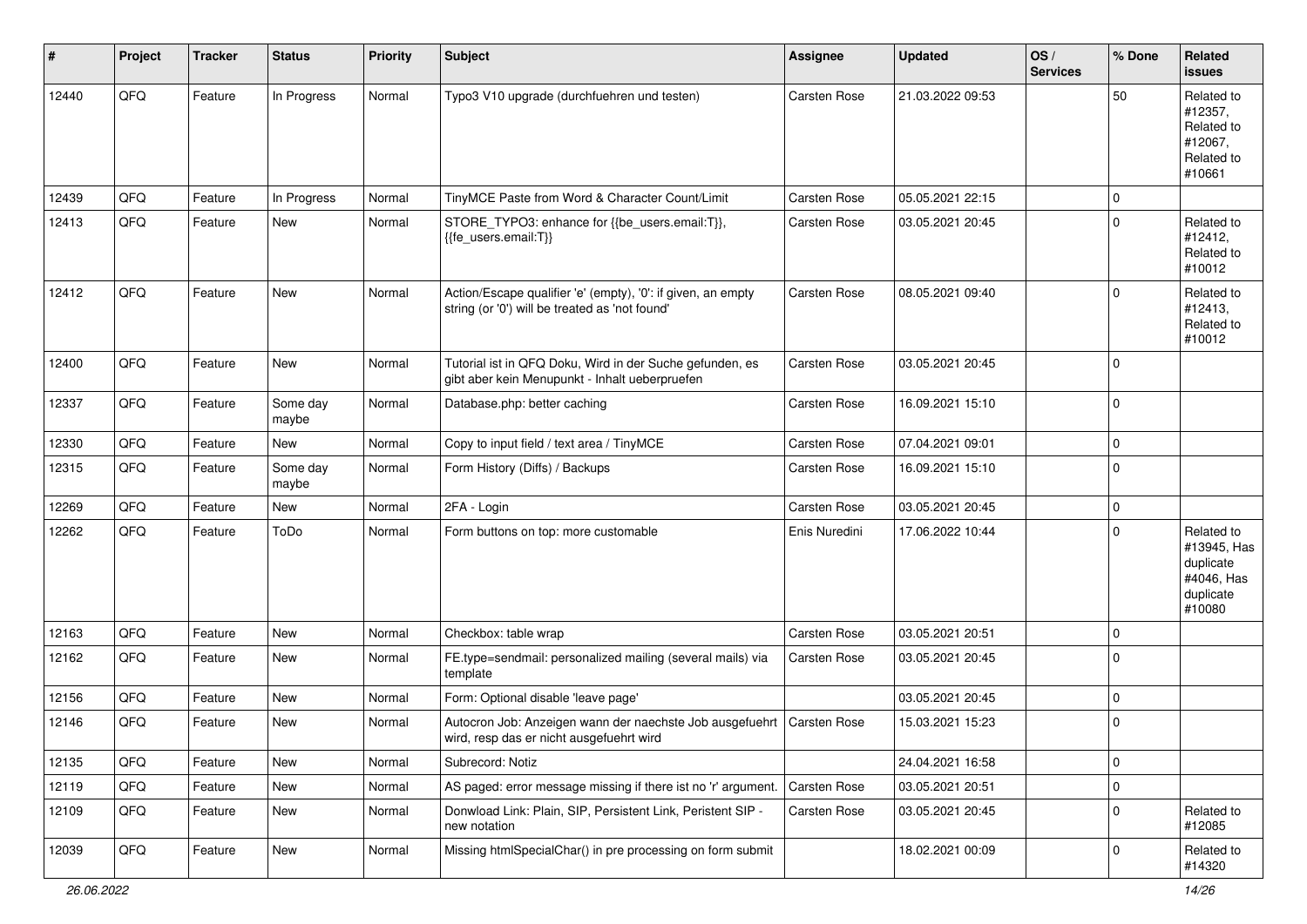| #     | Project | <b>Tracker</b> | <b>Status</b>     | <b>Priority</b> | Subject                                                                                              | Assignee                                               | <b>Updated</b>   | OS/<br><b>Services</b> | % Done      | <b>Related</b><br>issues                     |                      |
|-------|---------|----------------|-------------------|-----------------|------------------------------------------------------------------------------------------------------|--------------------------------------------------------|------------------|------------------------|-------------|----------------------------------------------|----------------------|
| 12038 | QFQ     | Feature        | New               | Normal          | a) STORE_VAR: filenameOnlyStripUniq, b) SP:<br>QSTRIPUNIQ()                                          |                                                        | 17.02.2021 23:55 |                        | $\Omega$    |                                              |                      |
| 12024 | QFQ     | Feature        | New               | Normal          | Excel Export: text columns by default decode<br>htmlspeciachar()                                     | Carsten Rose                                           | 17.02.2021 23:55 |                        | $\mathbf 0$ | Related to<br>#12022                         |                      |
| 12023 | QFQ     | Feature        | <b>New</b>        | Normal          | MySQL Stored Precdure: QDECODESPECIALCHAR()                                                          | Carsten Rose                                           | 16.02.2021 11:16 |                        | $\Omega$    | Related to<br>#12022                         |                      |
| 11980 | QFQ     | Feature        | In Progress       | Normal          | protected verzeichnis MUSS geschützt werden                                                          | Carsten Rose                                           | 07.09.2021 13:30 |                        | $\mathbf 0$ |                                              |                      |
| 11955 | QFQ     | Feature        | New               | Normal          | subrecord: new title option to set <th> attributes - e.g. to<br/>customize tablesorter options.</th> | attributes - e.g. to<br>customize tablesorter options. | Carsten Rose     | 03.05.2021 20:47       |             | $\Omega$                                     | Related to<br>#11775 |
| 11892 | QFQ     | Feature        | New               | Normal          | tablesorter: columns with links are hard to order - new<br>qualifier 'Y: <ord>'</ord>                | Enis Nuredini                                          | 23.03.2022 09:22 |                        | $\Omega$    |                                              |                      |
| 11775 | QFQ     | Feature        | <b>New</b>        | Normal          | Subrecord Tooltip pro Feld                                                                           | Carsten Rose                                           | 18.12.2020 15:22 |                        | $\Omega$    | Related to<br>#11955                         |                      |
| 11747 | QFQ     | Feature        | New               | Normal          | Maintenance Page with Redirect                                                                       | Carsten Rose                                           | 03.05.2021 20:47 |                        | $\mathbf 0$ | Related to<br>#11741                         |                      |
| 11716 | QFQ     | Feature        | New               | Normal          | Form an beliebiger Stelle im Report anzeigen                                                         |                                                        | 09.12.2020 09:47 |                        | $\Omega$    |                                              |                      |
| 11702 | QFQ     | Feature        | <b>New</b>        | Normal          | HTML Special Char makes no sense for 'allbut' if '&' is<br>forbidden                                 | Carsten Rose                                           | 07.12.2021 16:35 |                        | $\Omega$    | Related to<br>#5112,<br>Related to<br>#14320 |                      |
| 11535 | QFQ     | Feature        | New               | Normal          | Ability to create SQL columns in frontend QFQ forms                                                  |                                                        | 17.11.2020 12:11 |                        | $\mathbf 0$ |                                              |                      |
| 11534 | QFQ     | Feature        | New               | Normal          | Report: Action on selected rows - Table batchprocessing<br>feature                                   |                                                        | 18.11.2020 08:15 |                        | $\Omega$    |                                              |                      |
| 11523 | QFQ     | Feature        | New               | Normal          | Mit dynamic Update erkennen, ob Upload gemacht wurde                                                 | Carsten Rose                                           | 13.11.2020 15:07 |                        | $\mathbf 0$ | Related to<br>#9533                          |                      |
| 11516 | QFQ     | Feature        | New               | Normal          | Multi Page Form (Previous/Next Buttons)                                                              | Carsten Rose                                           | 16.03.2021 17:52 |                        | $\Omega$    |                                              |                      |
| 11504 | QFQ     | Feature        | <b>New</b>        | Normal          | Dynamic Update: Button text update for 'Save',' Close' &<br>'Delete'                                 | Carsten Rose                                           | 12.11.2020 23:44 |                        | $\Omega$    |                                              |                      |
| 11460 | QFQ     | Feature        | New               | Normal          | Easier creation of changelog: gitchangelog                                                           | Carsten Rose                                           | 12.06.2021 10:20 |                        | $\mathbf 0$ | Related to<br>#13467                         |                      |
| 11323 | QFQ     | Feature        | Some day<br>maybe | Normal          | Report Frontend Editor Modal + Codemirror                                                            | Carsten Rose                                           | 16.09.2021 15:10 |                        | $\mathbf 0$ | Related to<br>#11036                         |                      |
| 11322 | QFQ     | I Feature      | Some day<br>maybe | Normal          | Form Element JSON - (multiline parameter field)                                                      | Carsten Rose                                           | 16.09.2021 15:10 |                        | $\mathbf 0$ |                                              |                      |
| 11320 | QFQ     | Feature        | Priorize          | Normal          | Typo3 Version 10 support                                                                             | Carsten Rose                                           | 05.05.2021 22:09 |                        | $\mathbf 0$ |                                              |                      |
| 11217 | QFQ     | Feature        | Some day<br>maybe | Normal          | <b>Extend Script Functionality</b>                                                                   | Carsten Rose                                           | 16.09.2021 15:10 |                        | $\mathbf 0$ |                                              |                      |
| 11080 | QFG     | Feature        | New               | Normal          | Send MQTT messages                                                                                   | Carsten Rose                                           | 29.08.2020 19:49 |                        | $\mathbf 0$ |                                              |                      |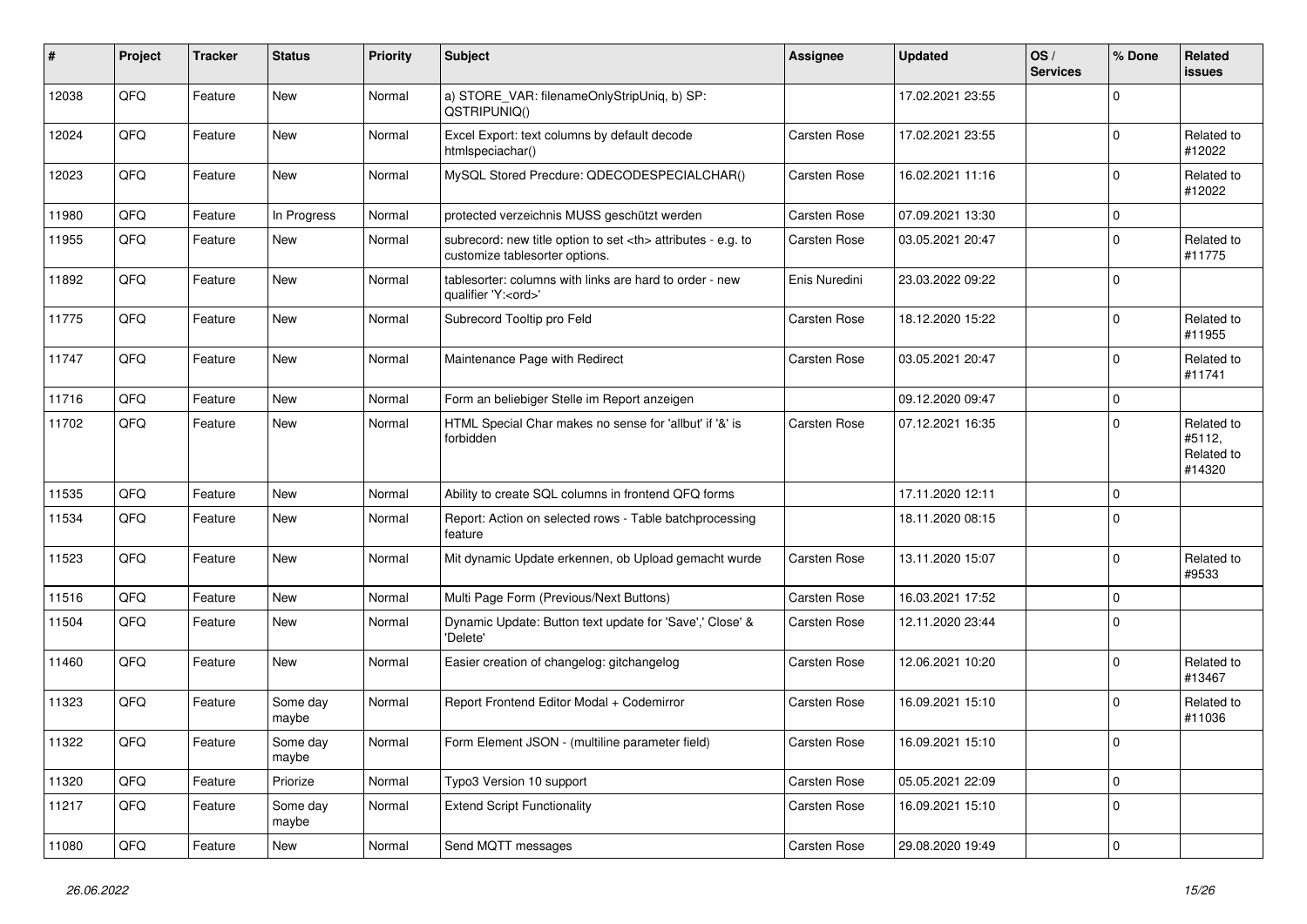| $\vert$ # | Project | <b>Tracker</b> | <b>Status</b>     | <b>Priority</b> | <b>Subject</b>                                                                      | Assignee            | <b>Updated</b>   | OS/<br><b>Services</b> | % Done       | <b>Related</b><br><b>issues</b>              |
|-----------|---------|----------------|-------------------|-----------------|-------------------------------------------------------------------------------------|---------------------|------------------|------------------------|--------------|----------------------------------------------|
| 11076     | QFQ     | Feature        | In Progress       | Normal          | SELECT  AS _websocket                                                               | Carsten Rose        | 30.08.2020 17:49 |                        | $\Omega$     |                                              |
| 11036     | QFQ     | Feature        | Some day<br>maybe | Normal          | inline report editor permissions                                                    | <b>Carsten Rose</b> | 16.09.2021 15:09 |                        | $\mathbf 0$  | Related to<br>#11323                         |
| 10996     | QFQ     | Feature        | <b>New</b>        | Normal          | Download video via sip: no seek                                                     | Carsten Rose        | 12.08.2020 14:18 |                        | $\mathbf 0$  |                                              |
| 10979     | QFQ     | Feature        | <b>New</b>        | Normal          | Ajax Calls an API - dataReport                                                      | Carsten Rose        | 11.05.2022 12:15 |                        | $\mathbf 0$  |                                              |
| 10976     | QFQ     | Feature        | <b>New</b>        | Normal          | Excel Export Verbesserungen                                                         | Carsten Rose        | 06.08.2020 10:56 |                        | $\mathbf 0$  |                                              |
| 10874     | QFQ     | Feature        | New               | Normal          | Erstellen eines Foreign Keys in der Tabelle "FormElement"                           |                     | 13.07.2020 10:11 |                        | $\mathsf 0$  |                                              |
| 10819     | QFQ     | Feature        | <b>New</b>        | Normal          | Persistent SIP - second try                                                         | <b>Carsten Rose</b> | 29.06.2020 23:02 |                        | $\mathbf 0$  | Related to<br>#6261                          |
| 10793     | QFQ     | Feature        | In Progress       | Normal          | Update NPM Packages                                                                 | Carsten Rose        | 07.09.2021 13:25 |                        | 30           |                                              |
| 10782     | QFQ     | Feature        | Feedback          | Normal          | Tiny MCE: Image Upload                                                              | Enis Nuredini       | 16.05.2022 23:16 |                        | $\mathbf 0$  | Related to<br>#12452                         |
| 10763     | QFQ     | Feature        | <b>New</b>        | Normal          | form accessed and submitted despite logout?                                         |                     | 16.06.2020 11:43 |                        | $\mathsf 0$  |                                              |
| 10745     | QFQ     | Feature        | Some day<br>maybe | Normal          | <b>Tablesorter Excel Export</b>                                                     | Carsten Rose        | 16.09.2021 15:09 |                        | $\mathbf 0$  |                                              |
| 10738     | QFQ     | Feature        | Some day<br>maybe | Normal          | CORS headers for external API requests                                              |                     | 10.06.2020 14:00 |                        | $\mathsf 0$  |                                              |
| 10716     | QFQ     | Feature        | Some day<br>maybe | Normal          | Business Logic mit Externen Skripten                                                | Carsten Rose        | 16.09.2021 15:10 |                        | $\mathbf 0$  | Related to<br>#10713.<br>Related to<br>#8217 |
| 10714     | QFQ     | Feature        | <b>New</b>        | Normal          | multi Table Form                                                                    | <b>Carsten Rose</b> | 16.03.2021 18:44 |                        | $\mathbf{0}$ |                                              |
| 10593     | QFQ     | Feature        | <b>New</b>        | Normal          | label2: text behind input element                                                   | <b>Carsten Rose</b> | 16.05.2020 10:57 |                        | $\mathbf 0$  |                                              |
| 10569     | QFQ     | Feature        | Priorize          | Normal          | link blank more safe                                                                | Enis Nuredini       | 25.03.2022 12:44 |                        | $\mathbf 0$  |                                              |
| 10463     | QFQ     | Feature        | New               | Normal          | Report link: expliztes setzen von HTML Tags (Bedarf fuer<br>'data-selenium' & 'id') | Enis Nuredini       | 23.03.2022 09:23 |                        | $\mathbf 0$  | Related to<br>#7648                          |
| 10443     | QFQ     | Feature        | In Progress       | Normal          | Konzept_api / _live                                                                 | Carsten Rose        | 07.05.2020 09:39 |                        | $\mathsf 0$  |                                              |
| 10384     | QFQ     | Feature        | New               | Normal          | Parameter Exchange QFQ Instances                                                    |                     | 07.05.2020 09:38 |                        | $\mathbf 0$  |                                              |
| 10345     | QFQ     | Feature        | New               | Normal          | Templates - Patterns QFQ Style                                                      |                     | 03.05.2021 21:01 |                        | $\mathbf 0$  | Related to<br>#10713                         |
| 10124     | QFQ     | Feature        | Feedback          | Normal          | qfq AAI-Login                                                                       | Karin Niffeler      | 07.05.2020 09:36 |                        | $\mathsf 0$  |                                              |
| 10119     | QFQ     | Feature        | New               | Normal          | Dropdown (selectlist) & Type Ahead: format and catagorize<br>list                   | Carsten Rose        | 07.05.2020 09:36 |                        | $\pmb{0}$    |                                              |
| 10116     | QFQ     | Feature        | Some day<br>maybe | Normal          | TypeAhead: Tag - show inside 'input' element                                        | Carsten Rose        | 16.09.2021 15:09 |                        | $\mathbf 0$  |                                              |
| 10115     | QFQ     | Feature        | New               | Normal          | TypeAhead: static list                                                              | <b>Carsten Rose</b> | 26.02.2020 16:42 |                        | 100          |                                              |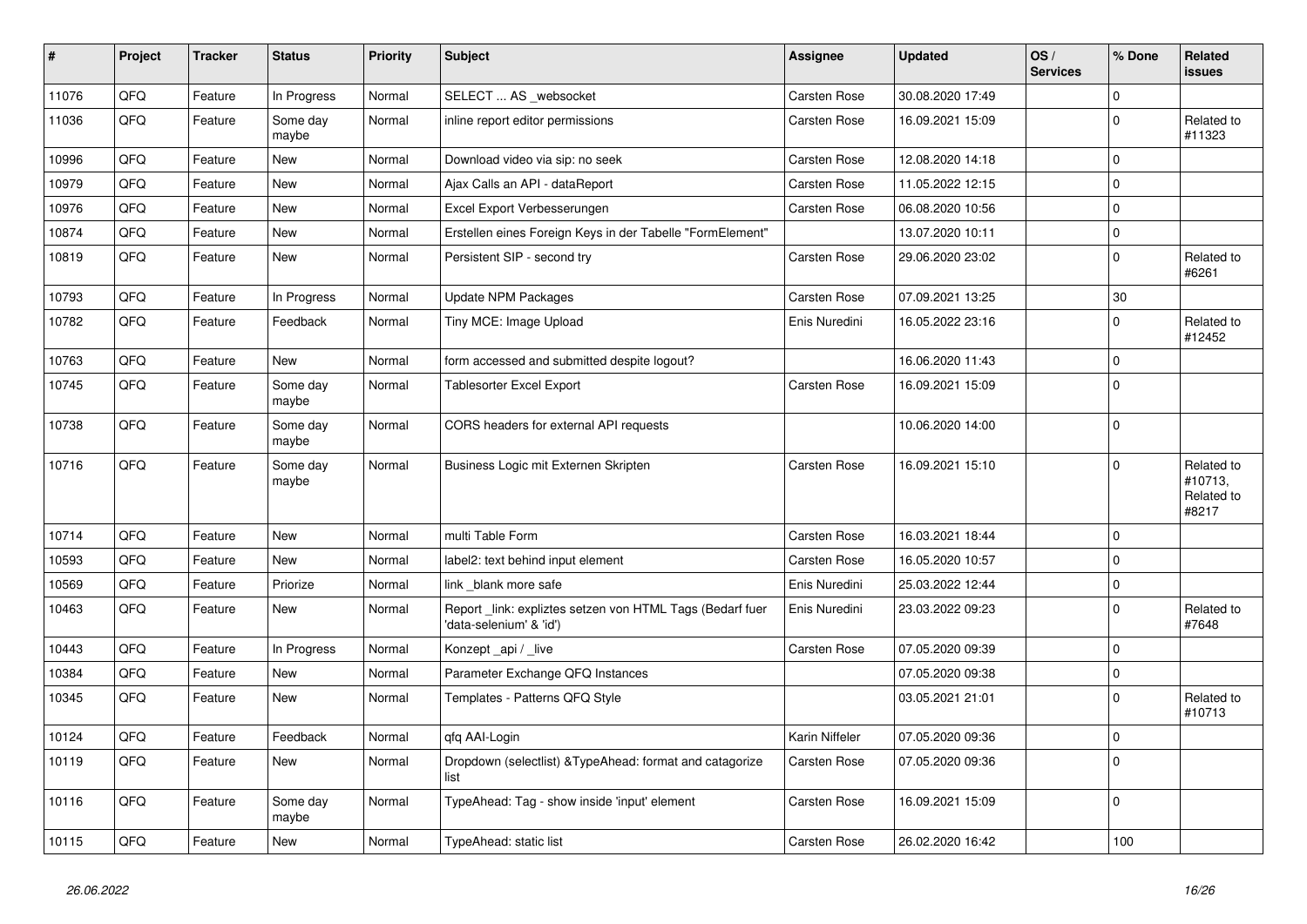| #     | Project | <b>Tracker</b> | <b>Status</b>     | <b>Priority</b> | <b>Subject</b>                                                                                                                        | Assignee            | <b>Updated</b>   | OS/<br><b>Services</b> | % Done      | Related<br><b>issues</b>                                               |
|-------|---------|----------------|-------------------|-----------------|---------------------------------------------------------------------------------------------------------------------------------------|---------------------|------------------|------------------------|-------------|------------------------------------------------------------------------|
| 10095 | QFQ     | Feature        | Some day<br>maybe | Normal          | Generic Gitlab Integration into QFQ                                                                                                   | Carsten Rose        | 16.09.2021 15:10 |                        | $\mathbf 0$ |                                                                        |
| 10080 | QFQ     | Feature        | New               | Normal          | Popup on 'save' / 'close': configure dialog (answer<br>yes/no/cancle/)                                                                | <b>Carsten Rose</b> | 28.03.2021 20:52 |                        | $\mathbf 0$ | Is duplicate<br>of #12262                                              |
| 10015 | QFQ     | Feature        | Priorize          | Normal          | Monospace in Textarea                                                                                                                 | Carsten Rose        | 03.02.2020 13:40 |                        | $\pmb{0}$   |                                                                        |
| 10014 | QFQ     | Feature        | New               | Normal          | Manual.rst: describe behaviour and process order of<br>fillStoreVar, slaveId, sqlBefore,                                              | Carsten Rose        | 01.02.2020 22:31 |                        | $\mathbf 0$ |                                                                        |
| 10013 | QFQ     | Feature        | Some day<br>maybe | Normal          | FE.typ=editor: CodeMirror                                                                                                             | Carsten Rose        | 08.06.2022 10:37 |                        | $\pmb{0}$   | Related to<br>#12611.<br>Related to<br>#12490.<br>Related to<br>#7732  |
| 10012 | QFQ     | Feature        | Priorize          | Normal          | redirectAllMailTo: {{beEmail:T}}                                                                                                      | Carsten Rose        | 08.05.2021 09:54 |                        | $\mathbf 0$ | Related to<br>#12412.<br>Related to<br>#12413.<br>Related to<br>#10011 |
| 10011 | QFQ     | Feature        | Priorize          | Normal          | Offer new STORE TYPO3 Variable 'beUser', 'beEmail'                                                                                    | <b>Carsten Rose</b> | 08.05.2021 09:51 |                        | $\pmb{0}$   | Related to<br>#10012.<br>Related to<br>#12511                          |
| 10005 | QFQ     | Feature        | Priorize          | Normal          | Report / special column name:  AS _calendar                                                                                           | Carsten Rose        | 03.06.2020 17:28 |                        | $\mathbf 0$ |                                                                        |
| 10003 | QFQ     | Feature        | Priorize          | Normal          | fieldset: stronger visualize group                                                                                                    | Benjamin Baer       | 12.02.2020 08:13 |                        | $\pmb{0}$   |                                                                        |
| 9983  | QFQ     | Feature        | <b>New</b>        | Normal          | Report Notation: new keyword 'range'                                                                                                  | <b>Carsten Rose</b> | 01.02.2020 15:55 |                        | $\mathbf 0$ |                                                                        |
| 9968  | QFQ     | Feature        | Priorize          | Normal          | Tooltip in Links for Developer                                                                                                        | <b>Carsten Rose</b> | 01.02.2020 23:17 |                        | $\mathbf 0$ |                                                                        |
| 9928  | QFQ     | Feature        | Priorize          | Normal          | SpecialColumnName: a) Deprecated: ' AS "_+tag " ', b)<br>New: ' AS "_ <tag1><tag2>"'</tag2></tag1>                                    | Carsten Rose        | 01.02.2020 23:17 |                        | $\mathbf 0$ | Related to<br>#9929                                                    |
| 9927  | QFQ     | Feature        | <b>New</b>        | Normal          | QFQ Update: a) Update nur machen wenn BE User<br>eingeloggt ist., b) Bei Fehler genaue Meldung welcher<br>Updateschritt Probleme hat. | Carsten Rose        | 22.01.2020 12:59 |                        | $\mathbf 0$ |                                                                        |
| 9900  | QFQ     | Feature        | Priorize          | Normal          | Generic API Call: tt-content record >> JSON                                                                                           | <b>Carsten Rose</b> | 01.02.2020 10:13 |                        | $\mathbf 0$ |                                                                        |
| 9853  | QFQ     | Feature        | <b>New</b>        | Normal          | Check das SQL / QFQ / Mail Logfile geschrieben wird                                                                                   |                     | 09.01.2020 11:15 |                        | $\pmb{0}$   |                                                                        |
| 9811  | QFQ     | Feature        | New               | Normal          | Report: tag every n'th row                                                                                                            | Carsten Rose        | 01.02.2020 23:22 |                        | $\pmb{0}$   |                                                                        |
| 9781  | QFQ     | Feature        | New               | Normal          | Button: CSS class to make buttons smaller                                                                                             | <b>Carsten Rose</b> | 01.02.2020 23:22 |                        | $\mathbf 0$ |                                                                        |
| 9777  | QFQ     | Feature        | <b>New</b>        | Normal          | Logging QFQ Variables                                                                                                                 | <b>Carsten Rose</b> | 16.12.2019 17:17 |                        | $\mathbf 0$ |                                                                        |
| 9707  | QFQ     | Feature        | New               | Normal          | SIP security: encode pageld and check pageld on decode                                                                                | Carsten Rose        | 01.02.2020 23:22 |                        | $\mathbf 0$ |                                                                        |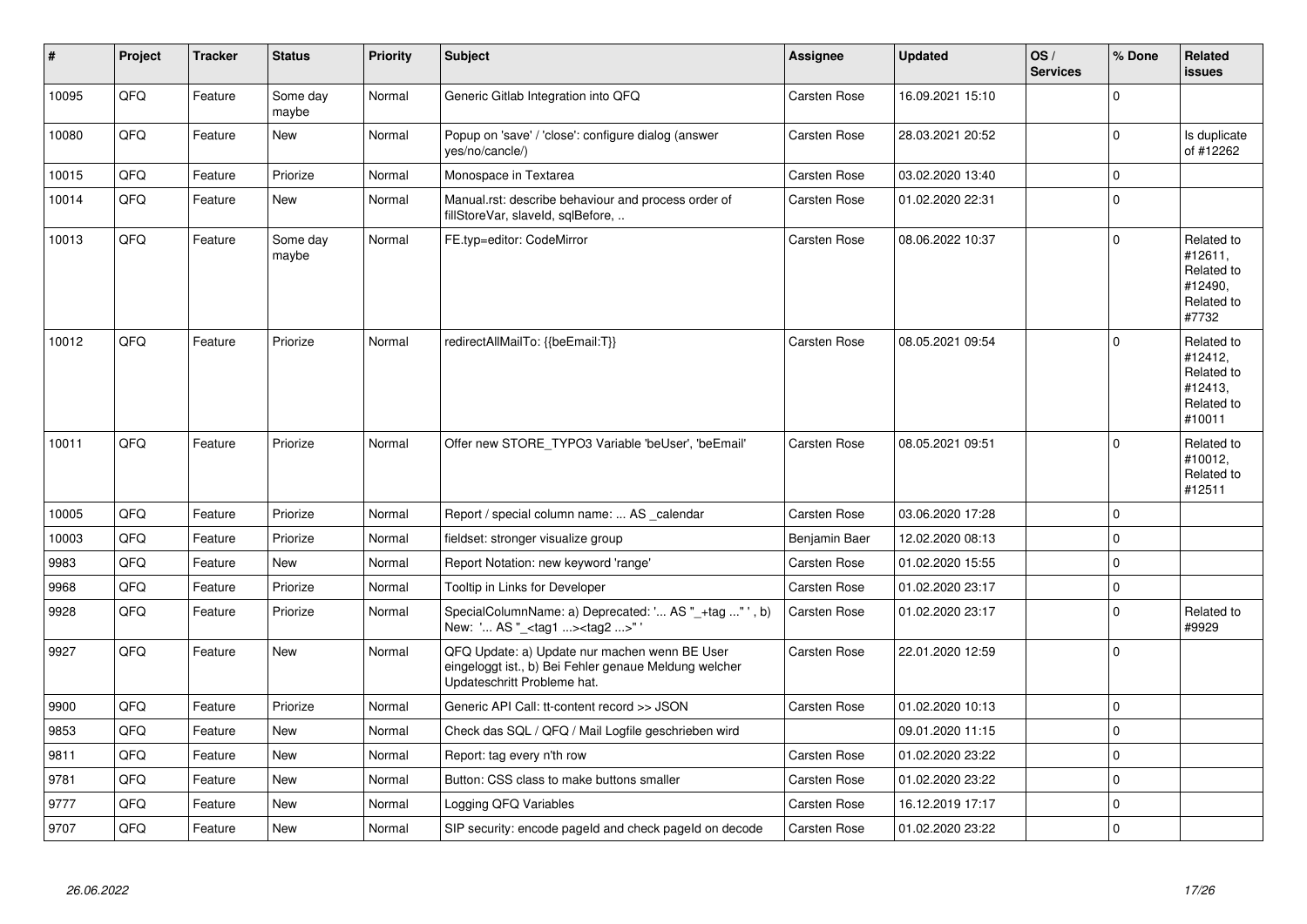| #    | Project | <b>Tracker</b> | <b>Status</b>     | <b>Priority</b> | <b>Subject</b>                                                                 | <b>Assignee</b>     | <b>Updated</b>   | OS/<br><b>Services</b> | % Done      | Related<br><b>issues</b>                                             |
|------|---------|----------------|-------------------|-----------------|--------------------------------------------------------------------------------|---------------------|------------------|------------------------|-------------|----------------------------------------------------------------------|
| 9706 | QFQ     | Feature        | <b>New</b>        | Normal          | Multi File Upload (hidden template group)                                      | <b>Carsten Rose</b> | 01.02.2020 23:22 |                        | $\mathbf 0$ | Related to<br>#7521,<br>Related to<br>#5562,<br>Related to<br>#13330 |
| 9704 | QFQ     | Feature        | Some day<br>maybe | Normal          | Thumbnails Generieren beim Splitten von PDF Files                              | Carsten Rose        | 11.12.2019 16:01 |                        | $\mathbf 0$ |                                                                      |
| 9668 | QFQ     | Feature        | Priorize          | Normal          | Form.mode: rename 'hidden' to 'hide'                                           | <b>Carsten Rose</b> | 05.05.2021 22:14 |                        | $\mathbf 0$ | Related to<br>#6437                                                  |
| 9602 | QFQ     | Feature        | New               | Normal          | Form definition as JSON                                                        | Carsten Rose        | 01.02.2020 23:21 |                        | $\mathbf 0$ | Related to<br>#9600                                                  |
| 9579 | QFQ     | Feature        | Some day<br>maybe | Normal          | Multiform with Process Row                                                     | <b>Carsten Rose</b> | 11.12.2019 16:01 |                        | $\mathbf 0$ |                                                                      |
| 9537 | QFQ     | Feature        | New               | Normal          | FormEditor: Edit fieldset in FrontEnd                                          | <b>Carsten Rose</b> | 01.02.2020 23:22 |                        | $\mathbf 0$ |                                                                      |
| 9394 | QFQ     | Feature        | Priorize          | Normal          | REST: allow for non numerical ids in get requests                              | Carsten Rose        | 05.05.2021 22:10 |                        | $\mathbf 0$ |                                                                      |
| 9352 | QFQ     | Feature        | New               | Normal          | FE 'Native' fire slaveld, sqlAfter, sqlIns                                     | Carsten Rose        | 01.02.2020 23:22 |                        | $\mathbf 0$ |                                                                      |
| 9348 | QFQ     | Feature        | <b>New</b>        | Normal          | defaultThumbnailSize: pre render thumbnails                                    | Carsten Rose        | 12.06.2021 09:05 |                        | $\pmb{0}$   |                                                                      |
| 9346 | QFQ     | Feature        | Priorize          | Normal          | beforeSave: check if an upload is given                                        | Carsten Rose        | 11.06.2021 21:18 |                        | $\mathbf 0$ |                                                                      |
| 9221 | QFQ     | Feature        | <b>New</b>        | Normal          | typeAhead: Zeichenlimite ausschalten                                           | Carsten Rose        | 08.05.2021 17:06 |                        | $\mathbf 0$ |                                                                      |
| 9208 | QFQ     | Feature        | <b>New</b>        | Normal          | Manage 'recent' records                                                        | Carsten Rose        | 01.02.2020 23:22 |                        | $\pmb{0}$   |                                                                      |
| 9136 | QFQ     | Feature        | <b>New</b>        | Normal          | Create ZIP files with dynamic PDFs                                             | Carsten Rose        | 01.02.2020 23:22 |                        | $\pmb{0}$   |                                                                      |
| 9135 | QFQ     | Feature        | Priorize          | Normal          | Progress Bar generic / replace old hourglass download<br>popup                 | Benjamin Baer       | 03.01.2022 07:43 |                        | $\pmb{0}$   |                                                                      |
| 9130 | QFQ     | Feature        | Some day<br>maybe | Normal          | tablesorter: Automatic Row numbering / Zeilenummer                             | Benjamin Baer       | 01.02.2020 23:22 |                        | $\pmb{0}$   |                                                                      |
| 9129 | QFQ     | Feature        | <b>New</b>        | Normal          | sqlValidate: Message as notification, not as error                             | Carsten Rose        | 01.02.2020 23:22 |                        | $\Omega$    | Related to<br>#9128                                                  |
| 9128 | QFQ     | Feature        | <b>New</b>        | Normal          | Error Message: not replaced variables- a) replace back to<br>{{', b) underline | <b>Carsten Rose</b> | 01.02.2020 23:22 |                        | $\mathbf 0$ | Related to<br>#9129                                                  |
| 8975 | QFQ     | Feature        | <b>New</b>        | Normal          | Report Notation: 2.0                                                           | Carsten Rose        | 01.02.2020 23:22 |                        | $\pmb{0}$   | Related to<br>#8963                                                  |
| 8963 | QFQ     | Feature        | Priorize          | Normal          | Setting values in a store: flexible way                                        | Carsten Rose        | 05.05.2021 22:10 |                        | $\mathbf 0$ | Related to<br>#8975                                                  |
| 8894 | QFQ     | Feature        | Some day<br>maybe | Normal          | Documentation Tags Usable in QFQ Application                                   | <b>Carsten Rose</b> | 11.12.2019 16:01 |                        | $\mathbf 0$ |                                                                      |
| 8892 | QFQ     | Feature        | Some day<br>maybe | Normal          | Display and Edit SQL Comments in Form Editor                                   | <b>Carsten Rose</b> | 11.12.2019 16:01 |                        | $\mathbf 0$ |                                                                      |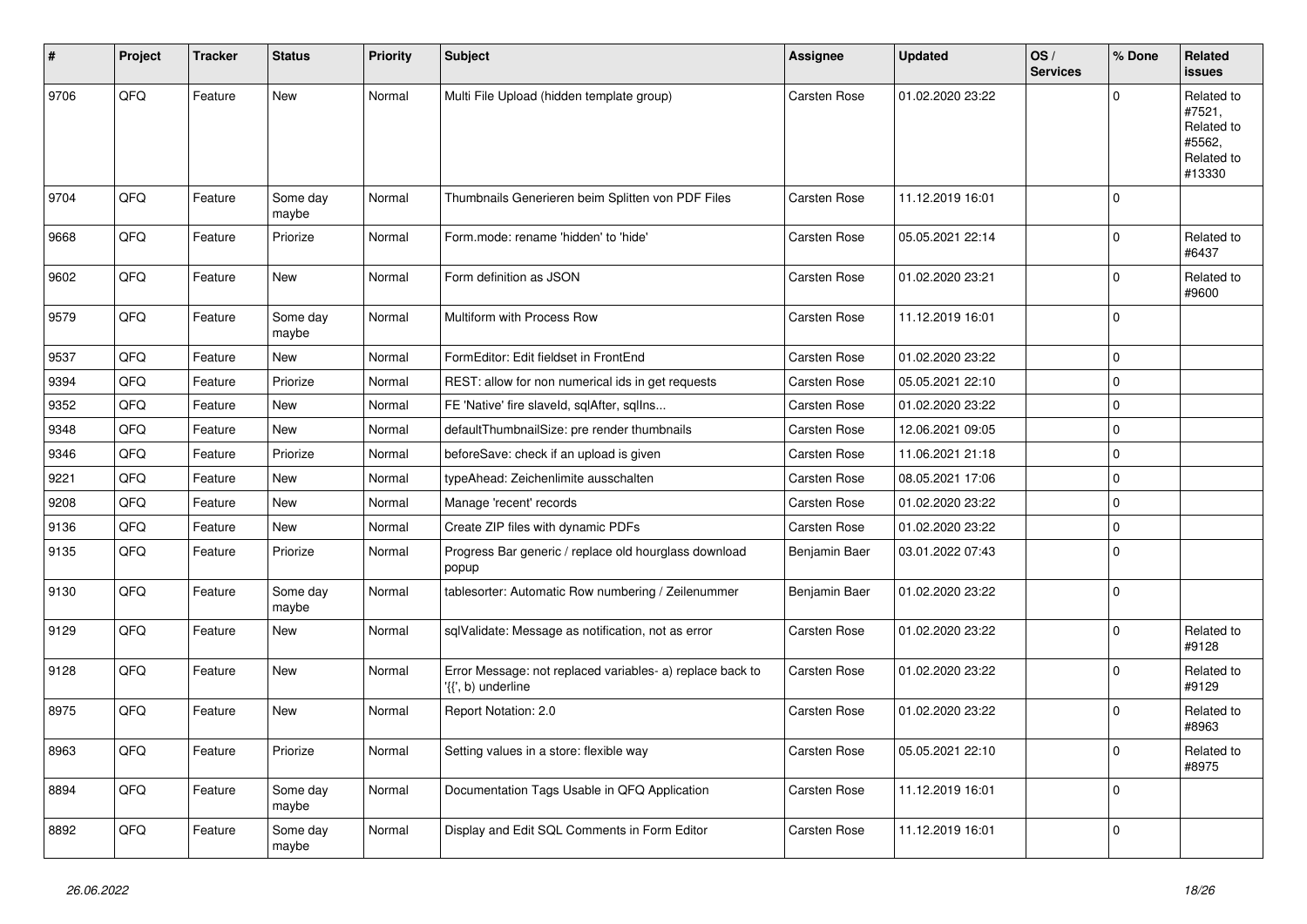| $\sharp$ | Project | <b>Tracker</b> | <b>Status</b>     | <b>Priority</b> | <b>Subject</b>                                                                                         | <b>Assignee</b>     | <b>Updated</b>   | OS/<br><b>Services</b> | % Done              | <b>Related</b><br><b>issues</b> |
|----------|---------|----------------|-------------------|-----------------|--------------------------------------------------------------------------------------------------------|---------------------|------------------|------------------------|---------------------|---------------------------------|
| 8806     | QFQ     | Feature        | <b>New</b>        | Normal          | SQL Function nl2br                                                                                     | Carsten Rose        | 01.02.2020 23:22 |                        | $\Omega$            |                                 |
| 8719     | QFQ     | Feature        | <b>New</b>        | Normal          | extraButtonLock: add support for 0/1                                                                   | Carsten Rose        | 01.02.2020 23:22 |                        | $\mathbf 0$         |                                 |
| 8702     | QFQ     | Feature        | <b>New</b>        | Normal          | Load Record which is locked: missing user info                                                         | Carsten Rose        | 11.12.2019 16:16 |                        | $\pmb{0}$           | Related to<br>#9789             |
| 8586     | QFQ     | Feature        | Some day<br>maybe | Normal          | QFQ: Enhance Error message for 'record not found'                                                      | Carsten Rose        | 16.09.2021 15:10 |                        | $\mathbf 0$         |                                 |
| 8585     | QFQ     | Feature        | Priorize          | Normal          | Enhance Error message for 'unknown form'                                                               | Carsten Rose        | 01.02.2020 10:13 |                        | $\mathbf 0$         |                                 |
| 8584     | QFQ     | Feature        | Priorize          | Normal          | FE 'Action' - never assign to Container (except Template<br>Group)                                     | <b>Carsten Rose</b> | 01.02.2020 10:13 |                        | $\mathbf 0$         |                                 |
| 8522     | QFQ     | Feature        | Some day<br>maybe | Normal          | build QFQ - npm warnings                                                                               | Benjamin Baer       | 01.02.2020 23:19 |                        | 50                  |                                 |
| 8520     | QFQ     | Feature        | Some day<br>maybe | Normal          | Bring QFQ to Composer                                                                                  | Carsten Rose        | 16.09.2021 15:10 |                        | $\mathbf 0$         |                                 |
| 8336     | QFQ     | Feature        | New               | Normal          | Form > modified > Close New: a) Optional disable popup, b)<br>custom text, c) mode on save: close stay | <b>Carsten Rose</b> | 01.02.2020 23:22 |                        | $\pmb{0}$           | Related to<br>#8335             |
| 8277     | QFQ     | Feature        | Priorize          | Normal          | fe.parameter.default=                                                                                  | Carsten Rose        | 01.02.2020 23:17 |                        | $\mathbf 0$         | Related to<br>#8113             |
| 8217     | QFQ     | Feature        | New               | Normal          | if-elseif-else construct                                                                               | Carsten Rose        | 16.03.2021 18:41 |                        | $\mathbf 0$         | Related to<br>#10716            |
| 8187     | QFQ     | Feature        | New               | Normal          | Subrecord: enable/hide new button - make new/edit/delete<br>customizeable.                             | Carsten Rose        | 06.03.2021 18:44 |                        | $\mathbf 0$         | Related to<br>#11326            |
| 8101     | QFQ     | Feature        | Some day<br>maybe | Normal          | Password hash: support further hashing methods                                                         | <b>Carsten Rose</b> | 16.09.2021 15:10 |                        | $\mathbf 0$         |                                 |
| 8089     | QFQ     | Feature        | New               | Normal          | Copy/Paste for FormElements                                                                            | <b>Carsten Rose</b> | 01.02.2020 23:22 |                        | $\mathsf 0$         |                                 |
| 8056     | QFQ     | Feature        | Some day<br>maybe | Normal          | Termin Organisation (Reservation)                                                                      |                     | 01.02.2020 23:19 |                        | $\mathbf 0$         | Related to<br>#8658             |
| 8044     | QFQ     | Feature        | Priorize          | Normal          | Transaction: a) Form, b) Report                                                                        | Carsten Rose        | 05.05.2021 22:14 |                        | $\mathsf 0$         | Related to<br>#8043             |
| 8034     | QFQ     | Feature        | Priorize          | Normal          | FormElement 'data': 22.22.2222 should not be accepted                                                  | <b>Carsten Rose</b> | 01.02.2020 10:13 |                        | $\mathbf 0$         |                                 |
| 7965     | QFQ     | Feature        | Priorize          | Normal          | Input type 'text' with visual format - currency                                                        | Benjamin Baer       | 03.01.2022 07:45 |                        | $\mathbf 0$         |                                 |
| 7924     | QFQ     | Feature        | <b>New</b>        | Normal          | Radio/Checkbox with Tooltip                                                                            | Carsten Rose        | 01.02.2020 23:22 |                        | $\mathsf{O}\xspace$ |                                 |
| 7921     | QFQ     | Feature        | Some day<br>maybe | Normal          | Rest API Export: URL kuerzer machen                                                                    |                     | 01.02.2020 23:19 |                        | $\mathbf 0$         |                                 |
| 7920     | QFQ     | Feature        | <b>New</b>        | Normal          | FE: Syntax Highlight, Zeinlenumbruch                                                                   | <b>Carsten Rose</b> | 01.02.2020 10:03 |                        | $\mathbf 0$         |                                 |
| 7812     | QFQ     | Feature        | New               | Normal          | FE 'Subrecord' - new option 'subrecordShowFilter',<br>'subrecordPaging'                                | <b>Carsten Rose</b> | 01.02.2020 23:22 |                        | $\pmb{0}$           |                                 |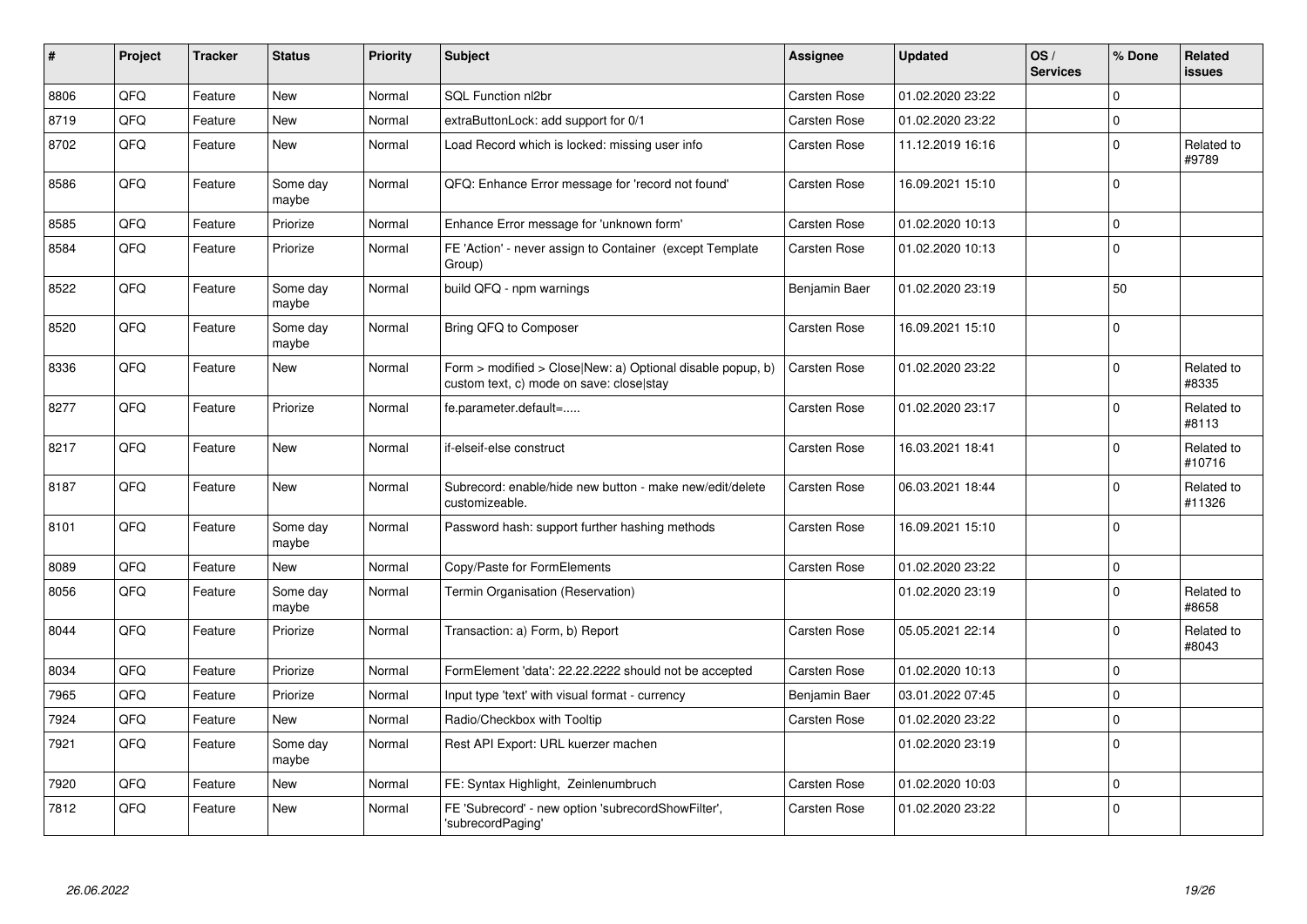| $\sharp$ | Project | <b>Tracker</b> | <b>Status</b>     | <b>Priority</b> | <b>Subject</b>                                                         | <b>Assignee</b>     | <b>Updated</b>   | OS/<br><b>Services</b> | % Done      | Related<br>issues                                                      |
|----------|---------|----------------|-------------------|-----------------|------------------------------------------------------------------------|---------------------|------------------|------------------------|-------------|------------------------------------------------------------------------|
| 7732     | QFQ     | Feature        | Some day<br>maybe | Normal          | Javascript: Lazy Loading der add on libs                               | Benjamin Baer       | 08.06.2022 10:38 |                        | $\Omega$    | Related to<br>#12611,<br>Related to<br>#12490,<br>Related to<br>#10013 |
| 7730     | QFQ     | Feature        | Priorize          | Normal          | SELECT Box: title in between                                           | Benjamin Baer       | 01.02.2020 23:22 |                        | $\mathbf 0$ |                                                                        |
| 7683     | QFQ     | Feature        | New               | Normal          | Special column names in '{{ SELECT  AS _link }}' should<br>be detected | Carsten Rose        | 01.02.2020 23:21 |                        | $\mathbf 0$ |                                                                        |
| 7681     | QFQ     | Feature        | <b>New</b>        | Normal          | Optional switch off 'check for modified record'                        | Carsten Rose        | 01.02.2020 23:21 |                        | $\mathbf 0$ |                                                                        |
| 7660     | QFQ     | Feature        | <b>New</b>        | Normal          | IMAP: import mails to DB, move / delete mails                          | Carsten Rose        | 01.02.2020 09:52 |                        | $\mathbf 0$ |                                                                        |
| 7630     | QFQ     | Feature        | Priorize          | Normal          | detailed error message for simple upload                               | <b>Carsten Rose</b> | 01.02.2020 10:13 |                        | $\mathbf 0$ |                                                                        |
| 7522     | QFQ     | Feature        | Priorize          | Normal          | Inserting default index.html to folder (Avoid Apache<br>Indexing)      | Carsten Rose        | 01.02.2020 10:13 |                        | $\mathbf 0$ |                                                                        |
| 7521     | QFQ     | Feature        | New               | Normal          | TemplateGroup: fe.type=upload                                          | Carsten Rose        | 01.02.2020 23:21 |                        | $\mathbf 0$ | Related to<br>#9706                                                    |
| 7520     | QFQ     | Feature        | New               | Normal          | QR Code:  AS _qr ( AS _link)                                           | Carsten Rose        | 01.02.2020 23:22 |                        | $\mathbf 0$ |                                                                        |
| 7519     | QFQ     | Feature        | New               | Normal          | Select: Multi                                                          | Carsten Rose        | 01.02.2020 23:22 |                        | $\mathbf 0$ |                                                                        |
| 7481     | QFQ     | Feature        | <b>New</b>        | Normal          | Detect 'BaseUrl' automatically                                         | Carsten Rose        | 01.02.2020 23:21 |                        | $\mathbf 0$ |                                                                        |
| 7480     | QFQ     | Feature        | New               | Normal          | Record History (Undo / Redo)                                           | <b>Carsten Rose</b> | 11.12.2019 16:16 |                        | $\mathbf 0$ | Related to<br>#2361                                                    |
| 7453     | QFQ     | Feature        | Some day<br>maybe | Normal          | import / export forms QFQ                                              | Carsten Rose        | 16.09.2021 15:10 |                        | $\mathbf 0$ |                                                                        |
| 7452     | QFQ     | Feature        | Some day<br>maybe | Normal          | automate deployment new QFQ version                                    | <b>Carsten Rose</b> | 16.09.2021 15:10 |                        | $\mathbf 0$ |                                                                        |
| 7342     | QFQ     | Feature        | New               | Normal          | add content $=$ hide this                                              | <b>Carsten Rose</b> | 01.02.2020 23:21 |                        | $\mathbf 0$ |                                                                        |
| 7336     | QFQ     | Feature        | Some day<br>maybe | Normal          | PDF Upload: disallow PDFs with specific Meta information               | Carsten Rose        | 11.12.2019 16:01 |                        | $\Omega$    |                                                                        |
| 7290     | QFQ     | Feature        | Priorize          | Normal          | FormEditor: title as textarea if LEN(title)>60                         | Carsten Rose        | 01.02.2020 10:13 |                        | 0           | Blocked by<br>#7682                                                    |
| 7280     | QFQ     | Feature        | New               | Normal          | recently used table                                                    | <b>Carsten Rose</b> | 01.02.2020 23:21 |                        | $\mathbf 0$ |                                                                        |
| 7278     | QFQ     | Feature        | Some day<br>maybe | Normal          | Form: Wert vordefinieren der immer gesetzt wird                        |                     | 02.05.2021 09:27 |                        | $\Omega$    |                                                                        |
| 7239     | QFQ     | Feature        | New               | Normal          | TinyMCE: html tag whitelist                                            | Carsten Rose        | 01.02.2020 23:21 |                        | $\mathbf 0$ | Related to<br>#14320                                                   |
| 7229     | QFQ     | Feature        | Some day<br>maybe | Normal          | New FormElement.type: Button                                           |                     | 01.02.2021 12:32 |                        | $\mathbf 0$ |                                                                        |
| 7217     | QFQ     | Feature        | Priorize          | Normal          | Download: notice User if `_sip=?` is missing                           | Carsten Rose        | 01.02.2020 10:13 |                        | $\pmb{0}$   |                                                                        |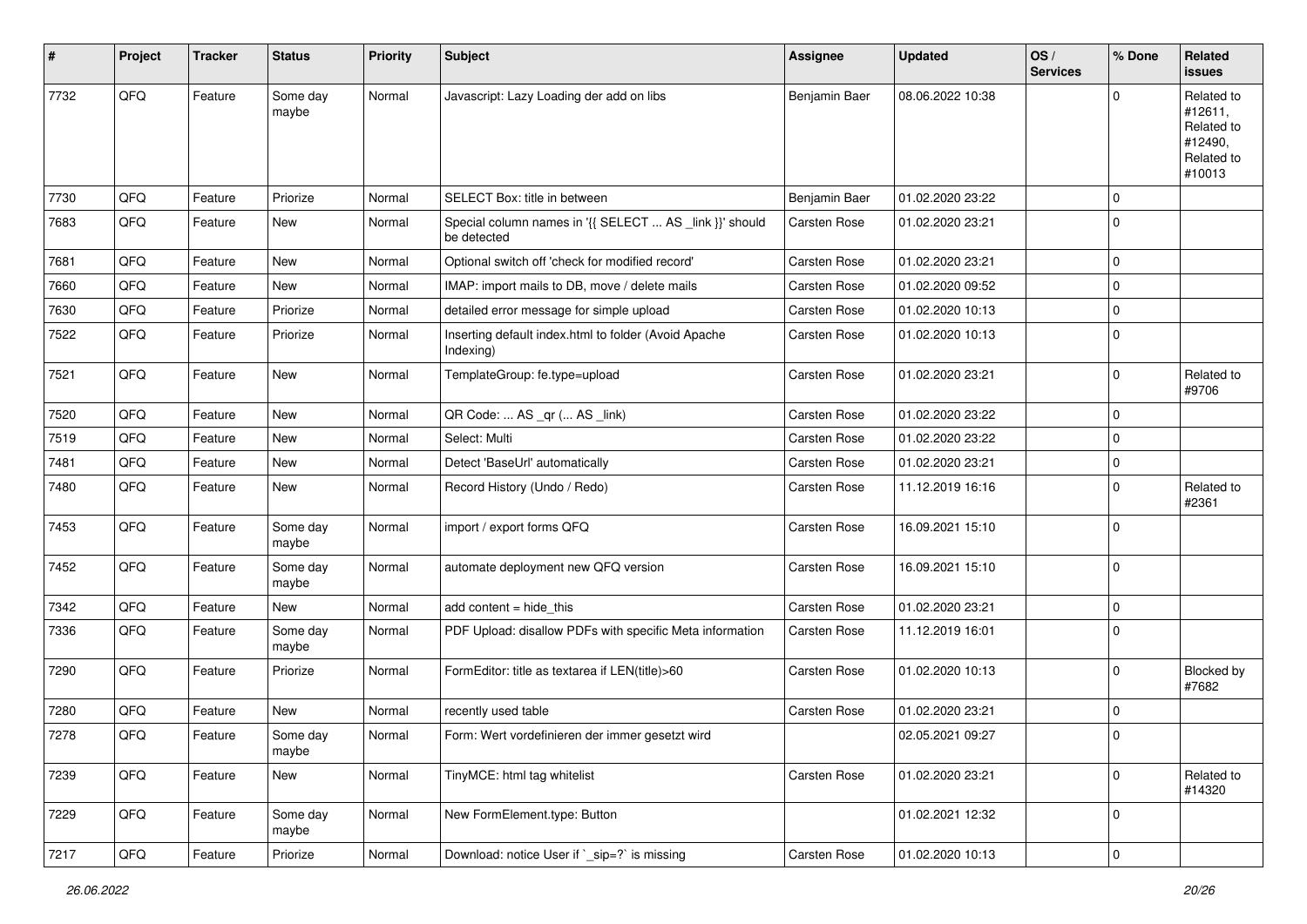| #    | Project | <b>Tracker</b> | <b>Status</b>     | <b>Priority</b> | <b>Subject</b>                                                                                                             | Assignee            | <b>Updated</b>   | OS/<br><b>Services</b> | % Done      | Related<br><b>issues</b>  |
|------|---------|----------------|-------------------|-----------------|----------------------------------------------------------------------------------------------------------------------------|---------------------|------------------|------------------------|-------------|---------------------------|
| 7175 | QFQ     | Feature        | <b>New</b>        | Normal          | Upload: md5 hash as filename                                                                                               | <b>Carsten Rose</b> | 01.02.2020 23:21 |                        | $\mathbf 0$ |                           |
| 7119 | QFQ     | Feature        | New               | Normal          | Upload: scaleDownWidth, scaleDownHeight                                                                                    | <b>Carsten Rose</b> | 01.02.2020 23:21 |                        | 0           |                           |
| 7109 | QFQ     | Feature        | <b>New</b>        | Normal          | Dynamic Updates: row/element hide                                                                                          | Carsten Rose        | 01.02.2020 23:22 |                        | $\mathbf 0$ | Has<br>duplicate<br>#4081 |
| 7108 | QFQ     | Feature        | Some day<br>maybe | Normal          | QFQ Wrap Elements                                                                                                          |                     | 11.12.2019 16:01 |                        | $\mathbf 0$ |                           |
| 7107 | QFQ     | Feature        | Some day<br>maybe | Normal          | Showcase Registration Tool: Anmeldung / Administration :<br>Liste Anmeldungen / Emaileinaldung                             | Carsten Rose        | 11.12.2019 16:01 |                        | $\mathbf 0$ |                           |
| 7106 | QFQ     | Feature        | Some day<br>maybe | Normal          | Beispiel Nummerierung von Rows in Report                                                                                   |                     | 11.12.2019 16:01 |                        | $\mathbf 0$ |                           |
| 7105 | QFQ     | Feature        | Some day<br>maybe | Normal          | Beispiel wie man in einer zweiten Tabelle speichert.                                                                       |                     | 11.12.2019 16:01 |                        | $\mathbf 0$ |                           |
| 7104 | QFQ     | Feature        | Some day<br>maybe | Normal          | Manual: hint about escaping if '\r' appears in mail body                                                                   |                     | 11.12.2019 16:01 |                        | $\mathbf 0$ |                           |
| 7102 | QFQ     | Feature        | New               | Normal          | Comment sign in report: '#' and '--'                                                                                       | Carsten Rose        | 01.02.2020 23:21 |                        | $\mathbf 0$ |                           |
| 7100 | QFQ     | Feature        | Some day<br>maybe | Normal          | Download: log access, max downloads, time limit                                                                            |                     | 01.02.2020 23:19 |                        | $\mathbf 0$ |                           |
| 7099 | QFQ     | Feature        | New               | Normal          | Redesign FormEditor                                                                                                        | Carsten Rose        | 01.02.2020 23:21 |                        | $\mathbf 0$ |                           |
| 6998 | QFQ     | Feature        | Priorize          | Normal          | Form: with debug=on show column information as tooltip of<br>column label                                                  | <b>Carsten Rose</b> | 01.02.2020 10:13 |                        | $\mathbf 0$ |                           |
| 6992 | QFQ     | Feature        | Some day<br>maybe | Normal          | DB exception: Syntax Highlight                                                                                             |                     | 11.12.2019 16:01 |                        | $\mathbf 0$ | Related to<br>#5450       |
| 6972 | QFQ     | Feature        | Some day<br>maybe | Normal          | Fabric Clipboard / cross browser tab                                                                                       | Benjamin Baer       | 01.02.2020 23:21 |                        | $\mathbf 0$ |                           |
| 6970 | QFQ     | Feature        | Some day<br>maybe | Normal          | tablesorter: default fuer 'sortReset' aendern von 'Ctrl' zu 'Alt'                                                          | Benjamin Baer       | 01.02.2020 23:21 |                        | $\mathbf 0$ |                           |
| 6870 | QFQ     | Feature        | Priorize          | Normal          | Click on '_link' triggers an API call                                                                                      | Benjamin Baer       | 03.01.2022 08:25 |                        | $\mathbf 0$ |                           |
| 6855 | QFQ     | Feature        | New               | Normal          | With {{feUser:U}}!={{feUser:T}}: Save / Delete: only possible<br>with {{feUserSave:U}}='yes' and '{{feUserDelete:U}}='yes' | Carsten Rose        | 01.02.2020 23:21 |                        | $\mathbf 0$ |                           |
| 6801 | QFQ     | Feature        | Priorize          | Normal          | Fabric: Maximize / Fulllscreen                                                                                             | Benjamin Baer       | 21.03.2022 09:56 |                        | $\mathbf 0$ |                           |
| 6765 | QFQ     | Feature        | New               | Normal          | Moeglichkeit via QFQ eigene Logs zu schreiben                                                                              | Carsten Rose        | 01.02.2020 23:21 |                        | $\Omega$    |                           |
| 6723 | QFQ     | Feature        | New               | Normal          | Report QFQ Installation and Version                                                                                        | Carsten Rose        | 12.06.2021 09:07 |                        | $\mathbf 0$ |                           |
| 6715 | QFQ     | Feature        | Some day<br>maybe | Normal          | Code-Refactoring: dbArray vereinheitlichen                                                                                 | Carsten Rose        | 11.12.2019 16:02 |                        | $\mathbf 0$ |                           |
| 6704 | QFQ     | Feature        | Some day<br>maybe | Normal          | Upload Mode: Bilder in Notizen rechts sollen aktuellen<br>Upload repräsentieren.                                           |                     | 01.02.2020 23:19 |                        | $\mathbf 0$ | Related to<br>#3264       |
| 6609 | QFG     | Feature        | New               | Normal          | Formlet: JSON API erweitern                                                                                                | Carsten Rose        | 01.02.2020 23:21 |                        | $50\,$      |                           |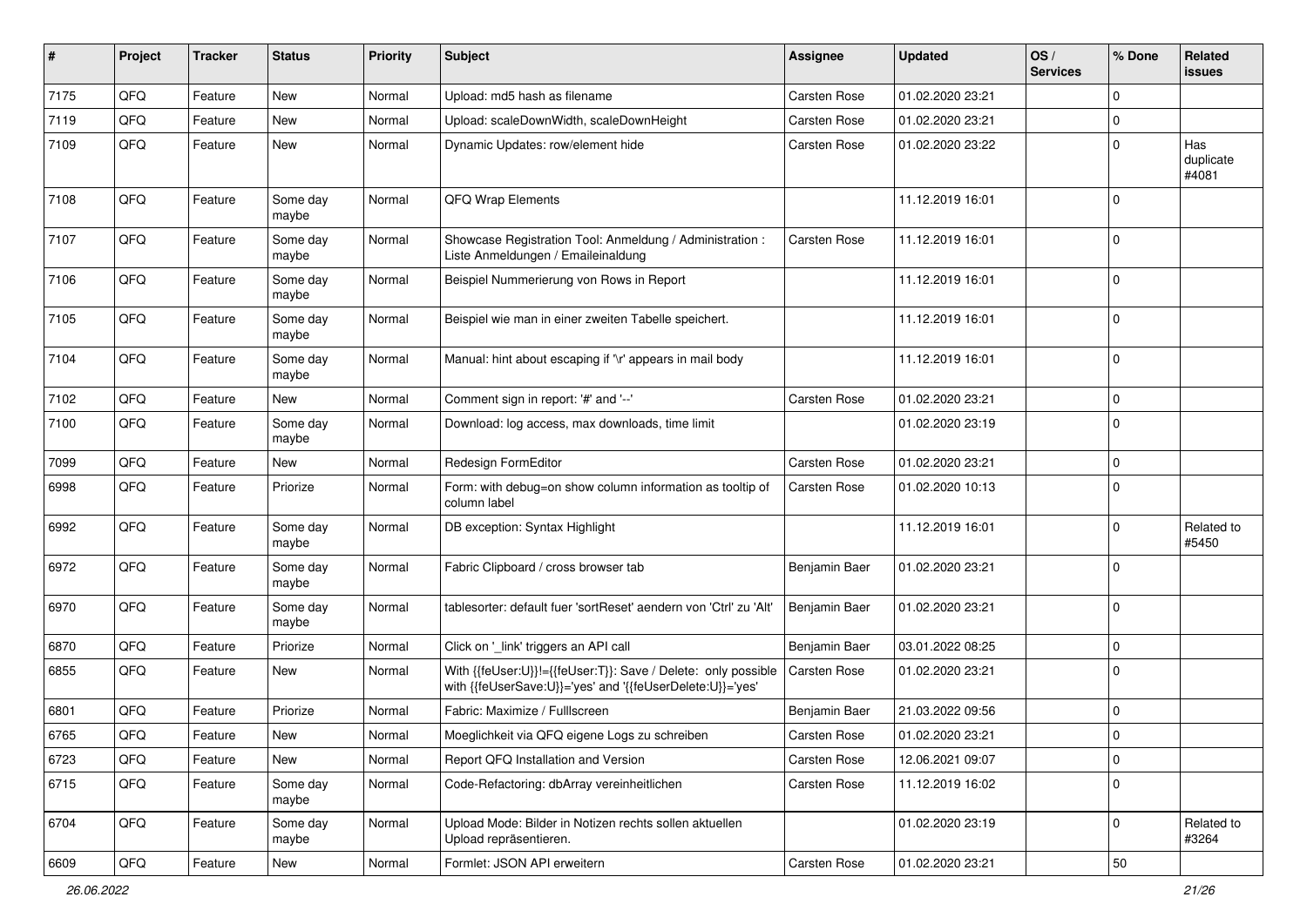| #    | Project | <b>Tracker</b> | <b>Status</b>     | <b>Priority</b> | <b>Subject</b>                                                                                        | <b>Assignee</b>     | <b>Updated</b>   | OS/<br><b>Services</b> | % Done      | Related<br><b>issues</b>                    |
|------|---------|----------------|-------------------|-----------------|-------------------------------------------------------------------------------------------------------|---------------------|------------------|------------------------|-------------|---------------------------------------------|
| 6602 | QFQ     | Feature        | <b>New</b>        | Normal          | Formlet: in Report auf Mausklick ein mini-form oeffnen                                                | <b>Carsten Rose</b> | 11.12.2019 16:16 |                        | $\Omega$    |                                             |
| 6594 | QFQ     | Feature        | <b>New</b>        | Normal          | Excel: on download, check if there is a valid sip                                                     | Carsten Rose        | 01.02.2020 23:21 |                        | $\Omega$    |                                             |
| 6515 | QFQ     | Feature        | Some day<br>maybe | Normal          | Formular: Felder dynamisch ein/ausblenden                                                             |                     | 11.12.2019 16:02 |                        | $\mathbf 0$ |                                             |
| 6437 | QFQ     | Feature        | <b>New</b>        | Normal          | Neuer Mode Button bei FormElementen                                                                   | Carsten Rose        | 01.02.2020 23:21 |                        | $\Omega$    | Related to<br>#9668,<br>Blocked by<br>#9678 |
| 6299 | QFQ     | Feature        | Some day<br>maybe | Normal          | Attack detection: log table with invalid SIP access                                                   |                     | 11.12.2019 16:02 |                        | $\Omega$    | Related to<br>#3947                         |
| 6292 | QFQ     | Feature        | <b>New</b>        | Normal          | Download: File speichern mit Hash aber original Filename in<br>der Datenbank vermerken fuer Downloads | Carsten Rose        | 01.02.2020 23:21 |                        | $\Omega$    |                                             |
| 6289 | QFQ     | Feature        | <b>New</b>        | Normal          | Form: Log                                                                                             | <b>Carsten Rose</b> | 01.02.2020 23:21 |                        | $\mathbf 0$ |                                             |
| 6288 | QFQ     | Feature        | Some day<br>maybe | Normal          | Best Practice: Erklaeren wie man ein Formular ganz in<br>'weiss' erstellen kann                       |                     | 11.12.2019 16:02 |                        | $\Omega$    |                                             |
| 6261 | QFQ     | Feature        | <b>New</b>        | Normal          | Persistent SIP                                                                                        | Carsten Rose        | 12.06.2021 09:07 |                        | $\Omega$    | Related to<br>#10819                        |
| 6250 | QFQ     | Feature        | In Progress       | Normal          | Enhance layout: a) Subrecord, b) Subrecord-Title                                                      | Carsten Rose        | 01.02.2020 23:22 |                        | $\Omega$    | Related to<br>#5391                         |
| 6224 | QFQ     | Feature        | Priorize          | Normal          | Dynamic update: fade in/out fields                                                                    | Benjamin Baer       | 21.03.2022 09:50 |                        | $\Omega$    |                                             |
| 6084 | QFQ     | Feature        | Some day<br>maybe | Normal          | New escape type: 'D' - convert date                                                                   |                     | 01.02.2020 23:19 |                        | $\Omega$    |                                             |
| 6083 | QFQ     | Feature        | Some day<br>maybe | Normal          | Dynamic Update: Value Check via SQL                                                                   |                     | 11.12.2019 16:02 |                        | $\Omega$    |                                             |
| 5983 | QFQ     | Feature        | Some day<br>maybe | Normal          | Form Submit (save & update): normalize date/-time FE                                                  | <b>Carsten Rose</b> | 01.02.2020 23:19 |                        | $\Omega$    |                                             |
| 5942 | QFQ     | Feature        | Priorize          | Normal          | 'L' and 'type': append to links, generate via 'link' by using 'u:'                                    | <b>Carsten Rose</b> | 01.02.2020 10:13 |                        | $\Omega$    |                                             |
| 5923 | QFQ     | Feature        | Some day<br>maybe | Normal          | fillStoreSystemBySqlLate                                                                              |                     | 01.02.2020 23:19 |                        | $\mathbf 0$ |                                             |
| 5895 | QFQ     | Feature        | Some day<br>maybe | Normal          | Tutorial: List of all QFQ Features                                                                    |                     | 01.02.2020 23:19 |                        | $\mathbf 0$ |                                             |
| 5894 | QFQ     | Feature        | Feedback          | Normal          | Typeahead in Report: show/hide rows dynamically                                                       | Carsten Rose        | 18.02.2022 08:50 |                        | $\mathbf 0$ | Related to<br>#5893,<br>Related to<br>#5885 |
| 5893 | QFQ     | Feature        | Some day<br>maybe | Normal          | Edit on double-click                                                                                  |                     | 01.02.2020 23:19 |                        | $\Omega$    | Related to<br>#5894                         |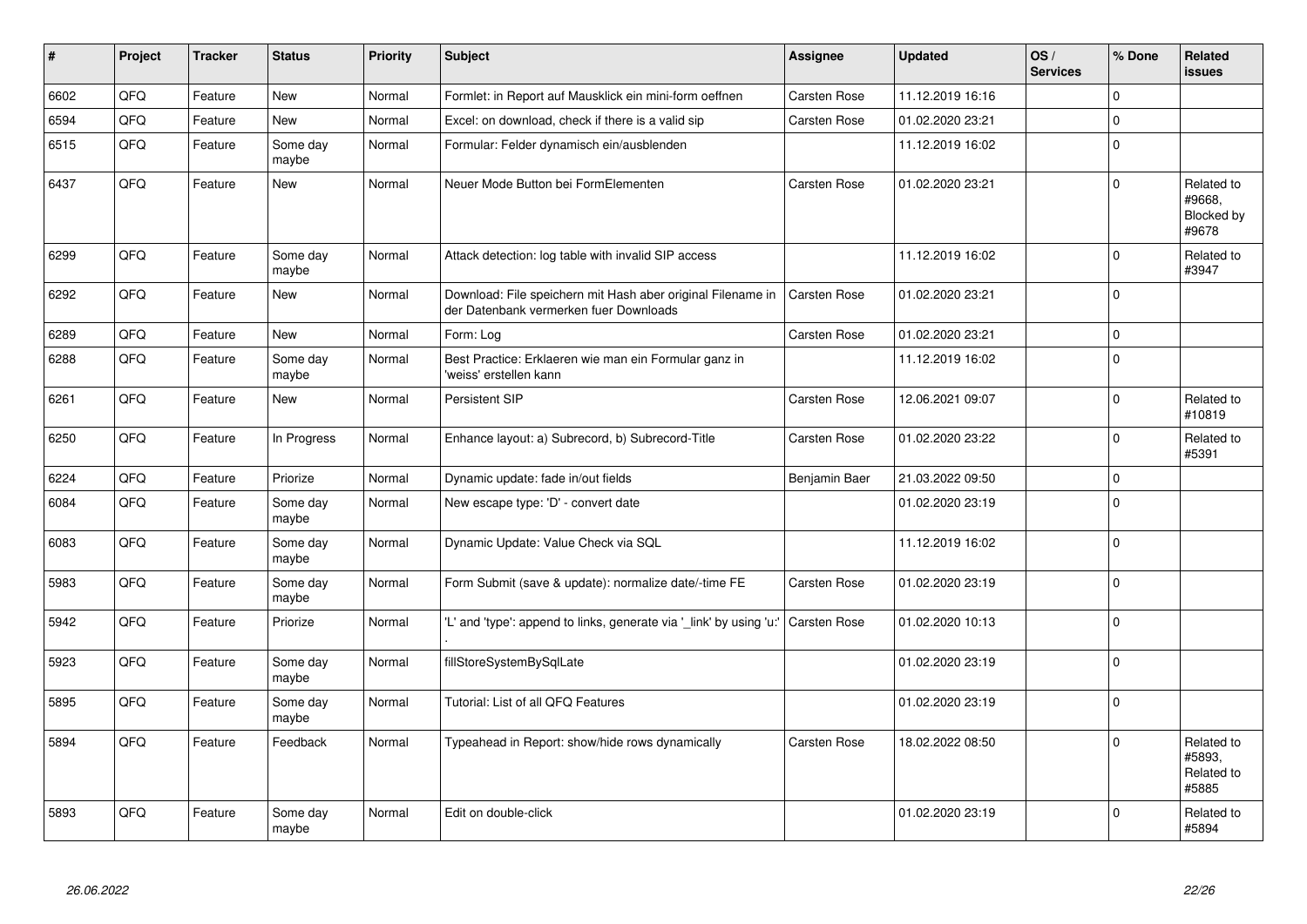| #    | Project | <b>Tracker</b> | <b>Status</b>     | <b>Priority</b> | <b>Subject</b>                                                                                     | <b>Assignee</b>     | <b>Updated</b>   | OS/<br><b>Services</b> | % Done      | Related<br><b>issues</b>                    |
|------|---------|----------------|-------------------|-----------------|----------------------------------------------------------------------------------------------------|---------------------|------------------|------------------------|-------------|---------------------------------------------|
| 5892 | QFQ     | Feature        | Some day<br>maybe | Normal          | QFQ should use T3 API to manipulate FE GROUP<br>membership                                         |                     | 01.02.2020 23:20 |                        | $\Omega$    |                                             |
| 5852 | QFQ     | Feature        | Some day<br>maybe | Normal          | Logging: mail.log / sql.log - im FE anzeigen und via AJAX<br>aktualisieren                         | <b>Carsten Rose</b> | 01.02.2020 23:19 |                        | $\Omega$    | Related to<br>#5885                         |
| 5851 | QFQ     | Feature        | Some day<br>maybe | Normal          | Queue System implementieren: MQTT, RabbitMQ                                                        |                     | 01.02.2020 23:20 |                        | 0           | Related to<br>#5715                         |
| 5850 | QFQ     | Feature        | Some day<br>maybe | Normal          | Deployment: In QFQ Doc best practice fuer zeitgemaesses<br>Deployment beschreiben                  |                     | 01.02.2020 23:20 |                        | $\Omega$    |                                             |
| 5805 | QFQ     | Feature        | Some day<br>maybe | Normal          | TypeAHead SQL value instead of key stored                                                          |                     | 01.02.2020 23:19 |                        | $\Omega$    | Related to<br>#5444                         |
| 5783 | QFQ     | Feature        | Some day<br>maybe | Normal          | <b>BPMN View/Edit</b>                                                                              |                     | 11.12.2019 16:02 |                        | $\Omega$    |                                             |
| 5782 | QFQ     | Feature        | New               | Normal          | NextCloud API                                                                                      | Carsten Rose        | 01.02.2020 10:02 |                        | $\mathbf 0$ |                                             |
| 5695 | QFQ     | Feature        | In Progress       | Normal          | Multiform                                                                                          | Carsten Rose        | 02.01.2021 18:38 |                        | 0           |                                             |
| 5665 | QFQ     | Feature        | Some day<br>maybe | Normal          | Versuch das '{{!' nicht mehr noetig ist.                                                           | Carsten Rose        | 01.02.2020 23:20 |                        | 0           | Related to<br>#7432,<br>Related to<br>#7434 |
| 5579 | QFQ     | Feature        | Some day<br>maybe | Normal          | Enhance Doc / Presentation: variable type 'link column type'                                       | Carsten Rose        | 01.02.2020 23:19 |                        | $\Omega$    |                                             |
| 5562 | QFQ     | Feature        | Priorize          | Normal          | Drag'n'Drop fuer Uploads                                                                           | Benjamin Baer       | 21.03.2022 09:52 |                        | $\Omega$    | Related to<br>#9706                         |
| 5548 | QFQ     | Feature        | Some day<br>maybe | Normal          | 801 Textfiles/Scriptfiles als Thumbnail                                                            | Carsten Rose        | 07.03.2022 16:26 |                        | $\Omega$    |                                             |
| 5480 | QFQ     | Feature        | Some day<br>maybe | Normal          | QFQ: Dokumentation mit Screenshots versehen                                                        | Carsten Rose        | 01.02.2020 23:20 |                        | $\Omega$    | Related to<br>#9879                         |
| 5455 | QFQ     | Feature        | Some day<br>maybe | Normal          | Mail Redirects grld abhaengig                                                                      |                     | 01.02.2020 23:20 |                        | $\Omega$    |                                             |
| 5452 | QFQ     | Feature        | Some day<br>maybe | Normal          | Thumbnails from PDF: bad quality                                                                   |                     | 01.02.2020 23:20 |                        | $\Omega$    |                                             |
| 5428 | QFQ     | Feature        | Some day<br>maybe | Normal          | secure thumbnail: late render on access.                                                           | Carsten Rose        | 01.02.2020 23:20 |                        | $\mathbf 0$ |                                             |
| 5389 | QFQ     | Feature        | Some day<br>maybe | Normal          | QFQ Design: Multline label / note                                                                  | Benjamin Baer       | 01.02.2020 23:19 |                        | $\Omega$    |                                             |
| 5366 | QFQ     | Feature        | Priorize          | Normal          | Saving with keyboard shortcuts                                                                     | Benjamin Baer       | 21.03.2022 09:47 |                        | $\mathbf 0$ |                                             |
| 5345 | QFQ     | Feature        | New               | Normal          | Report: UPDATE / INSERT / DELETE statements should<br>trigger subqueries, depending on the result. | Carsten Rose        | 27.05.2020 16:11 |                        | $\mathbf 0$ |                                             |
| 5342 | QFQ     | Feature        | Some day<br>maybe | Normal          | link - with HTML Attributes                                                                        |                     | 01.02.2020 23:20 |                        | 0           | Related to<br>#14077                        |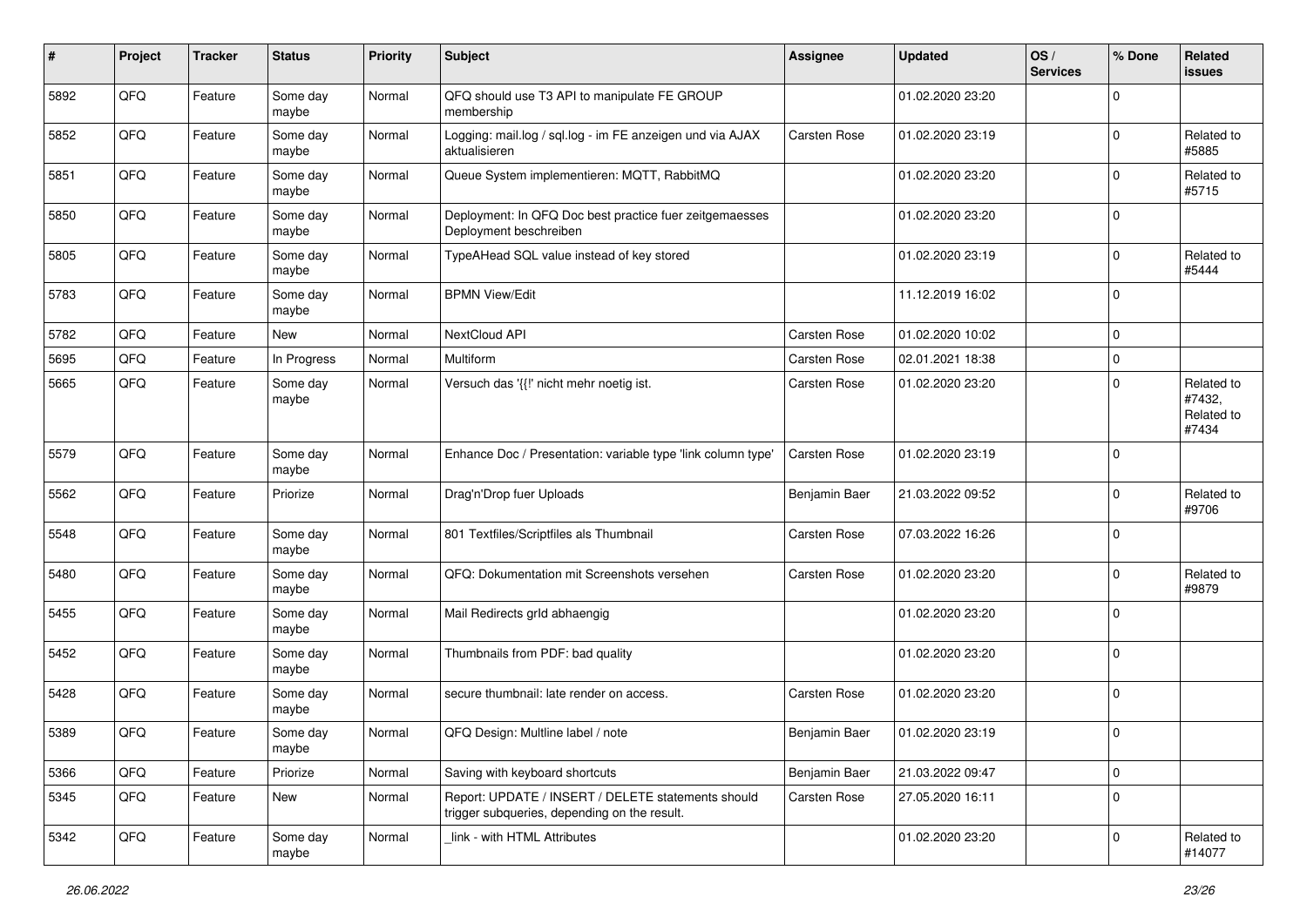| $\pmb{\#}$ | Project | <b>Tracker</b> | <b>Status</b>     | <b>Priority</b> | <b>Subject</b>                                                                                                                                                | <b>Assignee</b>     | <b>Updated</b>   | OS/<br><b>Services</b> | % Done      | <b>Related</b><br><b>issues</b> |
|------------|---------|----------------|-------------------|-----------------|---------------------------------------------------------------------------------------------------------------------------------------------------------------|---------------------|------------------|------------------------|-------------|---------------------------------|
| 5160       | QFQ     | Feature        | Some day<br>maybe | Normal          | QFQ collaborative / together.js, ShareJS, y-js, collaborative,                                                                                                |                     | 11.12.2019 16:02 |                        | $\Omega$    |                                 |
| 5132       | QFQ     | Feature        | Some day<br>maybe | Normal          | Error Message sendmail missing attachment: more details                                                                                                       | <b>Carsten Rose</b> | 01.02.2020 23:19 |                        | $\Omega$    |                                 |
| 5131       | QFQ     | Feature        | <b>New</b>        | Normal          | Activate Spin Gear ('wait/busy' indicator) via LINK attribute                                                                                                 | <b>Carsten Rose</b> | 01.02.2020 23:21 |                        | $\mathbf 0$ |                                 |
| 5129       | QFQ     | Feature        | Some day<br>maybe | Normal          | Reports: SQL fuer x Achse und y Achse                                                                                                                         |                     | 11.12.2019 16:02 |                        | $\Omega$    |                                 |
| 5024       | QFQ     | Feature        | Some day<br>maybe | Normal          | Fabric: Generate PDF with edits                                                                                                                               | Benjamin Baer       | 01.02.2020 23:20 |                        | $\Omega$    | Related to<br>#10704            |
| 4974       | QFQ     | Feature        | Some day<br>maybe | Normal          | Long polling - inform all listening clients of changes                                                                                                        |                     | 11.12.2019 16:02 |                        | $\Omega$    |                                 |
| 4956       | QFQ     | Feature        | Some day<br>maybe | Normal          | Sendmail: Benutzerdefinierte Headers                                                                                                                          | Carsten Rose        | 11.12.2019 16:02 |                        | $\mathbf 0$ |                                 |
| 4872       | QFQ     | Feature        | Some day<br>maybe | Normal          | Fields of Typo3 page available in STORE_TYPO3                                                                                                                 | Carsten Rose        | 01.02.2020 23:19 |                        | $\Omega$    |                                 |
| 4869       | QFQ     | Feature        | Some day<br>maybe | Normal          | Dynamic Update (show, hide, readonly?, required?) for<br><b>Template Group Elements</b>                                                                       | <b>Carsten Rose</b> | 01.02.2020 23:19 |                        | $\Omega$    | Related to<br>#4865             |
| 4839       | QFQ     | Feature        | Some day<br>maybe | Normal          | qfq-handle in <head> Abschnitt</head>                                                                                                                         | <b>Carsten Rose</b> | 11.12.2019 16:02 |                        | $\Omega$    |                                 |
| 4816       | QFQ     | Feature        | Some day<br>maybe | Normal          | Templates for QFQ Reports (Tables, Radios, )                                                                                                                  |                     | 01.02.2020 23:20 |                        | $\Omega$    |                                 |
| 4757       | QFQ     | Feature        | Some day<br>maybe | Normal          | Test subrecord: download links ok? Links ok?                                                                                                                  | <b>Carsten Rose</b> | 01.02.2020 23:20 |                        | $\Omega$    |                                 |
| 4719       | QFQ     | Feature        | Some day<br>maybe | Normal          | Custom Message in Client in case of 'Browser tab close,<br>modification will be lost'                                                                         |                     | 01.02.2020 23:20 |                        | $\Omega$    |                                 |
| 4652       | QFQ     | Feature        | Some day<br>maybe | Normal          | UZH CD: Weiterleitung auf benutzerdefinierte 403/404 Seite                                                                                                    | <b>Carsten Rose</b> | 01.02.2020 23:20 |                        | $\Omega$    |                                 |
| 4650       | QFQ     | Feature        | Some day<br>maybe | Normal          | Convert html to doc/rtf                                                                                                                                       | Carsten Rose        | 01.02.2020 23:20 |                        | $\mathbf 0$ | Related to<br>#10704            |
| 4640       | QFQ     | Feature        | Some day<br>maybe | Normal          | Rename System Forms                                                                                                                                           |                     | 01.02.2020 23:20 |                        | $\Omega$    |                                 |
| 4627       | QFQ     | Feature        | Some day<br>maybe | Normal          | dbupdate: all tables - check 'create', 'modified' if it is possible<br>to change to default 'CURRENT_TIMESTAMP' and modified<br>'ON UPDATE CURRENT_TIMESTAMP' |                     | 01.02.2020 23:20 |                        | $\Omega$    |                                 |
| 4626       | QFQ     | Feature        | Some day<br>maybe | Normal          | Mobile View: 'classBody=qfq-form-right' makes no sense                                                                                                        |                     | 01.02.2020 23:20 |                        | $\Omega$    |                                 |
| 4606       | QFQ     | Feature        | Some day<br>maybe | Normal          | link: qualifier to render bootstrap button                                                                                                                    | <b>Carsten Rose</b> | 01.02.2020 23:19 |                        | $\Omega$    |                                 |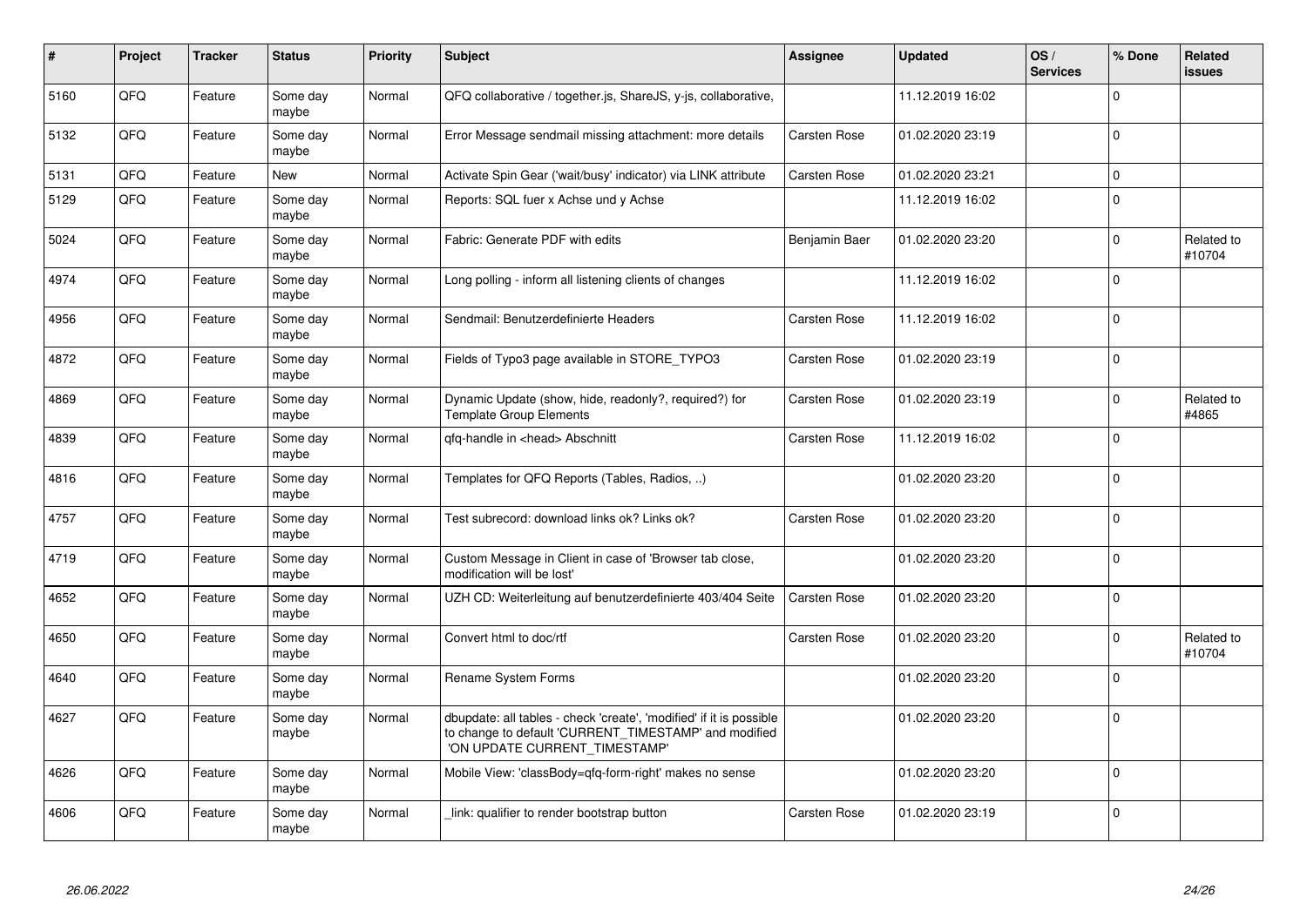| #    | Project | <b>Tracker</b> | <b>Status</b>     | <b>Priority</b> | <b>Subject</b>                                                                                                          | Assignee            | <b>Updated</b>   | OS/<br><b>Services</b> | % Done       | <b>Related</b><br><b>issues</b>             |
|------|---------|----------------|-------------------|-----------------|-------------------------------------------------------------------------------------------------------------------------|---------------------|------------------|------------------------|--------------|---------------------------------------------|
| 4551 | QFQ     | Feature        | Some day<br>maybe | Normal          | Set 'pills' via dynamicUpdate to show/hide/disabled                                                                     |                     | 01.02.2020 23:20 |                        | $\mathbf 0$  | Related to<br>#3752                         |
| 4536 | QFQ     | Feature        | Some dav<br>maybe | Normal          | FE upload: problem with delete if mutliple uploads an<br>FE.name="                                                      |                     | 01.02.2020 23:20 |                        | $\mathbf 0$  |                                             |
| 4446 | QFQ     | Feature        | Some dav<br>maybe | Normal          | New FE get same feldContainerId as last modifed FE                                                                      |                     | 01.02.2020 23:20 |                        | $\mathbf 0$  |                                             |
| 4445 | QFQ     | Feature        | Some day<br>maybe | Normal          | template group: Option to simulate fieldset                                                                             |                     | 28.06.2021 14:11 |                        | $\mathbf 0$  |                                             |
| 4444 | QFQ     | Feature        | Some day<br>maybe | Normal          | FE.type=upload: detect mime type                                                                                        |                     | 11.12.2019 16:02 |                        | $\mathbf 0$  | Related to<br>#4303                         |
| 4443 | QFQ     | Feature        | Some day<br>maybe | Normal          | Form: multiple secondary tables                                                                                         |                     | 01.02.2020 23:20 |                        | $\mathsf 0$  |                                             |
| 4442 | QFQ     | Feature        | Some day<br>maybe | Normal          | Special Column Name: link - new symbol G (Glyph) to<br>choose any available symbol                                      |                     | 11.12.2019 16:02 |                        | $\mathbf 0$  |                                             |
| 4440 | QFQ     | Feature        | Some day<br>maybe | Normal          | Manual.rst: explain how to. expand PHP Session to 4h                                                                    |                     | 11.12.2019 16:02 |                        | $\mathbf 0$  |                                             |
| 4439 | QFQ     | Feature        | Some day<br>maybe | Normal          | Log: report all actions fired by an FE Element, incl. the<br>original directive (slaveld, sqllnsert, )                  |                     | 01.02.2020 23:20 |                        | $\pmb{0}$    | Related to<br>#4432,<br>Related to<br>#5458 |
| 4435 | QFQ     | Feature        | Some day<br>maybe | Normal          | Report: striptags - specify allowed tags                                                                                |                     | 01.02.2020 23:20 |                        | $\Omega$     |                                             |
| 4433 | QFQ     | Feature        | Some day<br>maybe | Normal          | Log when SIP will be destroyed by QFQ for any (security)<br>reason                                                      |                     | 01.02.2020 23:20 |                        | $\Omega$     | Related to<br>#4432,<br>Related to<br>#5458 |
| 4420 | QFQ     | Feature        | Some day<br>maybe | Normal          | Client: Local Storage - store the changes of a form, local in<br>the browser.                                           | Benjamin Baer       | 11.12.2019 16:02 |                        | $\mathbf 0$  |                                             |
| 4413 | QFQ     | Feature        | New               | Normal          | fieldset: show/hidden, modeSql, dynamicUpdate                                                                           | <b>Carsten Rose</b> | 09.02.2022 15:19 |                        | $\mathbf 0$  |                                             |
| 4365 | QFQ     | Feature        | Some day<br>maybe | Normal          | Multi Language: new way of config                                                                                       | Carsten Rose        | 01.02.2020 23:20 |                        | $\mathsf 0$  |                                             |
| 4349 | QFQ     | Feature        | Some day<br>maybe | Normal          | link download: downloaded external URL to<br>deliver/concatenate - check mimetipe and handle it correctly               | Carsten Rose        | 11.12.2019 16:02 |                        | $\mathbf{0}$ |                                             |
| 4343 | QFQ     | Feature        | Some day<br>maybe | Normal          | Link: Classifier to add 'attributes'                                                                                    | Carsten Rose        | 01.02.2020 23:20 |                        | $\mathbf 0$  | Related to<br>#14077                        |
| 4330 | QFQ     | Feature        | Some day<br>maybe | Normal          | Error Message: report missing {{ / }} in sqlUpdate, sqlInsert,<br>sqlDelete, sqlAfter, sqlBefore in FE action elements. | Carsten Rose        | 01.02.2020 23:20 |                        | $\mathbf 0$  |                                             |
| 4259 | QFQ     | Feature        | Some day<br>maybe | Normal          | Instant trigger a cron job                                                                                              | <b>Carsten Rose</b> | 11.12.2019 16:03 |                        | $\mathbf 0$  |                                             |